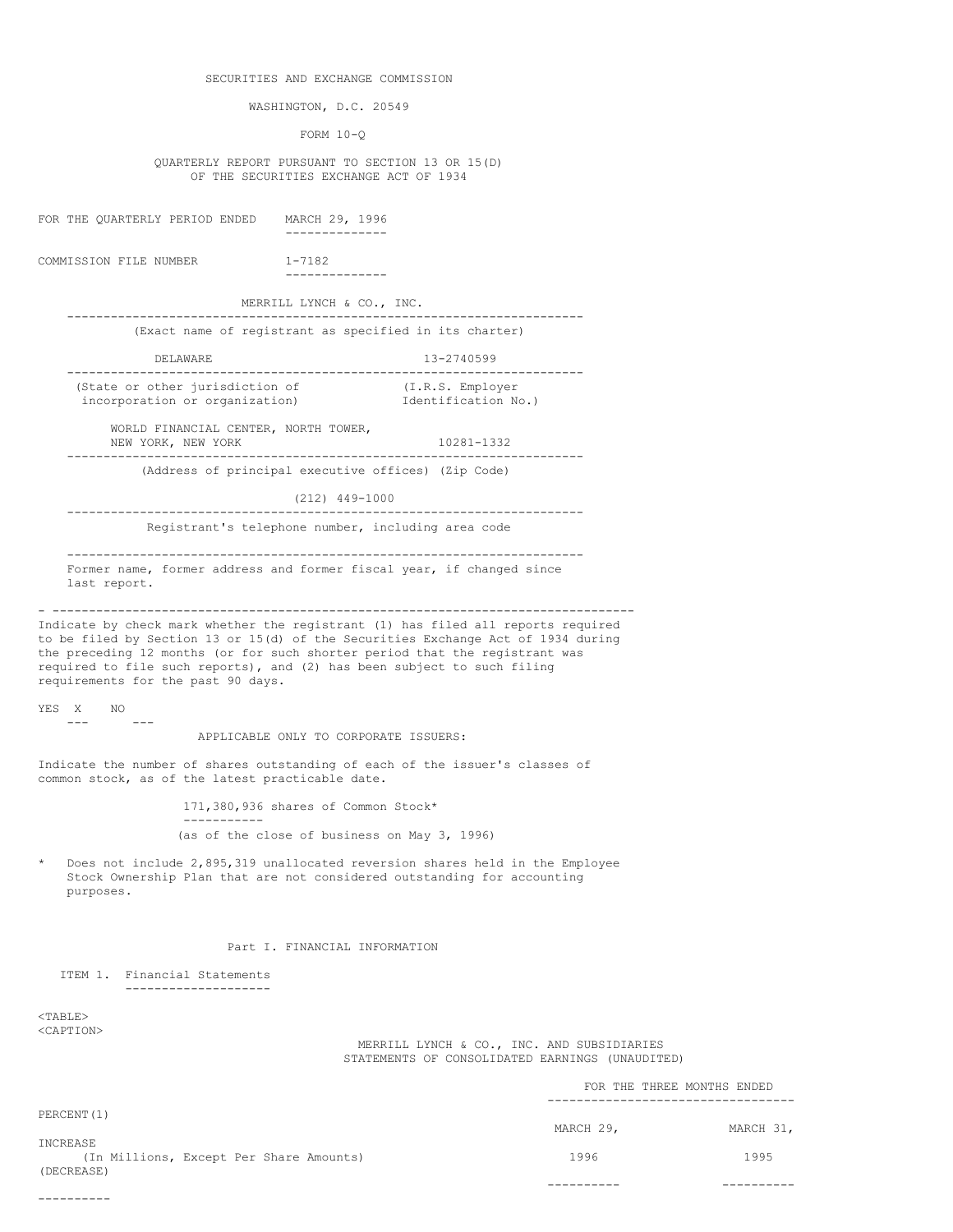|                                                    | $<\infty$                          | <<                               |
|----------------------------------------------------|------------------------------------|----------------------------------|
| <b>REVENUES</b>                                    | \$989                              | \$<br>685                        |
|                                                    | 3,010                              | 3,030                            |
| Principal transactions                             | 982                                | 675                              |
|                                                    | 378                                | 249                              |
| Asset management and portfolio                     | 538                                | 448                              |
|                                                    | 122                                | 117                              |
|                                                    | $- - - - - -$                      | $- - - - - -$                    |
| -------                                            | 6,019                              | 5,204                            |
|                                                    | 2,758                              | 2,783                            |
| -------                                            | $- - - - - -$                      | $- - - - - -$                    |
|                                                    | 3,261                              | 2,421                            |
|                                                    | $- - - - - -$                      | $- - - - - -$                    |
| -------                                            |                                    |                                  |
| NON-INTEREST EXPENSES<br>Compensation and benefits | 1,691                              | 1,270                            |
| Communications and equipment rental                | 131                                | 111                              |
|                                                    | 116                                | 110                              |
| Depreciation and amortization                      | 98                                 | 86                               |
|                                                    | 130                                | 99                               |
| Advertising and market development                 | 114                                | 86                               |
| Brokerage, clearing, and exchange fees             | 106                                | 84                               |
|                                                    | 204                                | 195                              |
| Total Non-Interest Expenses                        | $- - - - - -$<br>2,590<br>------   | $- - - - - -$<br>2,041<br>------ |
| --------<br>EARNINGS BEFORE INCOME TAXES           | 671                                | 380                              |
|                                                    | 262                                | 152                              |
|                                                    | ------                             | $- - - - - -$                    |
|                                                    | - 409<br>\$<br>$=$ $=$ $=$ $=$ $=$ | 228<br>\$<br>$=$ $=$ $=$ $=$ $=$ |
| ========<br>NET EARNINGS APPLICABLE TO COMMON      | \$398                              | \$215                            |
|                                                    | $= = = = = = =$                    | $= = = = = = =$                  |
| EARNINGS PER COMMON SHARE:                         | \$2.03<br>$=$ $=$ $=$ $=$ $=$      | \$1.08<br>$= = = = = = =$        |
|                                                    | \$2.03                             | \$1.08                           |
| DIVIDEND PAID PER COMMON SHARE                     | $= = = = = = =$<br>$$-.26$         | $= = = = = = =$<br>\$.23         |
| AVERAGE SHARES USED IN COMPUTING EARNINGS          | $= = = = = = =$                    |                                  |
| PER COMMON SHARE:                                  | 196.2                              | 199.2                            |
|                                                    | $= = = = = = =$                    | $= = = = = = =$                  |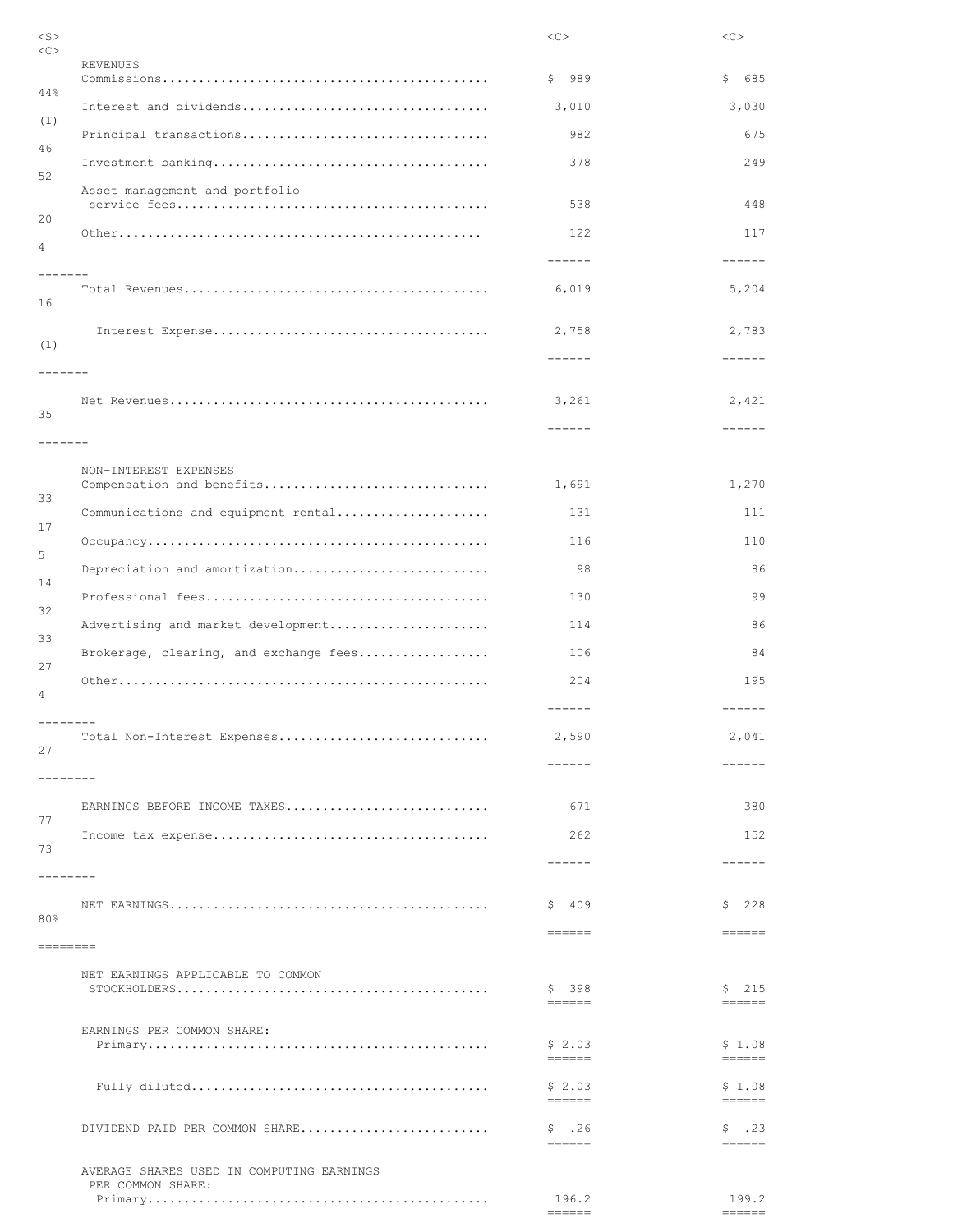Fully diluted......................................... 196.2 199.2

====== ======

 $<$ /TABLE>

(1) Percentages are based on actual numbers before rounding.

See Notes to Consolidated Financial Statements

2

# <TABLE>

<CAPTION>

# MERRILL LYNCH & CO., INC. AND SUBSIDIARIES CONSOLIDATED BALANCE SHEETS (UNAUDITED)

| (Dollars in Millions, Except Per Share Amounts)<br>ASSETS                                    | MARCH 29,<br>1996          | DEC. 29,<br>1995      |
|----------------------------------------------------------------------------------------------|----------------------------|-----------------------|
|                                                                                              | $- - - - - - - -$          | ---------             |
| $<$ S $>$                                                                                    | <<                         | <<>                   |
|                                                                                              | \$2,633                    | \$3,091               |
|                                                                                              | --------                   | --------              |
| CASH AND SECURITIES SEGREGATED FOR REGULATORY PURPOSES                                       |                            |                       |
| OR DEPOSITED WITH CLEARING ORGANIZATIONS                                                     | 5,099                      | 5,412                 |
|                                                                                              | $- - - - - - - -$          | --------              |
| MARKETABLE INVESTMENT SECURITIES                                                             | 2,307                      | 2,365                 |
|                                                                                              | $- - - - - - - -$          | --------              |
| TRADING ASSETS, AT FAIR VALUE                                                                |                            |                       |
| Corporate debt and preferred stock                                                           | 18,386                     | 17,581                |
|                                                                                              | 10,285                     | 11,833                |
| Equities and convertible debentures                                                          | 13,295                     | 10,843                |
| Non-U.S. governments and agencies                                                            | 6,820                      | 6,744                 |
| U.S. Government and agencies                                                                 | 7,952                      | 6,672                 |
| Mortgages, mortgage-backed, and asset-backed                                                 | 2,990                      | 3,749                 |
|                                                                                              | 1,465                      | 1,680                 |
|                                                                                              | 876<br>$- - - - - - - -$   | 1,001<br>--------     |
|                                                                                              | 62,069                     | 60,103                |
|                                                                                              | $- - - - - - - -$          | --------              |
|                                                                                              | 52,880                     | 44,257                |
|                                                                                              | $- - - - - - - -$          | ---------             |
|                                                                                              | 24,814                     | 20,645                |
|                                                                                              | $- - - - - - - -$          | ---------             |
| RECEIVABLES                                                                                  |                            |                       |
| Customers (net of allowance for doubtful accounts of                                         |                            |                       |
|                                                                                              | 14,988                     | 14,783                |
|                                                                                              | 14,117                     | 9,267                 |
|                                                                                              | 4,458<br>$- - - - - - - -$ | 4,741<br>---------    |
|                                                                                              | 33,563                     | 28,791                |
|                                                                                              | $- - - - - - - -$          | ---------             |
| INVESTMENTS OF INSURANCE SUBSIDIARIES                                                        | 5,432                      | 5,619                 |
| LOANS, NOTES, AND MORTGAGES (NET OF ALLOWANCE FOR                                            |                            |                       |
| LOAN LOSSES OF \$131 IN 1996 AND 1995)                                                       | 2,503                      | 2,172                 |
|                                                                                              | 987                        | 961                   |
|                                                                                              |                            |                       |
| PROPERTY, LEASEHOLD IMPROVEMENTS, AND EQUIPMENT                                              |                            |                       |
| (NET OF ACCUMULATED DEPRECIATION AND AMORTIZATION<br>OF \$2,253 IN 1996 AND \$2,239 IN 1995) | 1,602                      | 1,605                 |
|                                                                                              |                            |                       |
|                                                                                              | 1,995<br>--------          | 1,836<br>--------     |
|                                                                                              |                            |                       |
|                                                                                              | \$195,884<br>========      | \$176,857<br>======== |
|                                                                                              |                            |                       |

 $<$ /TABLE>

See Notes to Consolidated Financial Statements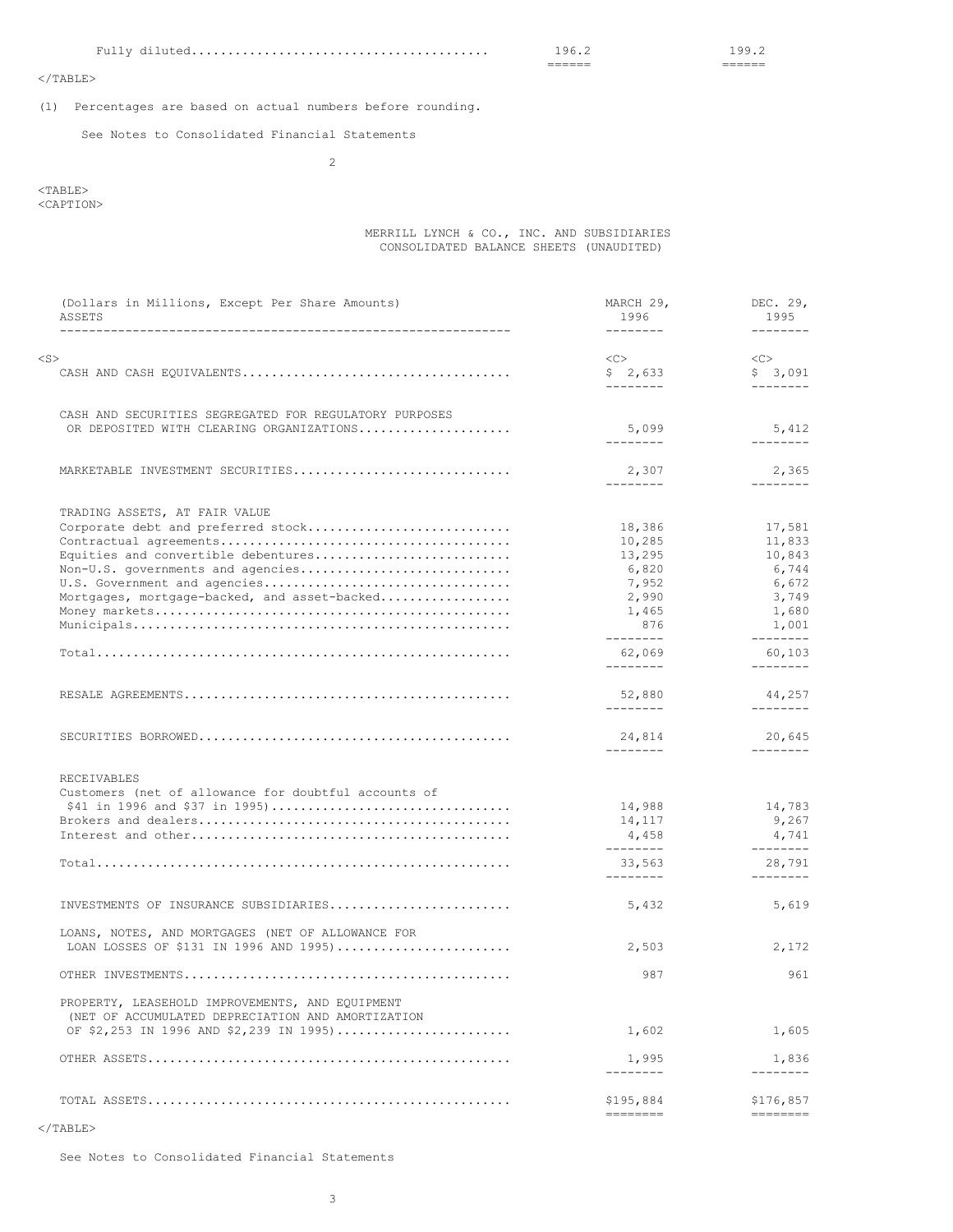### MERRILL LYNCH & CO., INC. AND SUBSIDIARIES CONSOLIDATED BALANCE SHEETS (UNAUDITED)

| (Dollars in Millions, Except Per Share Amounts)<br>LIABILITIES AND STOCKHOLDERS' EQUITY                                                                                              | MARCH 29,<br>1996<br>---------                                | DEC. 29,<br>1995<br>$- - - - - - - -$                                                                                                                                                                                                                                                                                                                                                                                                                                                                                                                                                                                                                                                                                                                 |
|--------------------------------------------------------------------------------------------------------------------------------------------------------------------------------------|---------------------------------------------------------------|-------------------------------------------------------------------------------------------------------------------------------------------------------------------------------------------------------------------------------------------------------------------------------------------------------------------------------------------------------------------------------------------------------------------------------------------------------------------------------------------------------------------------------------------------------------------------------------------------------------------------------------------------------------------------------------------------------------------------------------------------------|
| $<$ S $>$<br>LIABILITIES                                                                                                                                                             | $<<$ $>$                                                      | <<                                                                                                                                                                                                                                                                                                                                                                                                                                                                                                                                                                                                                                                                                                                                                    |
|                                                                                                                                                                                      | \$ 61,657<br>---------                                        | \$56,817<br>$- - - - - - - -$                                                                                                                                                                                                                                                                                                                                                                                                                                                                                                                                                                                                                                                                                                                         |
| COMMERCIAL PAPER AND OTHER SHORT-TERM BORROWINGS                                                                                                                                     | 30,669<br>--------                                            | 29,546<br>$- - - - - - - -$                                                                                                                                                                                                                                                                                                                                                                                                                                                                                                                                                                                                                                                                                                                           |
|                                                                                                                                                                                      |                                                               |                                                                                                                                                                                                                                                                                                                                                                                                                                                                                                                                                                                                                                                                                                                                                       |
| TRADING LIABILITIES, AT FAIR VALUE<br>U.S. Government and agencies<br>Equities and convertible debentures<br>Non-U.S. governments and agencies<br>Corporate debt and preferred stock | 9,132<br>12,443<br>7,834<br>6,231<br>1,994<br>69<br>--------- | 10,907<br>9,089<br>6,642<br>4,418<br>2,199<br>95<br>--------                                                                                                                                                                                                                                                                                                                                                                                                                                                                                                                                                                                                                                                                                          |
| Total                                                                                                                                                                                | 37,703<br>---------                                           | 33,350<br>$- - - - - - - -$                                                                                                                                                                                                                                                                                                                                                                                                                                                                                                                                                                                                                                                                                                                           |
|                                                                                                                                                                                      | 10,599                                                        | 11,391                                                                                                                                                                                                                                                                                                                                                                                                                                                                                                                                                                                                                                                                                                                                                |
|                                                                                                                                                                                      | 5,232                                                         | 5,391                                                                                                                                                                                                                                                                                                                                                                                                                                                                                                                                                                                                                                                                                                                                                 |
|                                                                                                                                                                                      | 12,808                                                        | 6,366                                                                                                                                                                                                                                                                                                                                                                                                                                                                                                                                                                                                                                                                                                                                                 |
| OTHER LIABILITIES AND ACCRUED INTEREST                                                                                                                                               | 10,626                                                        | 10,515                                                                                                                                                                                                                                                                                                                                                                                                                                                                                                                                                                                                                                                                                                                                                |
|                                                                                                                                                                                      | 20,226<br>--------                                            | 17,340<br>$- - - - - - - -$                                                                                                                                                                                                                                                                                                                                                                                                                                                                                                                                                                                                                                                                                                                           |
|                                                                                                                                                                                      | 189,520<br>---------                                          | 170,716<br>$- - - - - - - -$                                                                                                                                                                                                                                                                                                                                                                                                                                                                                                                                                                                                                                                                                                                          |
| STOCKHOLDERS' EQUITY                                                                                                                                                                 |                                                               |                                                                                                                                                                                                                                                                                                                                                                                                                                                                                                                                                                                                                                                                                                                                                       |
| PREFERRED STOCKHOLDERS' EQUITY                                                                                                                                                       | 619<br>--------                                               | 619<br>--------                                                                                                                                                                                                                                                                                                                                                                                                                                                                                                                                                                                                                                                                                                                                       |
| COMMON STOCKHOLDERS' EQUITY<br>Common stock, par value \$1.33 1/3 per share;<br>authorized: 500,000,000 shares;<br>issued: $1996$ and $1995 - 236,330,162$ shares                    | 315                                                           | 315                                                                                                                                                                                                                                                                                                                                                                                                                                                                                                                                                                                                                                                                                                                                                   |
| Foreign currency translation adjustment<br>Net unrealized gains on investment securities<br>available-for-sale (net of applicable income tax                                         | 1,322<br>(21)                                                 | 1,237<br>11                                                                                                                                                                                                                                                                                                                                                                                                                                                                                                                                                                                                                                                                                                                                           |
| expense of \$2 in 1996 and \$13 in 1995)                                                                                                                                             | 4<br>6,845<br>---------                                       | 25<br>6,492<br>$- - - - - - - -$                                                                                                                                                                                                                                                                                                                                                                                                                                                                                                                                                                                                                                                                                                                      |
|                                                                                                                                                                                      |                                                               | 8,080                                                                                                                                                                                                                                                                                                                                                                                                                                                                                                                                                                                                                                                                                                                                                 |
| Less:<br>Treasury stock, at cost:<br>1996 - 60,394,639 shares;                                                                                                                       |                                                               |                                                                                                                                                                                                                                                                                                                                                                                                                                                                                                                                                                                                                                                                                                                                                       |
| Unallocated ESOP reversion shares, at cost:<br>1996 - 2,895,319 shares;                                                                                                              |                                                               | 2,241                                                                                                                                                                                                                                                                                                                                                                                                                                                                                                                                                                                                                                                                                                                                                 |
| $1995 - 4,012,519$ shares<br>Employee stock transactions                                                                                                                             | 46<br>450<br>---------                                        | 63<br>254<br>--------                                                                                                                                                                                                                                                                                                                                                                                                                                                                                                                                                                                                                                                                                                                                 |
| TOTAL COMMON STOCKHOLDERS' EQUITY                                                                                                                                                    | 5,745<br>---------                                            | 5,522<br>--------                                                                                                                                                                                                                                                                                                                                                                                                                                                                                                                                                                                                                                                                                                                                     |
|                                                                                                                                                                                      | 6,364<br>----------                                           | 6,141<br>---------                                                                                                                                                                                                                                                                                                                                                                                                                                                                                                                                                                                                                                                                                                                                    |
| TOTAL LIABILITIES AND STOCKHOLDERS' EQUITY \$195,884                                                                                                                                 |                                                               | \$176,857<br>$\qquad \qquad \Rightarrow \qquad \qquad \Rightarrow \qquad \qquad \Rightarrow \qquad \qquad \Rightarrow \qquad \qquad \Rightarrow \qquad \qquad \Rightarrow \qquad \qquad \Rightarrow \qquad \qquad \Rightarrow \qquad \qquad \Rightarrow \qquad \qquad \Rightarrow \qquad \qquad \Rightarrow \qquad \qquad \Rightarrow \qquad \qquad \Rightarrow \qquad \qquad \Rightarrow \qquad \qquad \Rightarrow \qquad \qquad \Rightarrow \qquad \qquad \Rightarrow \qquad \qquad \Rightarrow \qquad \qquad \Rightarrow \qquad \qquad \Rightarrow \qquad \qquad \Rightarrow \qquad \qquad \Rightarrow \qquad \qquad \Rightarrow \qquad \qquad \Rightarrow \qquad \qquad \Rightarrow \qquad \qquad \Rightarrow \qquad \qquad \Rightarrow \qquad \$ |
|                                                                                                                                                                                      |                                                               | \$32.41<br>---------                                                                                                                                                                                                                                                                                                                                                                                                                                                                                                                                                                                                                                                                                                                                  |
|                                                                                                                                                                                      |                                                               |                                                                                                                                                                                                                                                                                                                                                                                                                                                                                                                                                                                                                                                                                                                                                       |

</TABLE>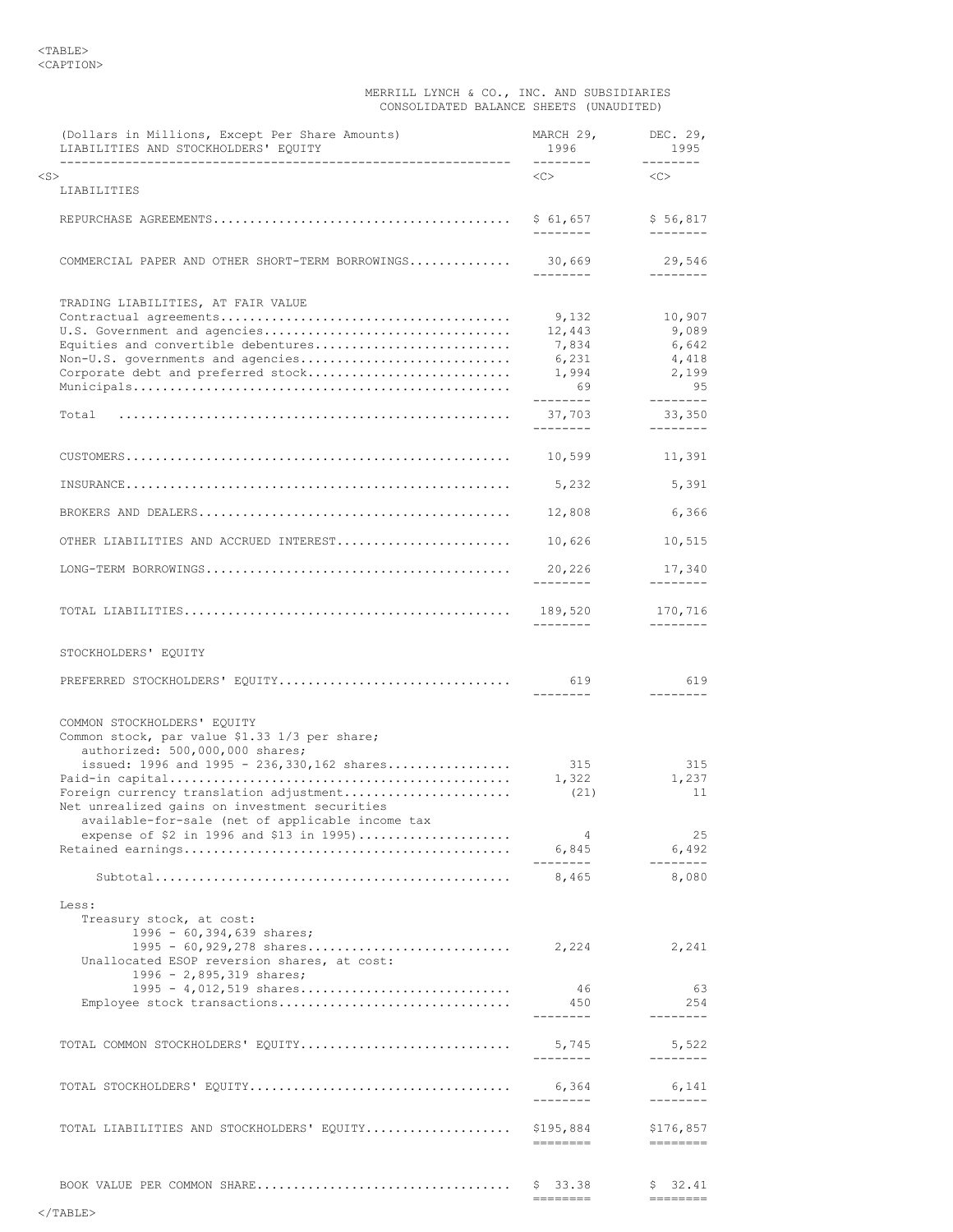4

<TABLE> <CAPTION>

# MERRILL LYNCH & CO., INC. AND SUBSIDIARIES STATEMENTS OF CONSOLIDATED CASH FLOWS (UNAUDITED)

| $\frac{1}{2}$                                                          |                                                                                         | FOR THE THREE MONTHS ENDED                                                              |
|------------------------------------------------------------------------|-----------------------------------------------------------------------------------------|-----------------------------------------------------------------------------------------|
| (In Millions)                                                          | MARCH 29,<br>1996<br>--------                                                           | ---------------------------<br>MARCH 31,<br>1995<br>$- - - - - -$                       |
| <s></s>                                                                | <<                                                                                      | < <sub></sub>                                                                           |
| CASH FLOWS FROM OPERATING ACTIVITIES:                                  |                                                                                         |                                                                                         |
| Noncash items included in earnings:                                    | 409<br>S.                                                                               | 228<br>Ş.                                                                               |
|                                                                        | 98                                                                                      | 86                                                                                      |
|                                                                        | 70                                                                                      | 77                                                                                      |
|                                                                        | 201                                                                                     | 231                                                                                     |
| (Increase) decrease in operating assets:                               |                                                                                         |                                                                                         |
| Cash and securities segregated for regulatory purposes                 | (1, 951)                                                                                | (4, 838)                                                                                |
| or deposited with clearing organizations                               | 313                                                                                     | (604)                                                                                   |
|                                                                        | (4, 169)                                                                                | (4, 206)                                                                                |
|                                                                        | (212)                                                                                   | 899                                                                                     |
| Increase (decrease) in operating liabilities:                          | (5, 033)                                                                                | (2, 490)                                                                                |
|                                                                        | 4,353                                                                                   | 2,707                                                                                   |
|                                                                        | (792)                                                                                   | (623)                                                                                   |
|                                                                        | (175)                                                                                   | (171)                                                                                   |
|                                                                        | 6,559                                                                                   | 2,084                                                                                   |
|                                                                        | $- - - - - -$                                                                           | $- - - - - -$                                                                           |
|                                                                        | (329)<br>------                                                                         | (6, 620)<br>$- - - - - -$                                                               |
| CASH FLOWS FROM INVESTING ACTIVITIES:                                  |                                                                                         |                                                                                         |
| Proceeds from (payments for):                                          |                                                                                         |                                                                                         |
| Maturities of available-for-sale securities                            | 710                                                                                     | 287                                                                                     |
| Sales of available-for-sale securities                                 | 558                                                                                     | 432                                                                                     |
| Purchases of available-for-sale securities                             | (1, 151)                                                                                | (680)                                                                                   |
| Maturities of held-to-maturity securities                              | 187                                                                                     | 224                                                                                     |
| Purchases of held-to-maturity securities                               | (62)                                                                                    | (345)                                                                                   |
|                                                                        | (376)                                                                                   | (128)                                                                                   |
| Property, leasehold improvements, and equipment                        | (95)                                                                                    | (91)                                                                                    |
|                                                                        | ------                                                                                  | $- - - - - -$                                                                           |
|                                                                        | (229)<br>------                                                                         | (301)<br>$- - - - - -$                                                                  |
|                                                                        |                                                                                         |                                                                                         |
| CASH FLOWS FROM FINANCING ACTIVITIES:<br>Proceeds from (payments for): |                                                                                         |                                                                                         |
| Repurchase agreements, net of resale agreements                        | (3, 783)                                                                                | 4,615                                                                                   |
| Commercial paper and other short-term borrowings                       | 1,123                                                                                   | 4,047                                                                                   |
| Issuance and resale of long-term borrowings                            | 4,572                                                                                   | 2,094                                                                                   |
| Settlement and repurchase of long-term borrowings                      | (1, 558)                                                                                | (2, 719)                                                                                |
|                                                                        | (198)                                                                                   | (412)                                                                                   |
| $Dividend s$                                                           | (56)                                                                                    | (54)                                                                                    |
|                                                                        | ------                                                                                  | $- - - - - -$                                                                           |
| CASH PROVIDED BY FINANCING ACTIVITIES                                  | 100                                                                                     | 7,571                                                                                   |
|                                                                        | ------                                                                                  | $- - - - - -$                                                                           |
| (DECREASE) INCREASE IN CASH AND CASH EQUIVALENTS                       | (458)                                                                                   | 650                                                                                     |
| Cash and cash equivalents, beginning of year                           | 3,091                                                                                   | 2,312                                                                                   |
| CASH AND CASH EQUIVALENTS, END OF PERIOD                               | $- - - - - -$<br>\$2,633                                                                | $- - - - - -$<br>\$2,962                                                                |
|                                                                        | $\qquad \qquad \displaystyle =\qquad \qquad \qquad \qquad \displaystyle =\qquad \qquad$ | $\qquad \qquad \displaystyle =\qquad \qquad \qquad \qquad \displaystyle =\qquad \qquad$ |

SUPPLEMENTAL DISCLOSURE OF CASH FLOW INFORMATION: Cash paid for: Income taxes totaled \$25 in 1996 and \$0 in 1995. Interest totaled \$2,656 in 1996 and \$2,594 in 1995.

 $<$ /TABLE $>$ 

See Notes to Consolidated Financial Statements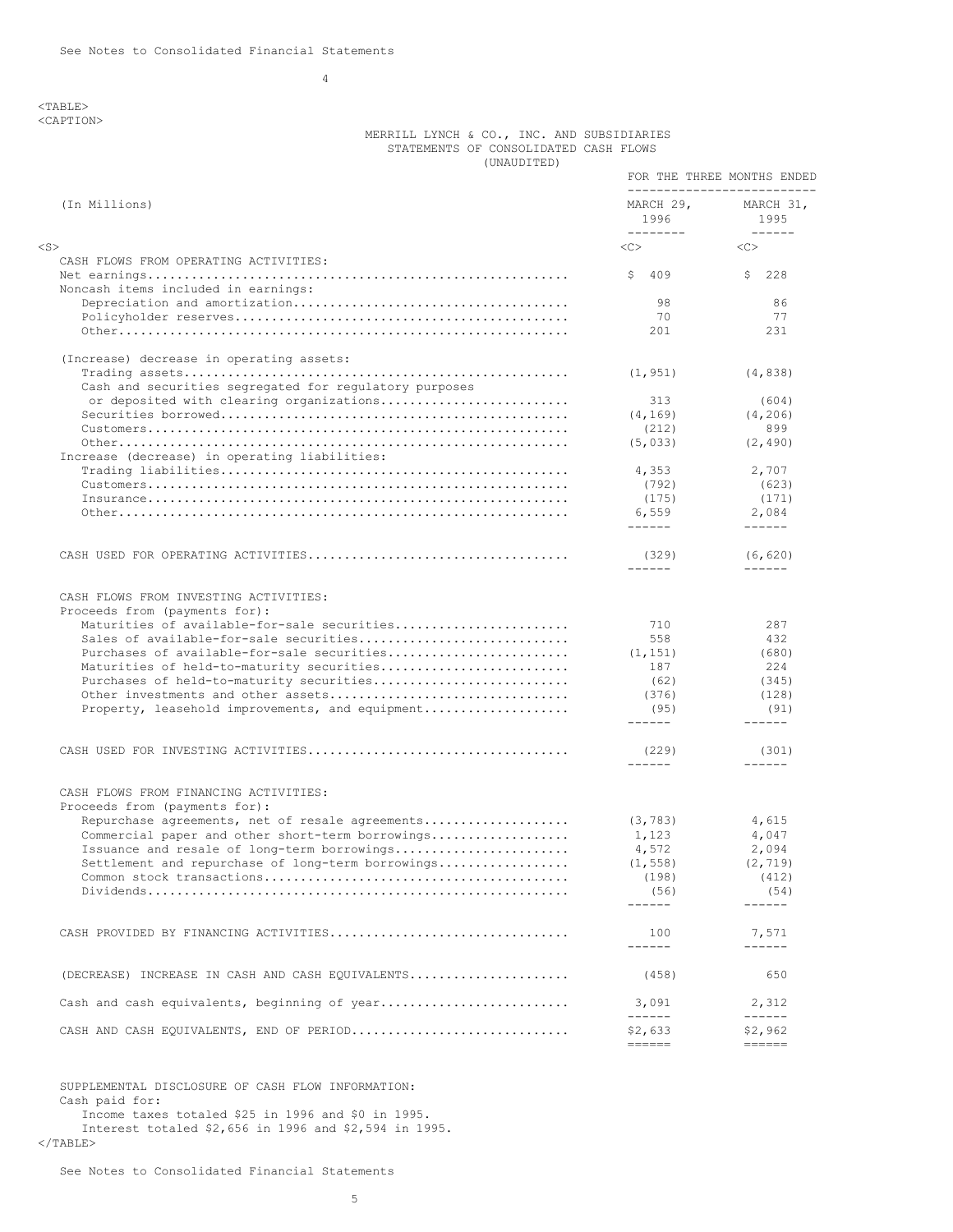## NOTES TO CONSOLIDATED FINANCIAL STATEMENTS (UNAUDITED)

MARCH 29, 1996

#### (DOLLARS IN MILLIONS)

#### BASIS OF PRESENTATION

The consolidated financial statements include the accounts of Merrill Lynch & Co., Inc. and subsidiaries (collectively referred to as the "Corporation"). All material intercompany balances have been eliminated. The December 29, 1995 consolidated balance sheet was derived from the audited financial statements. The interim consolidated financial statements for the three-month periods are unaudited; however, in the opinion of the management of the Corporation, all adjustments, consisting only of normal recurring accruals, necessary for a fair statement of the results of operations have been included.

These unaudited financial statements should be read in conjunction with the audited financial statements included in the Corporation's Annual Report on Form 10-K for the year ended December 29, 1995 ("1995 10-K"). The nature of the Corporation's business is such that the results of any interim period are not necessarily indicative of results for a full year. Prior period financial statements have been reclassified, where appropriate, to conform to the 1996 presentation.

#### COMMERCIAL PAPER AND OTHER SHORT-TERM BORROWINGS

Commercial paper and other short-term borrowings at March 29, 1996 and December 29, 1995 are presented below:

|                          | March 29, | Dec. 29, |
|--------------------------|-----------|----------|
|                          | 1996      | 1995     |
|                          |           |          |
| Commercial paper         | \$17,222  | \$16,969 |
| Demand and time deposits | 8,141     | 8,182    |
| Securities loaned        | 3,768     | 2,857    |
| Bank loans and other     | 1,538     | 1,538    |
|                          |           |          |
| Total                    | \$30,669  | \$29,546 |
|                          |           |          |

#### FINANCIAL INSTRUMENTS WITH OFF-BALANCE-SHEET RISK

The Corporation enters into various derivative contracts to meet clients' needs and to manage its own market risks. Derivative contracts often involve future commitments to exchange interest payment streams or currencies (such as interest rate and currency swaps or foreign exchange forwards) or to purchase or sell other financial instruments at specified terms on a specified date. Options, for example, can be purchased or written on a wide range of financial instruments such as securities, currencies, futures, and various market indices.

6

The contractual or notional amounts of derivatives provide only a measure of involvement in these types of transactions and represent neither the amounts subject to the various types of market risk, nor the future cash requirements under these instruments. The contractual or notional amounts of derivatives used for trading purposes by type of risk follow:

#### $<$ TABLE> <CAPTION>

#### (In billions) - -------------

| March 29, 1996    | Interest Rate<br>Risk(1)(2) | Currency<br>Risk (3) | Equity Price<br>Risk | Commodity Price<br>Risk |
|-------------------|-----------------------------|----------------------|----------------------|-------------------------|
|                   |                             |                      |                      |                         |
| $<$ S $>$         | <<                          | < <sub></sub>        | < <sub></sub>        | <<                      |
| Swap agreements   | \$964                       | \$109                | - 16<br>S.           |                         |
| Futures contracts | 175                         |                      |                      |                         |
| Options purchased | 56                          | 34                   | 30                   |                         |
| Options written   | 80                          | 34                   | 31                   |                         |
| Forward contracts | 36                          | 130                  |                      | 22.2                    |

December 29, 1995 - -----------------

| Swap agreements | \$ 851 | \$106 |  |  |
|-----------------|--------|-------|--|--|
|                 |        |       |  |  |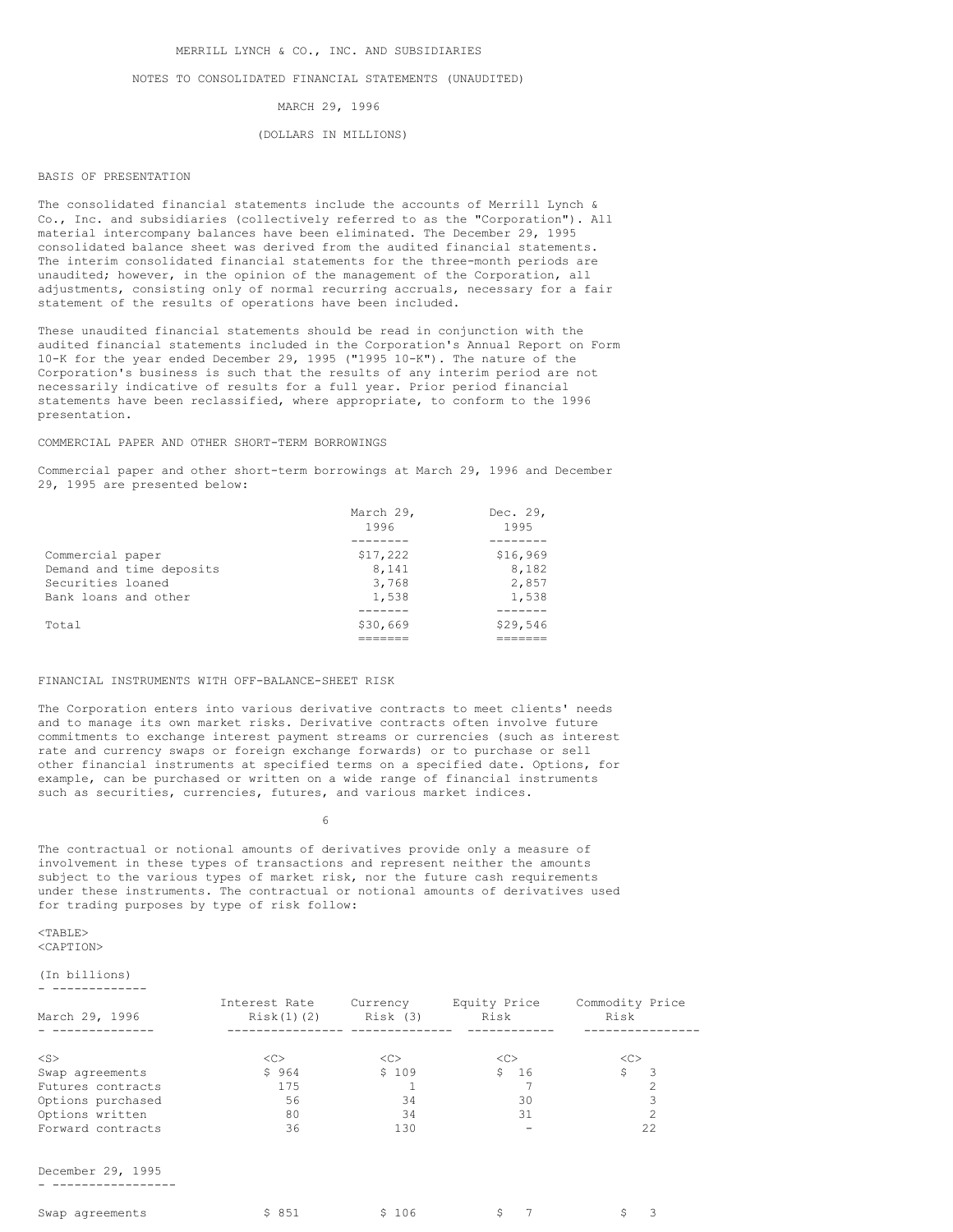| Futures contracts     | 215 |                 |  |
|-----------------------|-----|-----------------|--|
| Options purchased     | 4.5 | 38              |  |
| Options written       | 64  |                 |  |
| Forward contracts     | 33  | $\qquad \qquad$ |  |
| $\epsilon$ /TARLE $>$ |     |                 |  |

- (1) Certain derivatives subject to interest rate risk are also exposed to credit risk of the underlying financial instrument, such as total return swaps and similar instruments.
- (2) Forward contracts subject to interest rate risk principally represent "To Be Announced" mortgage pools which bear interest rate as well as principal prepayment risk.
- (3) Included in the currency risk category are certain contracts which are also subject to interest rate risk.

The contractual or notional amounts of derivative financial instruments used for financing and other non-trading purposes follow:

| (In billions)                    | March 29,      | December 29, |
|----------------------------------|----------------|--------------|
|                                  | 1996           | 1995         |
|                                  |                |              |
| Interest rate swap contracts (1) | \$28           | \$31         |
| Foreign exchange contracts (1)   | S <sub>2</sub> | 53           |
| Equity options purchased         |                |              |

(1) Includes options embedded in swap contracts which hedge callable debt totaling \$1 billion notional.

Most of the above transactions are entered into with the Corporation's swap and foreign exchange dealer subsidiaries, which intermediate interest rate and currency risk with third parties in the normal course of their trading activities.

In the normal course of business, the Corporation also enters into underwriting commitments, when-issued transactions, and commitments to extend credit.

Settlement of these commitments as of March 29, 1996 would not have a material effect on the consolidated financial condition of the Corporation.

# 7

#### REGULATORY REQUIREMENTS

Merrill Lynch, Pierce, Fenner & Smith Incorporated ("MLPF&S"), a registered broker-dealer and a subsidiary of the Corporation, is subject to Net Capital Rule 15c3-1 under the Securities Exchange Act of 1934. Under the alternative method permitted by this rule, the minimum required net capital, as defined, shall not be less than 2% of aggregate debit items arising from customer transactions. At March 29, 1996, MLPF&S's regulatory net capital of \$1,809 was 13% of aggregate debit items, and its regulatory net capital in excess of the minimum required was \$1,525.

Merrill Lynch Government Securities Inc. ("MLGSI"), a primary dealer in U.S. Government securities and a subsidiary of the Corporation, is subject to the capital adequacy requirements of the Government Securities Act of 1986. This rule requires dealers to maintain liquid capital in excess of market and credit risk, as defined, by 20% (a 1.2-to-1 capital-to-risk standard). At March 29, 1996, MLGSI's liquid capital of \$797 was 217% of its total market and credit risk, and liquid capital in excess of the minimum required was \$356.

Merrill Lynch International ("MLI"), a United Kingdom registered broker-dealer and a subsidiary of the Corporation, is subject to capital requirements of the Securities and Futures Authority ("SFA") of the United Kingdom. Financial resources, as defined, must exceed the total financial resources requirement of the SFA. At March 29, 1996, MLI's financial resources were \$1,330 and exceeded the minimum requirement by \$512.

## INTEREST AND DIVIDEND EXPENSE

Interest expense includes payments in lieu of dividends of \$1.6 and \$2.4 for the first quarters of 1996 and 1995, respectively.

## LITIGATION MATTER

On January 12, 1995, an action was commenced in the United States Bankruptcy Court for the Central District of California by Orange County, California (the "County") and the Orange County Investment Pools (the "Pools"), both of which filed bankruptcy petitions in that Court on December 6, 1994, against the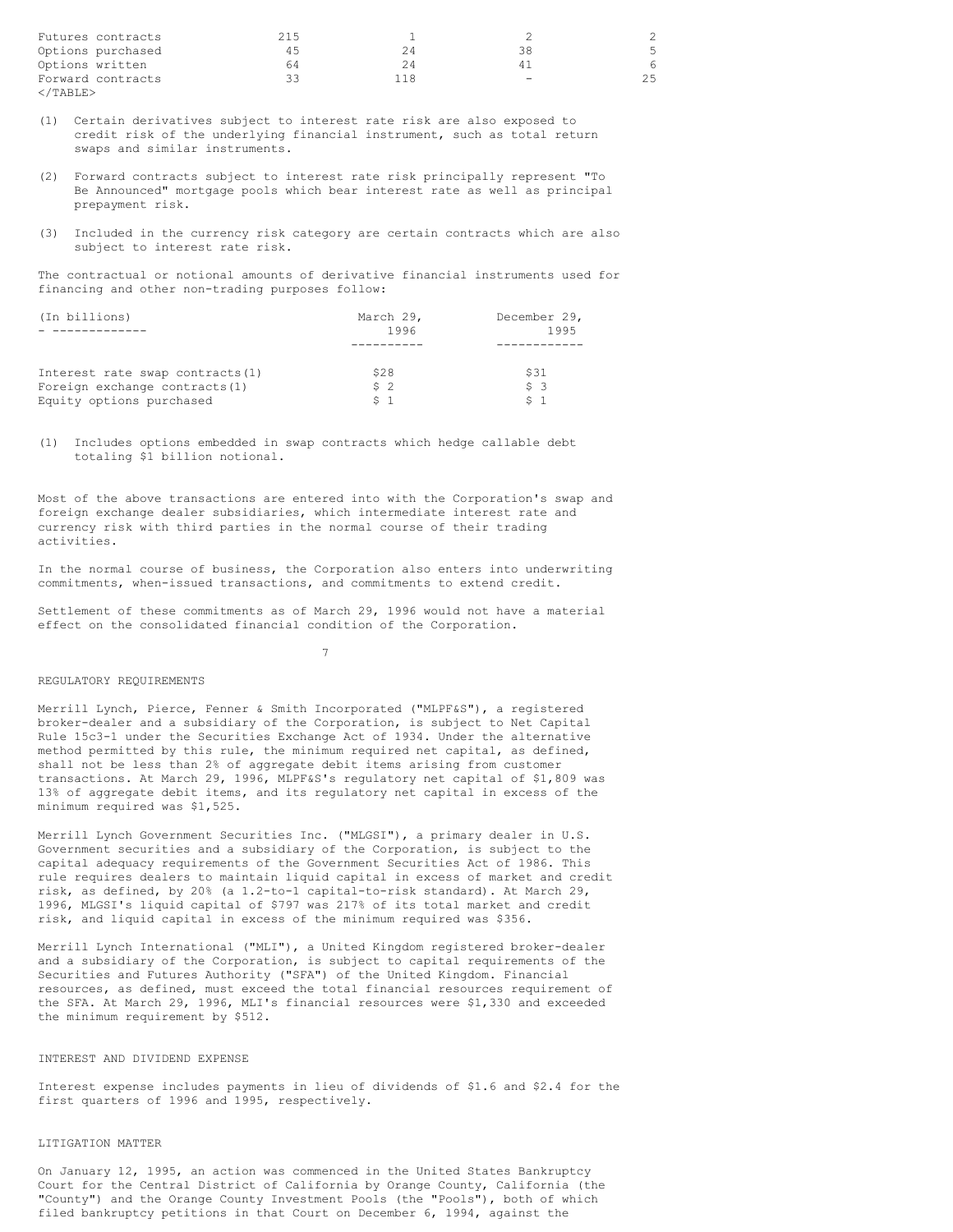Corporation and certain of its subsidiaries in connection with the Corporation's business activities with the Orange County Treasurer-Tax Collector. In addition, other actions have been brought against the Corporation and/or certain of its officers, directors, and employees and certain of its subsidiaries in federal and state courts in California, Illinois, and New York. These include class actions and stockholder derivative actions brought by persons alleging harm to themselves or to the Corporation arising out of the Corporation's dealings with the Orange County Treasurer-Tax Collector, or from the purchase of debt instruments issued by the County that were underwritten by the Corporation's subsidiary, MLPF&S. See "Commitments and Contingencies" in the notes to the audited consolidated financial statements contained in the 1995 10-K as well as "Legal Proceedings" in the 1995 10-K and this Quarterly Report on Form 10-Q.

8

INDEPENDENT ACCOUNTANTS' REPORT - -------------------------------

To the Board of Directors and Stockholders of Merrill Lynch & Co., Inc.:

We have reviewed the accompanying condensed consolidated balance sheet of Merrill Lynch & Co., Inc. and subsidiaries as of March 29, 1996, and the related condensed statements of consolidated earnings and consolidated cash flows for the three-month periods ended March 29, 1996 and March 31, 1995. These financial statements are the responsibility of the management of Merrill Lynch & Co., Inc.

We conducted our review in accordance with standards established by the American Institute of Certified Public Accountants. A review of interim financial information consists principally of applying analytical procedures to financial data and of making inquiries of persons responsible for financial and accounting matters. It is substantially less in scope than an audit conducted in accordance with generally accepted auditing standards, the objective of which is the expression of an opinion regarding the financial statements taken as a whole. Accordingly, we do not express such an opinion.

Based on our review, we are not aware of any material modifications that should be made to such condensed consolidated financial statements for them to be in conformity with generally accepted accounting principles.

We have previously audited, in accordance with generally accepted auditing standards, the consolidated balance sheet of Merrill Lynch & Co., Inc. and subsidiaries as of December 29, 1995, and the related statements of consolidated earnings, changes in consolidated stockholders' equity and consolidated cash flows for the year then ended (not presented herein); and in our report dated February 26, 1996, we expressed an unqualified opinion on those consolidated financial statements. In our opinion, the information set forth in the accompanying condensed consolidated balance sheet as of December 29, 1995 is fairly stated, in all material respects, in relation to the consolidated balance sheet from which it has been derived.

/s/ Deloitte & Touche LLP New York, New York

May 10, 1996

 $\alpha$ 

ITEM 2. MANAGEMENT'S DISCUSSION AND ANALYSIS OF FINANCIAL CONDITION AND --------------------------------------------------------------- RESULTS OF OPERATIONS ---------------------

Merrill Lynch & Co., Inc. and its subsidiaries (collectively referred to as the "Corporation") conduct their businesses in global financial markets that are influenced by a number of factors, including economic and market conditions, political events, and investor sentiment. The reaction of issuers and investors to a particular condition or event is unpredictable and can increase volatility in the marketplace. While higher volatility increases risk, it may also increase order flow, which drives many of the Corporation's businesses. Other global market and economic conditions, including the liquidity of secondary markets, the level and volatility of interest rates, currency exchange rates, and security valuations, competitive conditions, and the size, number, and timing of transactions may also affect earnings. As a result, revenues and net earnings can vary significantly from year to year, and from quarter to quarter.

Global financial markets were generally strong during 1995, led by a stable U.S.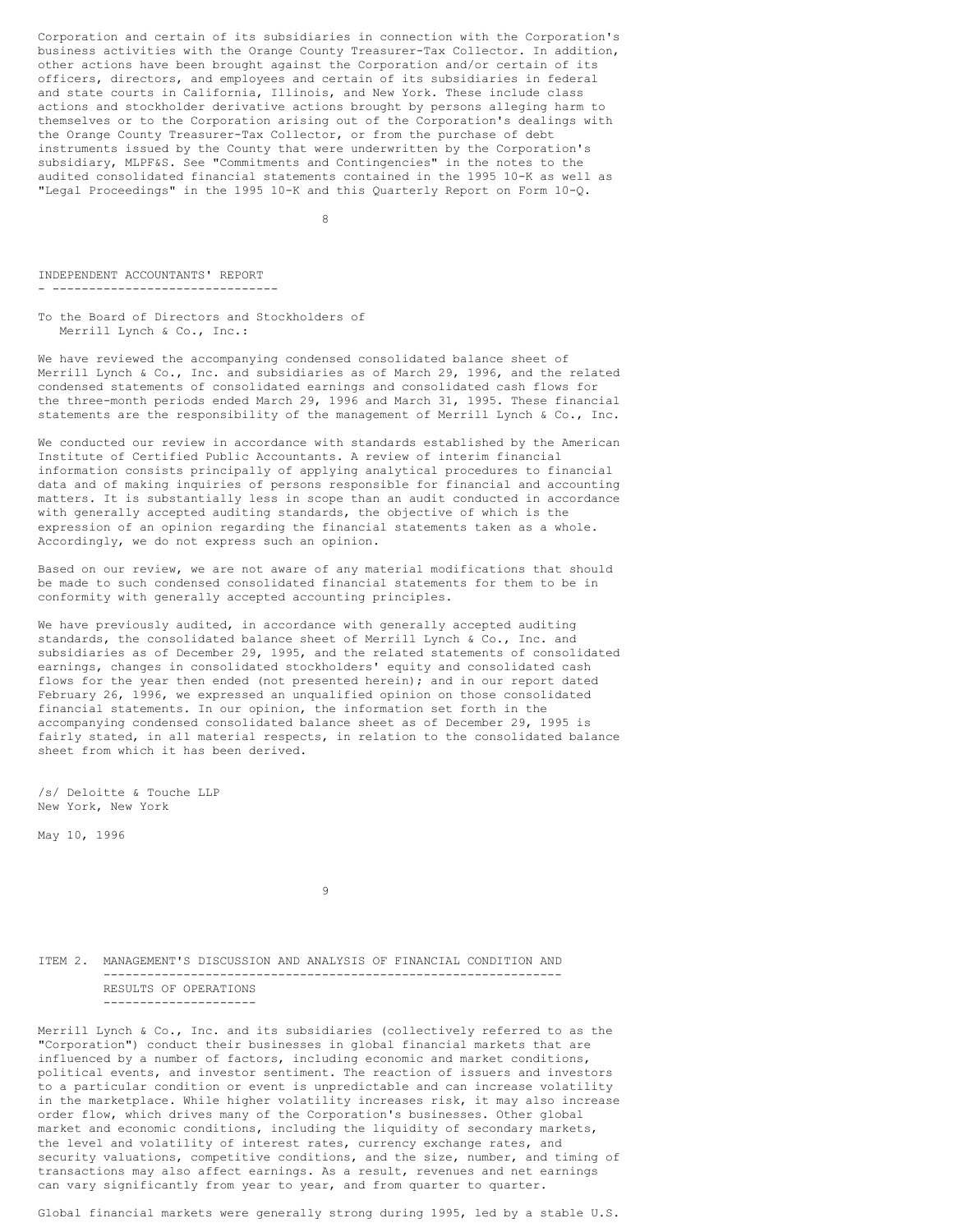economy, declining interest rates, and heightened investor activity. Market expectations for additional declines in interest rates continued through February 1996, fueling further market advances, strong investor and issuer activity, higher fee-based revenues, and improved trading profits industrywide. In March 1996, inflationary fears were stirred by the release of U.S. economic statistics indicating stronger than anticipated growth and the Federal Reserve's decision to hold short-term interest rates at current levels. This led to increases in long-term interest rates and greater market volatility.

U.S. equity markets, which posted significant gains in 1995, continued to advance in the 1996 first quarter, as individual investors deposited record amounts into mutual funds, boosting demand for new issuances and driving many domestic stock indices to record levels. During the quarter, the Dow Jones Industrial Average and the Nasdaq Composite Index reached record highs. In addition, record average daily trading volumes were achieved on the New York Stock Exchange and Nasdaq.

U.S. bond markets, which advanced strongly on steady declines in interest rates throughout 1995, became more volatile in the first quarter of 1996. Long-term interest rates remained low in the first two months of 1996, but rose markedly in March 1996. The U.S. Treasury yield curve (the relationship between interest rates and maturities), which flattened throughout 1995, steepened in March as long-term interest rates increased more than short-term rates. Despite the intra-quarter increase in interest rates, the overall level of interest rates for the 1996 first quarter remained low relative to the year-ago period.

International equity markets rose an average of 3% during the quarter, as measured by the Dow Jones World Stock Index, with mixed performances in individual markets. Most Asian and European markets advanced, but Japanese and U.K. stocks both ended the quarter virtually unchanged from 1995 year-end levels in U.S. dollar terms. Interest rates in most global bond markets rose within the quarter, after declining throughout 1995, but remained low relative to the 1995 first quarter.

10

U.S. underwriting volume, which was weak in the first quarter of 1995, strengthened throughout the remainder of the year, and remained robust in the 1996 first quarter. Rising stock prices and relatively low interest rates continued to create attractive market conditions for issuers, while demand for new issues benefited from record inflows of cash into mutual funds during the quarter.

Strategic services activities remained strong during the 1996 first quarter, reflecting a continuation of the high level of merger and acquisition activity experienced in 1995. Driven by globalization and other competitive and economic factors, companies continued to seek strategic alliances to increase earnings growth and expand into new markets or businesses.

The strong financial markets and improved economic conditions that characterized 1995 continued into the first quarter of 1996. Nevertheless, the financial services industry is cyclical. As a result, the Corporation's businesses are evaluated across market cycles for profitability and alignment with long-term strategic objectives. The Corporation seeks to mitigate the effect of market downturns by expanding its global presence, developing long-term client relationships, closely monitoring costs and risks, and continuing to diversify revenue sources.

# FIRST QUARTER 1996 VERSUS FIRST QUARTER 1995

Net earnings for the 1996 first quarter were a record \$409 million, up \$181 million (80%) from the \$228 million reported in last year's first quarter. First quarter earnings per common share were \$2.03 primary and fully diluted, compared with \$1.08 primary and fully diluted in the 1995 first quarter. After deducting preferred stock dividends, net earnings applicable to common stockholders in the 1996 first quarter totaled \$398 million, up \$183 million (85%) from \$215 million in the prior year's quarter. Annualized return on average common stockholders' equity was 28.2% in the 1996 first quarter versus 16.7% in the year-ago period. The Corporation's pretax profit margin in the 1996 first quarter was 20.6% versus 15.6% a year ago. The net profit margin increased to 12.6% in the 1996 first quarter, compared with 9.4% in the 1995 first quarter.

Total revenues increased 16% from the 1995 first quarter to \$6.0 billion, with record revenues in commissions, principal transactions, and asset management and portfolio service fees. Net revenues (revenues after interest expense) increased 35% from the year-ago period to \$3.3 billion.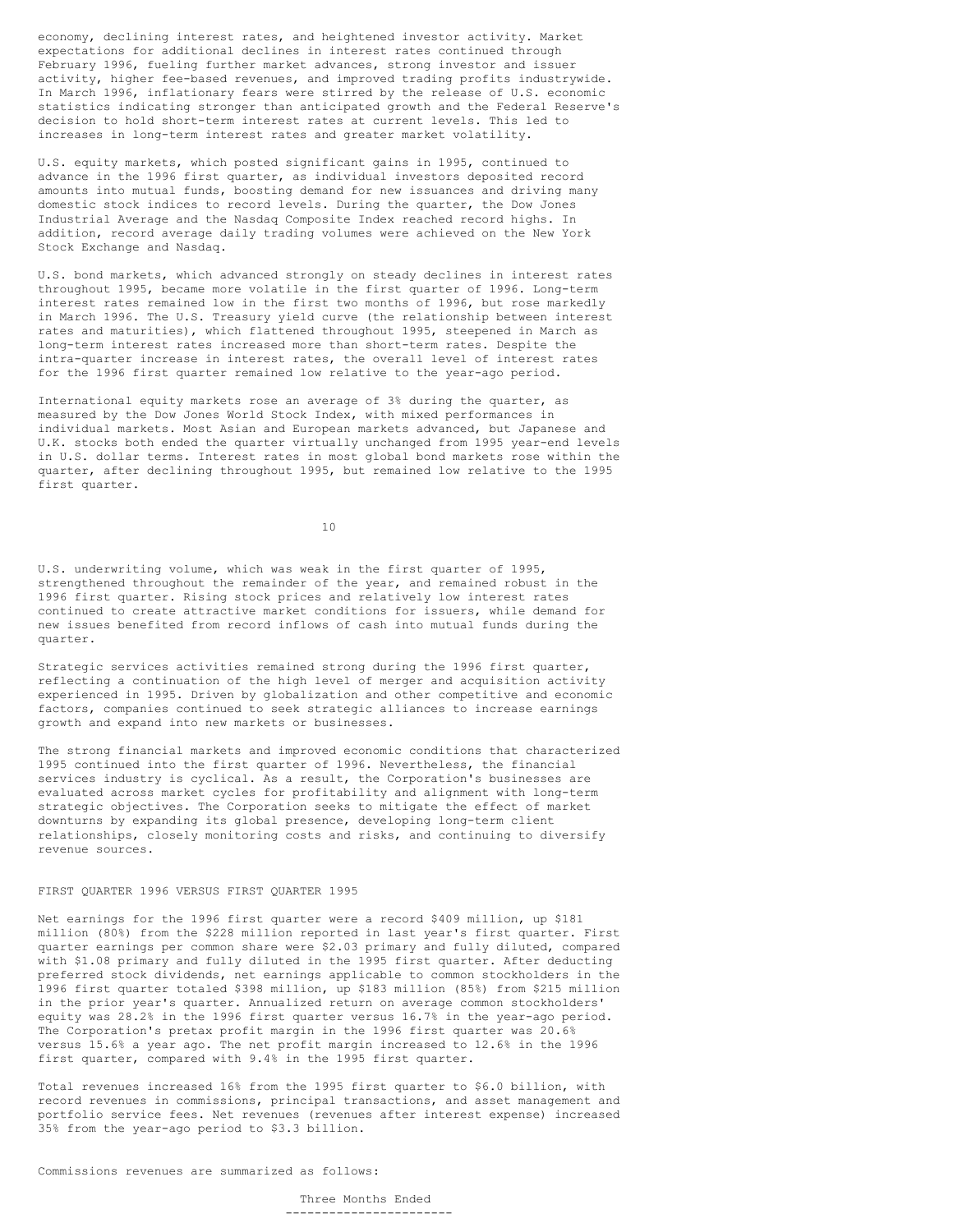| (In millions)               | March 29,<br>1996 | March 31,<br>1995 | Percent<br>Increase |
|-----------------------------|-------------------|-------------------|---------------------|
|                             |                   |                   |                     |
| Listed and over-the-counter | \$548             | \$365             | 50%                 |
| Mutual funds                | 299               | 187               | 60                  |
| Other                       | 142               | 133               |                     |
|                             |                   |                   |                     |
| Total                       | \$989             | \$685             | 44                  |
|                             |                   |                   |                     |

11

Commissions revenues from listed and over-the-counter securities rose to record levels due to higher trading volumes on most major U.S. and international exchanges and the Corporation's expanded global market presence. Mutual fund commissions revenues were also a record due primarily to strong sales of both domestic and offshore funds.

Significant components of interest and dividend revenues and interest expense for the three-month periods ended March 29, 1996 and March 31, 1995 follow:

|                                          | Three Months Ended |                                                |  |
|------------------------------------------|--------------------|------------------------------------------------|--|
| (In millions)                            | ----------         | March 29, March 31,<br>1996 1995<br>---------- |  |
| Interest and                             |                    |                                                |  |
| dividend revenues:                       |                    | \$940                                          |  |
| Trading assets                           | \$958<br>676       | 686                                            |  |
| Securities borrowed<br>Resale agreements | 689                | 771                                            |  |
| Margin lending                           | 373                | 325                                            |  |
| Other                                    | 314                | 308                                            |  |
|                                          | ------             | ------                                         |  |
| Subtotal                                 | 3,010              | 3,030                                          |  |
|                                          |                    |                                                |  |
| Interest expense:                        |                    |                                                |  |
| Borrowings                               | 1,117              | 1,011                                          |  |
| Repurchase agreements                    | 847                | 956                                            |  |
| Trading liabilities                      | 552                | 575                                            |  |
| Other                                    | 242                | 241                                            |  |
|                                          | ------             | ------                                         |  |
| Subtotal                                 | 2,758              | 2,783                                          |  |
|                                          | ------             | ------                                         |  |
| Net interest and                         |                    |                                                |  |
| dividend profit                          | Ŝ.<br>2.52         | Ŝ.<br>247                                      |  |
|                                          | ======             | ======                                         |  |

The Corporation hedges its long-term payment obligations with interest rate and currency swaps. The effect of these hedges, which is included in the "Borrowings" caption above, decreased interest expense by approximately \$22 million for the 1996 first quarter and increased interest expense by approximately \$3 million for the 1995 first quarter.

Interest and dividend revenues and expenses are a function of the level and mix of interest-earning assets and interest-bearing liabilities and the prevailing level, term structure, and volatility of interest rates. Net interest and dividend profit for the 1996 first quarter was up slightly from the 1995 first quarter, as increases in net interest-earning assets were substantially offset by the effect of lower interest rates.

Principal transactions revenues were up 46% from the 1995 first quarter to a record \$982 million, as higher investor activity and market volatility led to increases in virtually all trading products.

Trading, hedging, and financing activities affect the recognition of both principal transactions revenues and net interest and dividend profit. In assessing the profitability of its trading activities, the Corporation views net interest and principal transactions revenues in the aggregate. For financial reporting purposes, however, realized and unrealized gains and losses on trading positions, including hedges, are recorded in principal transactions revenues. The net interest carry (i.e., the spread representing interest earned versus financing costs) for trading positions,

including hedges, is recorded either as principal transactions revenues or net interest profit, depending on the nature of the specific instruments. Changes in the composition of trading inventories and hedge positions can cause the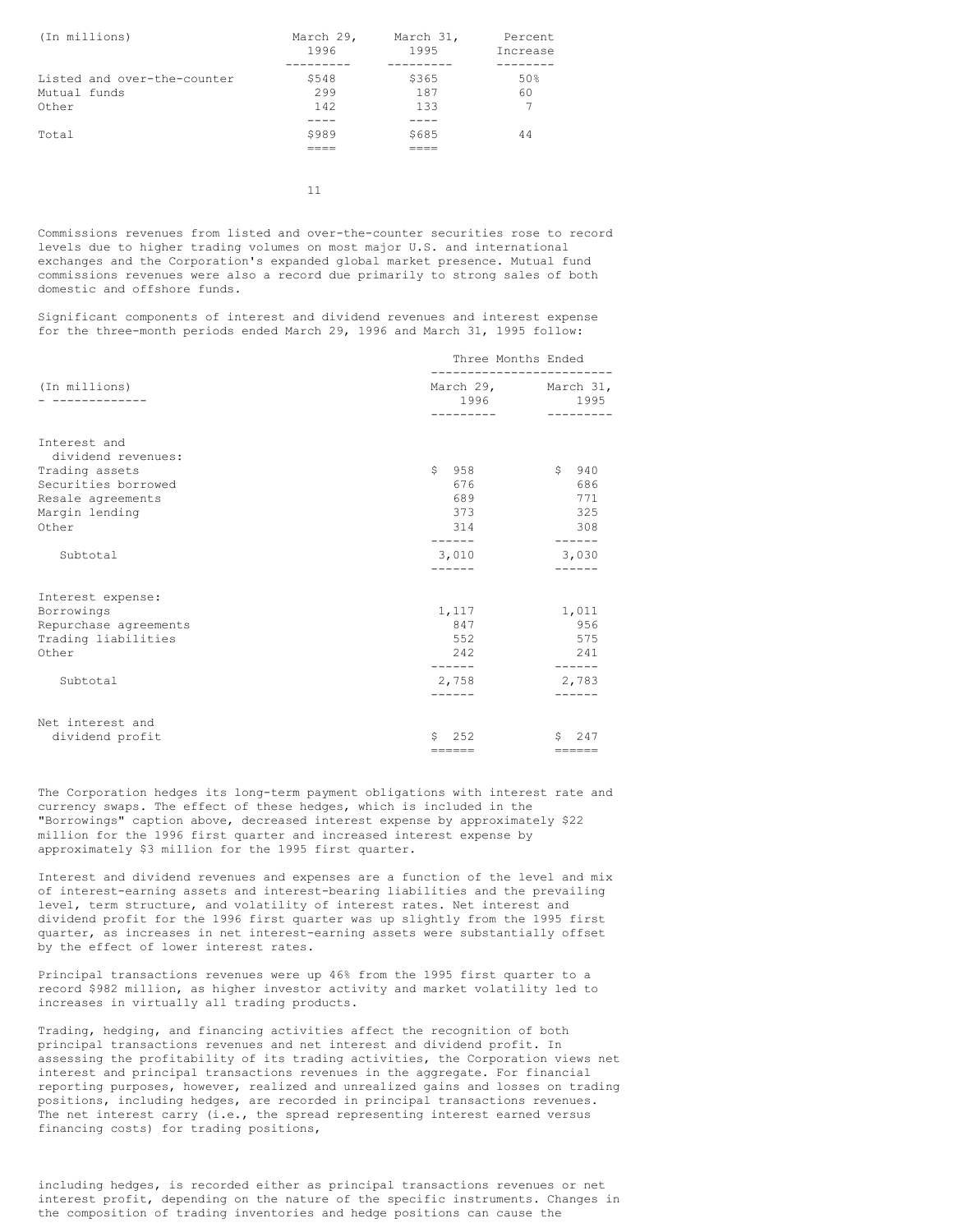recognition of revenues within these categories to fluctuate.

The following table provides information on aggregate trading profits, including related net interest revenue (expense). Interest revenue and expense components are based on financial reporting categories and management's assessment of the cost to finance trading positions, after consideration of the underlying liquidity of these positions.

| (In millions)                             | Revenues    | Principal Net Interest<br>Transactions Revenue<br>(Expense)<br>---------- | Net<br>Trading<br>Revenue<br>------- |
|-------------------------------------------|-------------|---------------------------------------------------------------------------|--------------------------------------|
| 1996 First Ouarter                        |             |                                                                           |                                      |
| Equities and equity                       |             |                                                                           |                                      |
| derivatives                               | \$347       | \$(19)                                                                    | \$328                                |
| Taxable fixed-income<br>Interest rate and | 265         | 53                                                                        | 318                                  |
| currency swaps                            | 255         | (10)                                                                      | 245                                  |
| Municipals                                | 75          | $\mathbf{1}$                                                              | 76                                   |
| Foreign exchange and                      |             |                                                                           |                                      |
| commodities                               | 40          | (4)                                                                       | 36                                   |
|                                           | $- - - -$   | $---$                                                                     | ------                               |
| Total                                     | \$982       | 521                                                                       | \$1.003                              |
|                                           | $=$ $=$ $=$ | $=$ $=$ $=$                                                               | ======                               |
| 1995 First Quarter<br>___________________ |             |                                                                           |                                      |
| Equities and equity                       |             |                                                                           |                                      |
| derivatives                               | \$166       | \$(28)                                                                    | 138<br>$\mathsf{S}$                  |
| Taxable fixed-income                      | 164         | 81                                                                        | 245                                  |
| Interest rate and                         |             |                                                                           |                                      |
| currency swaps                            | 234         | (18)                                                                      | 216                                  |
| Municipals                                | 90          | (1)                                                                       | 89                                   |
| Foreign exchange and                      |             |                                                                           |                                      |
| commodities                               | 2.1         | (3)                                                                       | 18                                   |
|                                           | $- - - -$   | $---$                                                                     |                                      |
| Total                                     | \$675       | \$ 31                                                                     | \$ 706                               |
|                                           | $=$ $=$ $=$ | $=$ $=$ $=$                                                               | ======                               |

Equities and equity derivatives trading revenues, in the aggregate, were \$347 million, up 109% from the 1995 first quarter, as trading revenues from most equity products increased, due primarily to higher trading volume and rising stock prices. International equities trading revenues, in particular, benefited from the addition of trading activity related to Smith New Court PLC ("Smith New Court"), which was acquired in the third quarter of 1995.

Taxable fixed-income trading revenues increased to \$265 million, up 62% from the first quarter of 1995, primarily due to higher revenues from non-U.S. governments and agencies, mortgage-backed securities, and high-yield bonds. Non-U.S. governments and agencies trading revenues advanced due to improved results from trading of Japanese Government Bonds, as well as increased trading volume in certain Latin American emerging markets as credit ratings improved and investors sought higher returns. Mortgage-backed securities trading revenues increased due primarily to improved liquidity and increased customer demand compared with the year-ago period. Trading revenues from high-yield bonds were up due to lower interest rates and improved credit ratings of certain issuers.

Interest rate and currency swap trading revenues increased 9% to \$255 million due to higher trading revenues from non-U.S. dollar-denominated

13

transactions, partially offset by decreases in revenues from U.S. dollar-denominated transactions. Foreign exchange and commodities trading revenues, in the aggregate, rose to \$40 million, up 94% from the 1995 first quarter, as foreign exchange trading revenues continued to benefit from the strengthening of the U.S. dollar versus other major currencies. Municipal securities trading revenues declined 17% to \$75 million primarily due to continued weak investor demand for tax-exempt investments.

A summary of the Corporation's investment banking revenues follows:

|                             | Three Months Ended |                   |                                |
|-----------------------------|--------------------|-------------------|--------------------------------|
| (In millions)               | March 29,<br>1996  | March 31,<br>1995 | Percent<br>Increase/(Decrease) |
|                             |                    |                   |                                |
| Underwriting revenues       | S294               | \$162             | 82%                            |
| Strategic services revenues | 84                 | 87                | (3)                            |
|                             |                    |                   |                                |
| Total                       | \$378              | 5249              | 52                             |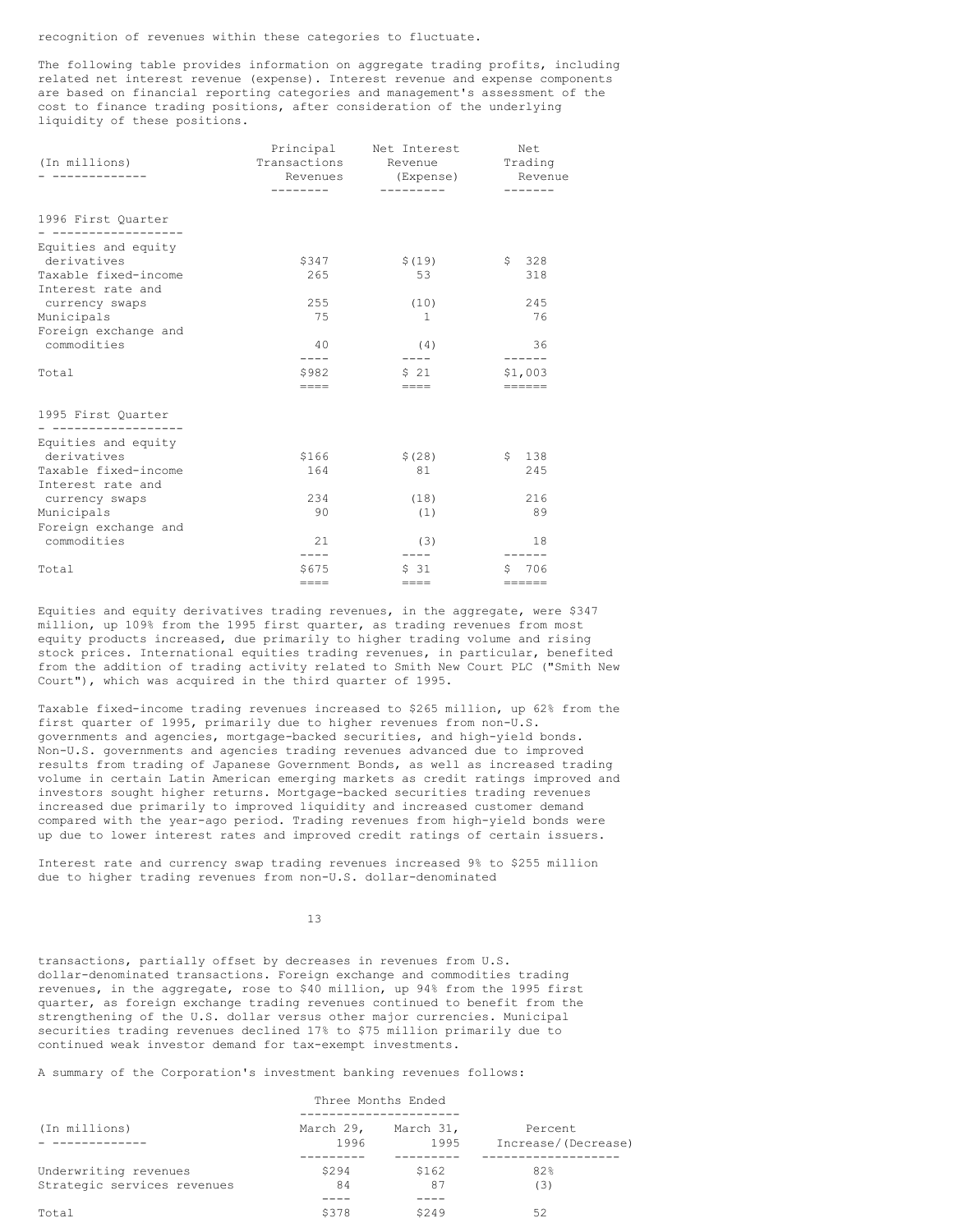Underwriting revenues benefited from strong levels of debt and equity underwriting industrywide, with higher fees from convertibles, corporate bonds and preferred stock, equities, and high-yield securities. The Corporation retained its position as top underwriter of total debt and equity securities in the 1996 first quarter with market shares of 16.1% domestically and 11.9% globally, according to Securities Data Co.

==== ====

Strategic services revenues were down slightly from a year ago, but remained comparable to record 1995 levels, benefiting from continued strong merger and acquisition activity.

A summary of the Corporation's asset management and portfolio service fees is presented below:

|                        | Three Months Ended |           |                 |
|------------------------|--------------------|-----------|-----------------|
| (In millions)          | March 29,          | March 31, | Percent         |
|                        | 1996               | 1995      | Increase        |
| Asset management fees  | \$239              | \$200     | 19 <sub>8</sub> |
| Portfolio service fees | 140                | 107       | 31              |
| Other fees             | 159                | 141       | 1.3             |
| Total                  | \$538              | \$448     | 20              |

Asset management fees, which include fees earned on mutual funds sponsored by the Corporation and third parties, increased due primarily to strong inflows of client assets. Total assets in worldwide private client accounts were a record \$732 billion at quarter-end, compared with \$603 billion at first quarter-end 1995. Assets under management by Merrill Lynch Asset Management were a record \$208 billion at quarter-end, compared with \$170 billion a year ago.

Portfolio service fees also benefited from inflows of client assets. Increased numbers of accounts and asset levels led to higher fee revenues for Merrill Lynch Consults(Registered Trademark) and Mutual Fund Advisor(Service Mark), which are personalized portfolio management services, and Asset Power(Registered Trademark), an asset-based fee product. Other fee-based revenues were up due primarily to increased revenues from mutual fund transfer agency and mortgage servicing activities.

14

Other revenues were \$122 million, up 4% from \$117 million reported in the 1995 first quarter.

Non-interest expenses were \$2.6 billion, up 27% from the 1995 first quarter. The largest expense category, compensation and benefits expense, increased 33% from the 1995 first quarter to \$1.7 billion due to higher incentive and production-related compensation as well as a 6% increase in the number of full-time employees. Incentive compensation increased with improved profitability, while production-related compensation was up due to heightened activity and strong volumes in many businesses. Overall, headcount increased by approximately 2,800 employees from the 1995 first quarter to approximately 46,400 at the end of the 1996 first quarter due primarily to the addition of employees through business acquisitions, including Smith New Court, and selective hirings. Compensation and benefits expense as a percentage of net revenues was 51.8%, compared with 52.5% in the year-ago period.

Non-interest expenses, excluding compensation and benefits, increased 17% to \$899 million. Communications and equipment rental expense increased 17% from the 1995 first quarter to \$131 million, due to higher levels of business activity and increased use of market data services. Occupancy costs were up 5% to \$116 million due to international growth, including the addition of Smith New Court facilities. Depreciation and amortization expense rose 14% from the 1995 first quarter to \$98 million due primarily to purchases of technology-related equipment over the past year.

Professional fees increased 32% to \$130 million primarily as a result of higher systems development costs related to upgrading technology and processing capabilities. Advertising and market development expense rose 33% to \$114 million. Increased international travel and higher advertising and client promotion costs contributed to this advance. Brokerage, clearing, and exchange fees were up 27% to \$106 million, driven by higher trading volume, particularly in international markets. Other expenses totaled \$204 million, up 4% from the 1995 first quarter primarily due to goodwill amortization related to Smith New Court.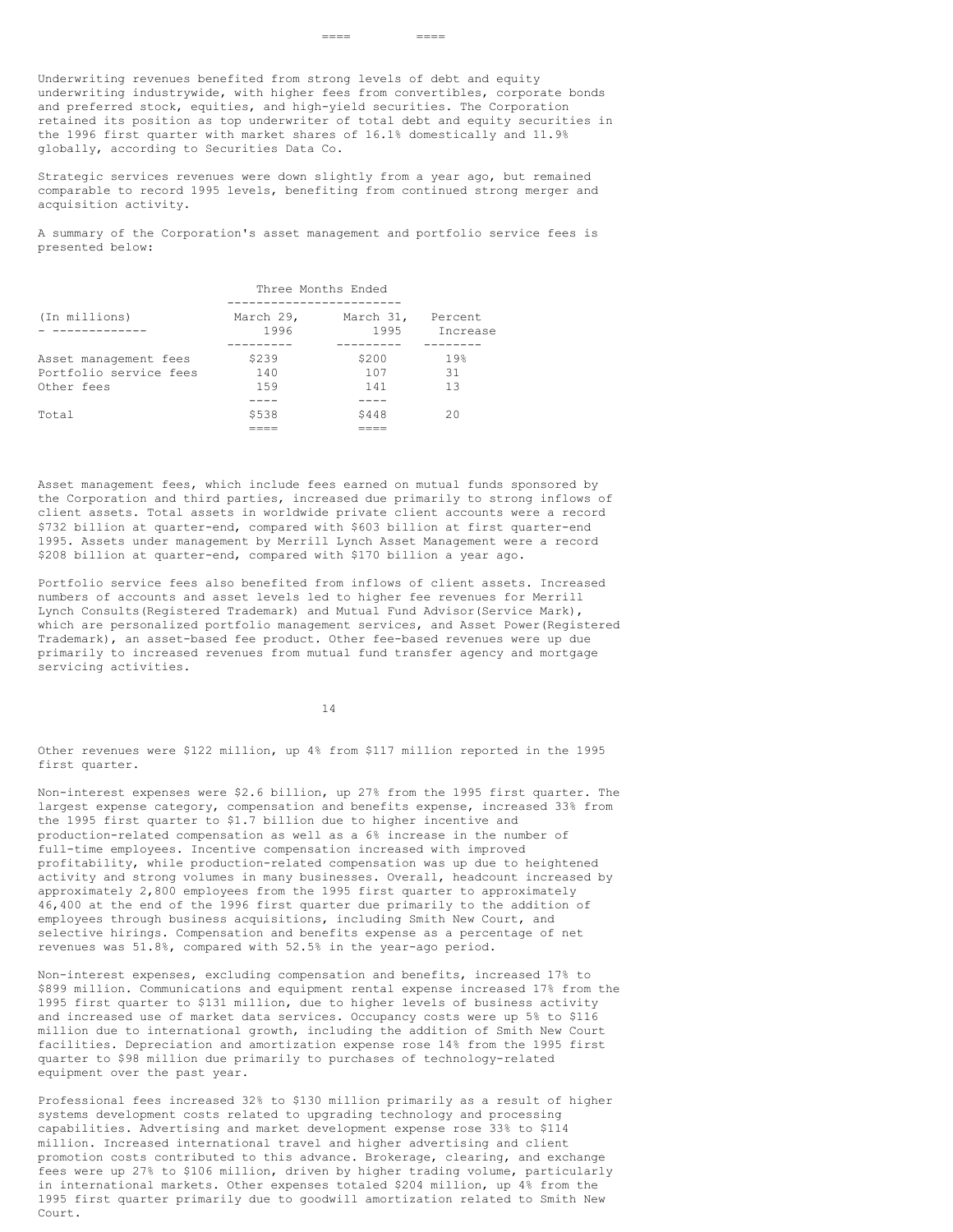Income tax expense was \$262 million in the 1996 first quarter. The effective tax rate in the 1996 first quarter was 39.0%, compared with 40.0% in the year-ago period. The decrease in the effective tax rate was primarily attributable to increases in dividends qualifying for the Federal dividends received deduction, lower state taxes, and expanded international business activities.

## LIQUIDITY AND LIABILITY MANAGEMENT

The primary objective of the Corporation's funding policies is to assure liquidity at all times. There are three key elements to the Corporation's liquidity strategy. The first element is to maintain alternative funding sources such that all debt obligations maturing within one year, including commercial paper, uncommitted bank loans, and the current portion of long-term debt, can be funded when due without issuing new unsecured debt or liquidating any business assets. The most significant alternative funding sources are the proceeds from executing repurchase agreements and obtaining

15

secured bank loans, both principally employing unencumbered investment grade marketable securities. Other alternative funding sources include liquidating cash equivalents; securitizing additional home equity and other mortgage loan assets; and drawing on committed, unsecured, revolving credit facilities ("Credit Facilities"), which at March 29, 1996 totaled \$5.7 billion and have not been drawn upon.

As an additional measure, the Corporation regularly reviews the level and mix of its assets and liabilities to ascertain its ability to conduct core businesses beyond one year without reliance on issuing new unsecured debt or drawing upon Credit Facilities. The composition of the Corporation's asset mix provides a great degree of flexibility in managing liquidity. The Corporation's liquidity position is enhanced since a significant portion of the Corporation's assets turn over frequently and are typically funded with liabilities whose cash flow characteristics closely match those of the assets. At March 29, 1996, approximately 97% of the Corporation's assets were considered readily marketable by management.

As part of the Corporation's overall liquidity program, its insurance subsidiaries regularly review the funding requirements of their contractual obligations for in-force, fixed-rate life insurance and annuity contracts and expected future acquisition and maintenance expenses for all contracts. The Corporation's insurance subsidiaries primarily market variable life insurance and variable annuity products. These products are not subject to the interest rate, asset/liability matching, and credit risks attributable to fixed-rate products, thereby reducing the risk profile and liquidity demands on the insurance subsidiaries. At March 29, 1996, approximately 86% of invested assets of insurance subsidiaries were considered liquid by management.

The second element of the Corporation's liquidity strategy is to concentrate general purpose borrowings at the Merrill Lynch & Co., Inc. level, except where tax regulations, time zone differences, or other business considerations make this impractical. The benefits of this strategy are lower financing costs; simplicity, control, and wider name recognition by creditors; and flexibility to meet varying funding requirements within subsidiaries.

The third element is to expand and diversify the Corporation's funding instruments and its investor and creditor base. The Corporation's funding programs benefit from the ability to market its debt instruments through its own sales force to a large, diversified customer base. The Corporation maintains strict concentration standards for short-term lenders, which include limits for any single investor. Commercial paper remains the Corporation's major source of short-term general purpose funding. Commercial paper outstanding totaled \$17.2 billion at March 29, 1996 and \$17.0 billion at December 29, 1995, which represented 9% and 10% of total assets at first quarter-end 1996 and year-end 1995, respectively.

16

At March 29, 1996, total long-term debt was \$20.2 billion, compared with \$17.3 billion at year-end 1995. At March 29, 1996, the Corporation's senior long-term debt was rated by seven recognized credit rating agencies, as follows:

| THATTING THATTING               | $114 - 114$ |
|---------------------------------|-------------|
|                                 |             |
|                                 |             |
| Duff & Phelps Credit Rating Co. | $AA-$       |
| Fitch Investors Service, L.P.   | AA          |

Rating Agency Rating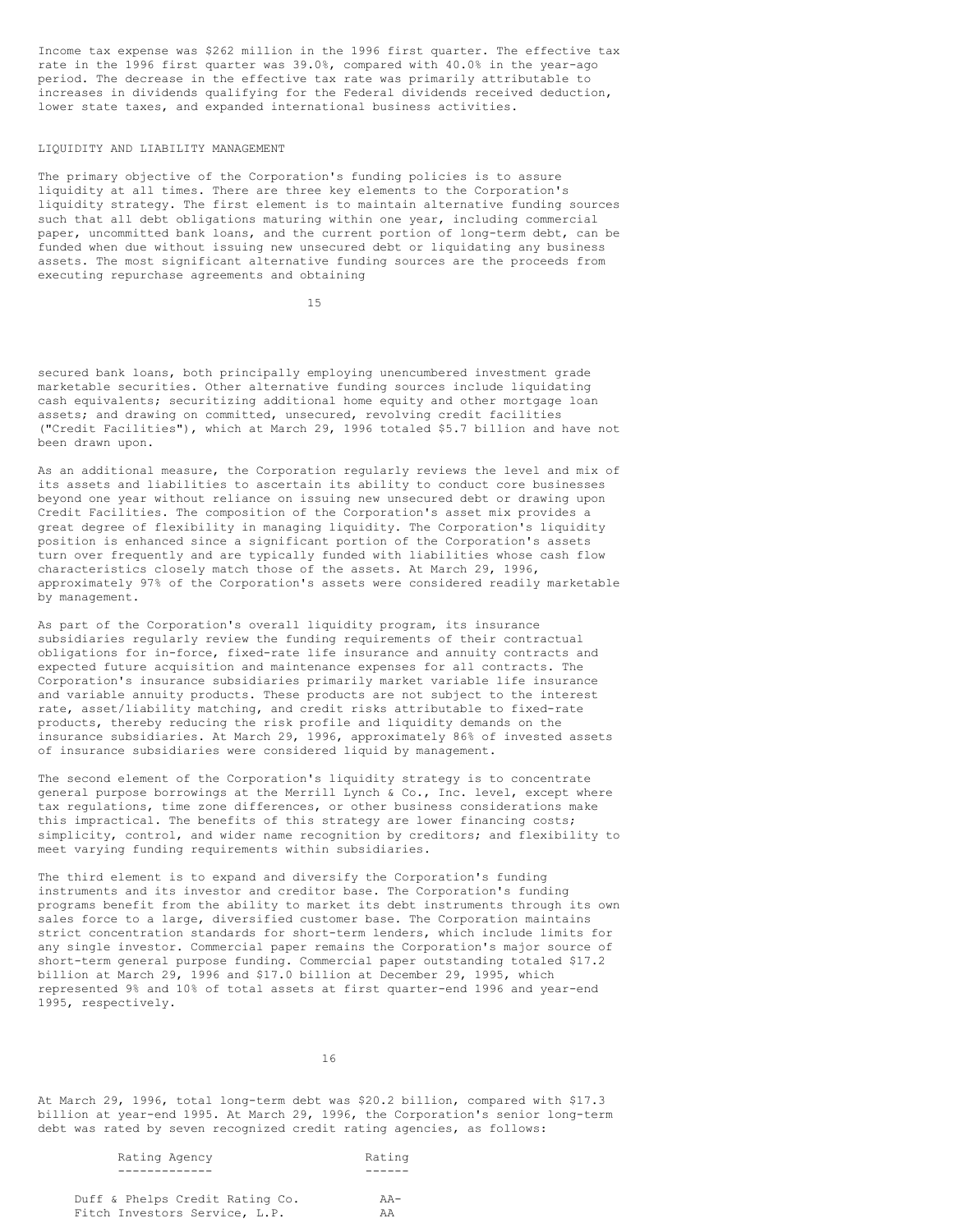| IBCA Ltd.                       | $AA-$ |
|---------------------------------|-------|
| Japan Bond Research Institute   | AA.   |
| Moody's Investors Service, Inc. | A 1   |
| Standard & Poor's Ratings Group | $A +$ |
| Thomson BankWatch, Inc.         | ΆA    |

During the first three months of 1996, the Corporation issued \$4.2 billion in long-term debt. During the same period, maturities and repurchases were \$1.3 billion. In addition, approximately \$341 million of the Corporation's long-term debt securities held by subsidiaries were sold and \$305 million were purchased. At March 29, 1996, \$14.1 billion of term debt had maturity dates beyond one year.

Approximately \$39.2 billion of the Corporation's indebtedness at March 29, 1996 is considered senior indebtedness as defined under various indentures.

## CAPITAL RESOURCES AND CAPITAL ADEQUACY

The Corporation remains one of the most highly capitalized institutions whose business is primarily in the U.S. securities industry. The Corporation has an equity base of \$6.4 billion at March 29, 1996, including over \$5.7 billion in common equity, supplemented by \$619 million in preferred stock.

Adjusted

The Corporation's leverage ratios are as follows:

|                    | Leverage<br>Ratio(1) | ---- --- ---<br>Leverage<br>Ratio(2) |
|--------------------|----------------------|--------------------------------------|
| Period-end         |                      |                                      |
| March 29, 1996     | 30.8x                | 18.6x                                |
| December 29, 1995  | 28.8x                | 18.2x                                |
| Average (3)        |                      |                                      |
| Three months ended |                      |                                      |
| March 29, 1996     | 32.8x                | 20.0x                                |
| Year ended         |                      |                                      |
| December 29, 1995  | 32.7x                | 19.5x                                |
|                    |                      |                                      |

(1) Ratio of total assets to total stockholders' equity.

(2) Ratio of total assets, less resale agreements and securities borrowed, to total stockholders' equity.

(3) Computed using month-end balances.

17

The Corporation operates in many regulated businesses that require various minimum levels of capital to conduct business. (See Regulatory Requirements Note to the Consolidated Financial Statements-Unaudited.) The Corporation's broker-dealer, banking, insurance, and Futures Commission Merchant activities are subject to regulatory requirements that may restrict the free flow of funds to affiliates. Regulatory approval is required for payment of dividends in excess of certain established levels, making affiliated investments, and entering into management and service agreements with affiliated companies.

The Corporation's overall capital needs are continually reviewed to ensure that its capital base can support the estimated risks of its businesses as well as the regulatory and legal capital requirements of subsidiaries. Based upon these analyses, management believes that the Corporation's equity base is adequate.

# ASSETS AND LIABILITIES

The Corporation manages its balance sheet and risk limits according to market conditions and business needs, subject to profitability and control of risk. Asset and liability levels are primarily determined by order flow and fluctuate daily, sometimes significantly, depending upon volume and demand. The liquidity and maturity characteristics of assets and liabilities are monitored continually. The Corporation monitors and manages the change of its balance sheet using average daily balances. Average daily balances are derived from the Corporation's management information system, which summarizes balances on a settlement date basis. Financial statement balances, as required under generally accepted accounting principles, are recorded on a trade date basis. The discussion that follows compares the changes in settlement date average daily balances, not quarter-end balances.

For the first three months of 1996, average daily assets were \$200 billion, up 1% versus \$197 billion for the 1995 fourth quarter. Average daily liabilities rose 1% to \$194 billion from \$191 billion for the 1995 fourth quarter.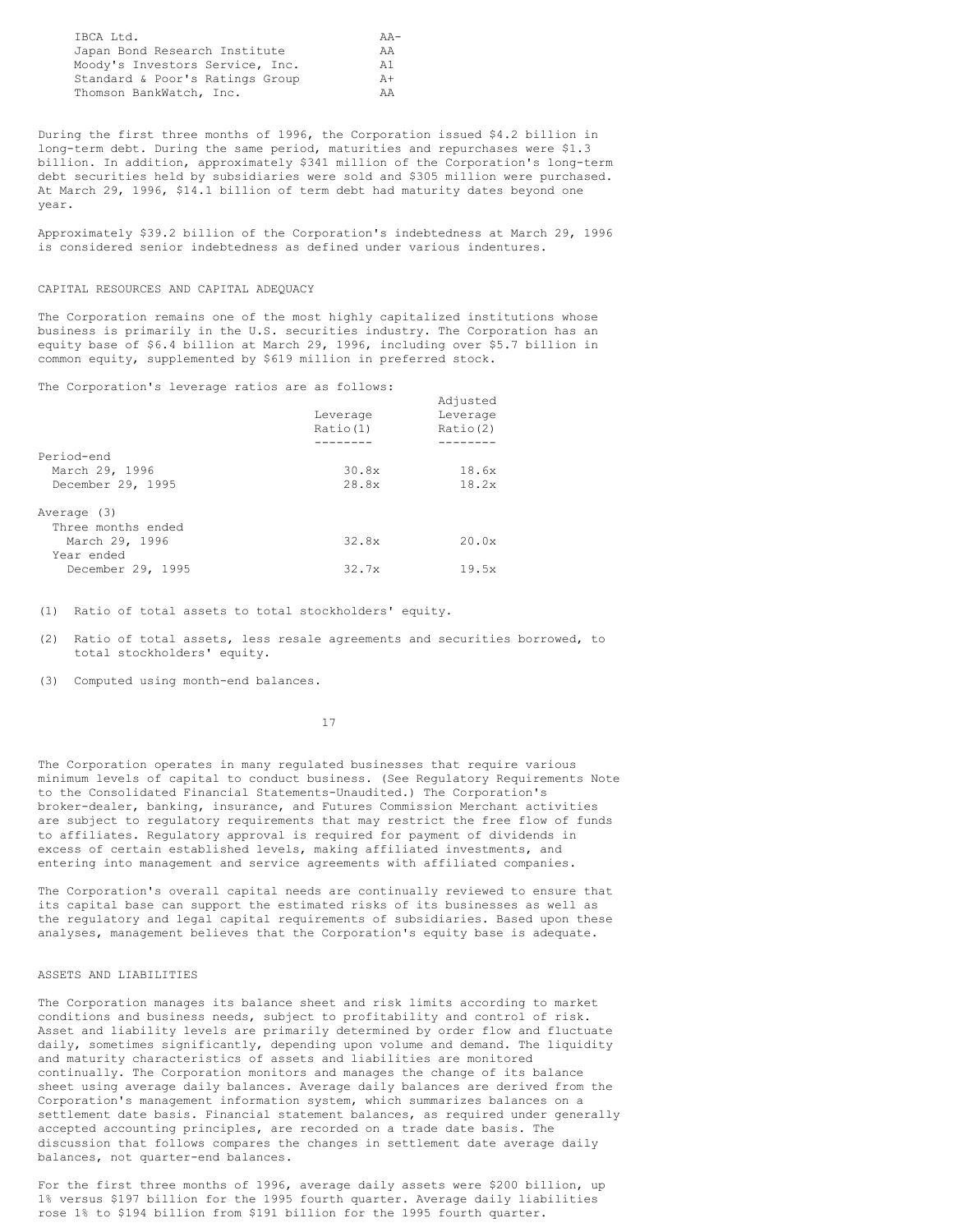The major components in the growth of average daily assets and liabilities for the 1996 first quarter are summarized as follows:

|                                                                        | Increase in                        |                  |
|------------------------------------------------------------------------|------------------------------------|------------------|
| (In millions)                                                          | Average Assets                     | Percent Increase |
|                                                                        |                                    |                  |
| Resale agreements and<br>securities borrowed                           | \$3,040                            | $4\%$            |
|                                                                        | Increase in<br>Average Liabilities | Percent Increase |
| Repurchase agreements and<br>securities loaned<br>Long-term borrowings | \$1,104<br>\$1,668                 | $1\%$<br>$9\%$   |

In managing its balance sheet, the Corporation strives to match-fund its interest-earning assets with interest-bearing liabilities having similar maturities and cash flow characteristics, such as repurchase and resale agreements. In the 1996 first quarter, repurchase and securities loaned

18

transactions and resale and securities borrowed transactions rose as a result of an increase in match-funded activity involving primarily U.S. Government and agencies securities. In addition, resale and securities borrowed transactions increased to facilitate security deliveries to customers.

The Corporation's assets, based on liquidity and maturity characteristics, are funded through diversified sources which include repurchase agreements, commercial paper and other short-term borrowings, long-term borrowings, and equity. A portion of the 1996 first quarter increase in average assets was funded through an increase in long-term borrowings, including medium-term notes.

#### NON-INVESTMENT GRADE HOLDINGS AND HIGHLY LEVERAGED TRANSACTIONS

In the normal course of business, the Corporation underwrites, trades, and holds non-investment grade securities in connection with its investment banking, market making, and derivative structuring activities. During the past three years, the Corporation has increased its non-investment grade trading inventories to satisfy client demand for higher-yielding investments, including emerging market and other international securities.

Non-investment grade securities have been defined as debt and preferred equity securities rated as BB+ or lower, or equivalent ratings by recognized credit rating agencies, certain sovereign debt in emerging markets, amounts due under various derivative contracts from non-investment grade counterparties, and other instruments that, in the opinion of management, are non-investment grade. At March 29, 1996, long and short non-investment grade inventories accounted for 6.6% of aggregate consolidated trading inventories, compared with 6.3% at year-end 1995. Non-investment grade trading inventories are carried at fair value.

The Corporation provides financing and advisory services to, and invests in, companies entering into leveraged transactions, which may include leveraged buyouts, recapitalizations, and mergers and acquisitions. The Corporation provides extensions of credit to leveraged companies in the form of senior and subordinated debt, as well as bridge financing on a select and limited basis. In addition, the Corporation syndicates loans for non-investment grade counterparties or in connection with highly leveraged transactions. In connection with these syndications, the Corporation may retain a residual portion of these loans.

The Corporation holds direct equity investments in leveraged companies and interests in partnerships that invest in leveraged transactions. The Corporation has also committed to participate in limited partnerships that invest in leveraged transactions. Future commitments to participate in limited partnerships and other direct equity investments will be determined on a select and limited basis.

Investment in non-investment grade securities and involvement in highly leveraged transactions subject the Corporation to additional risks related to the creditworthiness of the issuers and the liquidity of the market for such securities. The Corporation recognizes such risks and, whenever possible, employs strategies to mitigate exposures.

19

The specific components and overall level of non-investment grade and highly leveraged positions may vary significantly from period to period as a result of inventory turnover, investment sales, and asset redeployment. The Corporation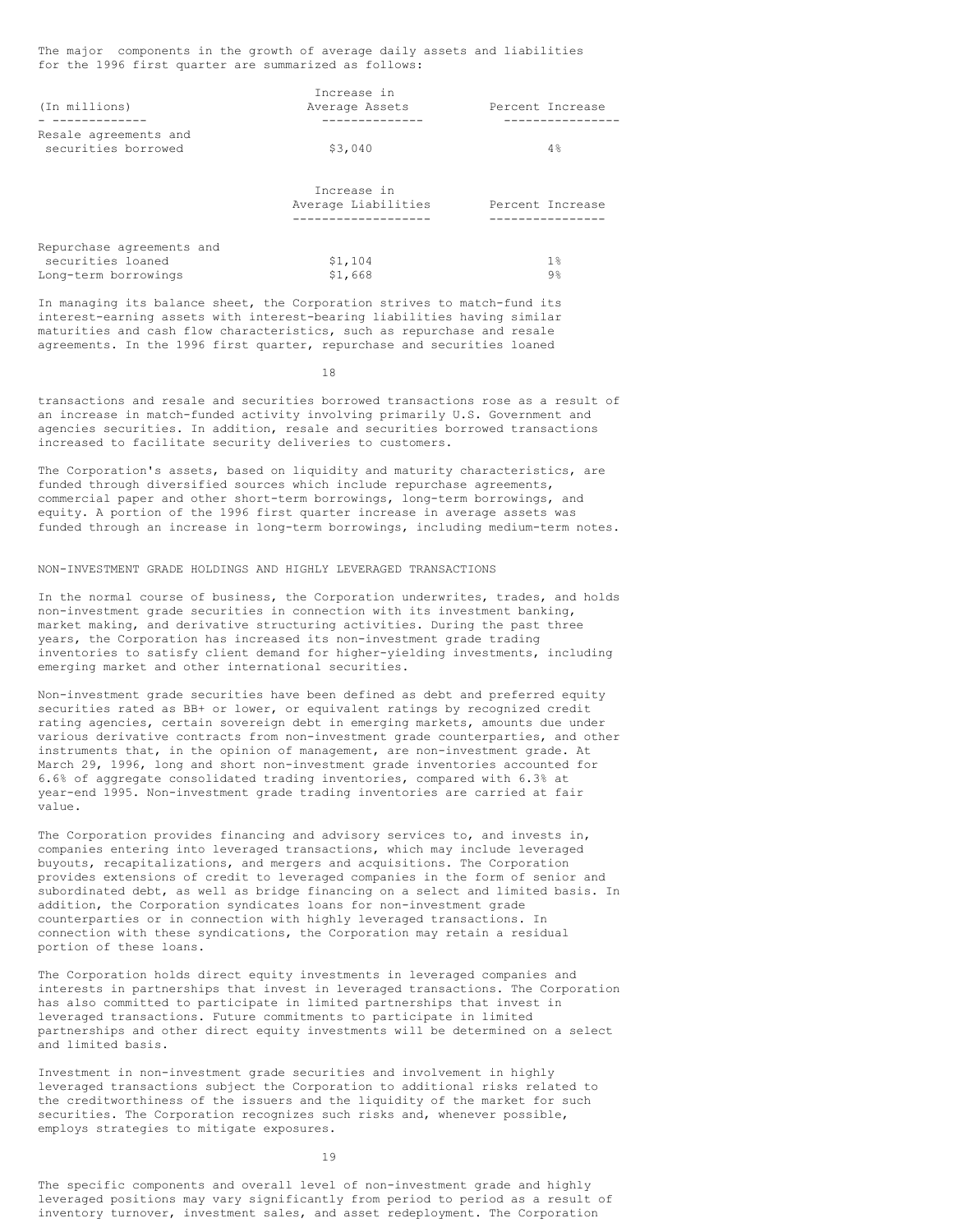continually monitors credit risk by individual issuer and industry concentration.

In certain instances, the Corporation engages in hedging strategies to reduce its exposure associated with owning a non-investment grade position by selling short the related equity security or by entering into an offsetting derivative contract. The Corporation also uses certain non-investment grade trading inventories, principally non-U.S. governments and agencies securities, to hedge the exposure arising from structured derivative transactions. Collateral, consisting principally of U.S. Government securities, may be obtained to reduce credit risk related to these transactions.

The Corporation's insurance subsidiaries hold non-investment grade securities. As a percentage of total insurance investments, non-investment grade securities were 4.7%, compared with 4.2% at year-end 1995. Non-investment grade securities of insurance subsidiaries are classified as available-for-sale and are carried at fair value.

A summary of the Corporation's highly leveraged transactions and non-investment grade holdings follows:

| (In millions)                                             | MARCH 29,<br>1996 | DECEMBER 29,<br>1995 |
|-----------------------------------------------------------|-------------------|----------------------|
| Trading assets                                            | \$6,026           | \$5,489              |
| Trading liabilities                                       | 529               | 353                  |
| Insurance subsidiaries' investments                       | 257               | 234                  |
| Loans (net of allowance for                               |                   |                      |
| loan losses) (1)                                          | 517               | 489                  |
| Bridge loans (2)                                          | 90                |                      |
| Equity investments (3)                                    | 189               | 211                  |
| Partnership interests                                     | 82                | 91                   |
| Additional commitments to invest in<br>partnerships       | 83<br>Š.          | Ŝ<br>79              |
| Unutilized revolving lines of<br>credit and other lending |                   |                      |
| commitments                                               | 75                | 127                  |

(1) Represented outstanding loans to 34 and 30 medium-sized companies at March 29, 1996 and December 29, 1995, respectively.

(2) Subsequent to March 29, 1996, the Corporation entered into a bridge loan commitment for \$100 million to a non-investment grade counterparty. The Corporation intends to syndicate the commitment and may retain a residual portion of the loan.

(3) Invested in 62 enterprises at both March 29, 1996 and December 29, 1995.

At March 29, 1996, the largest non-investment grade concentration consisted of various issues of a South American sovereign totaling \$764 million, which primarily represented on-balance-sheet hedges for off-balance-sheet

20

instruments. No one industry sector accounted for more than 31% of total noninvestment grade positions. Included in the preceding table are debt and equity securities of issuers in various stages of bankruptcy proceedings or in default. At March 29, 1996, the carrying value of these securities totaled \$169, of which 80% resulted from the Corporation's market making activities in such securities.

21

STATISTICAL DATA

Selected statistical data for the last five quarters is presented below for informational purposes:

<TABLE> CAPTIONS

|            | --       | ---      |          |          | $---$ |
|------------|----------|----------|----------|----------|-------|
| 1996       |          |          |          |          |       |
| QTR.       | 1995     | 1995     | 1995     | 1995     |       |
|            | 1ST QTR. | 2ND QTR. | 3RD QTR. | 4TH QTR. | lst   |
| NUAL LEUNZ |          |          |          |          |       |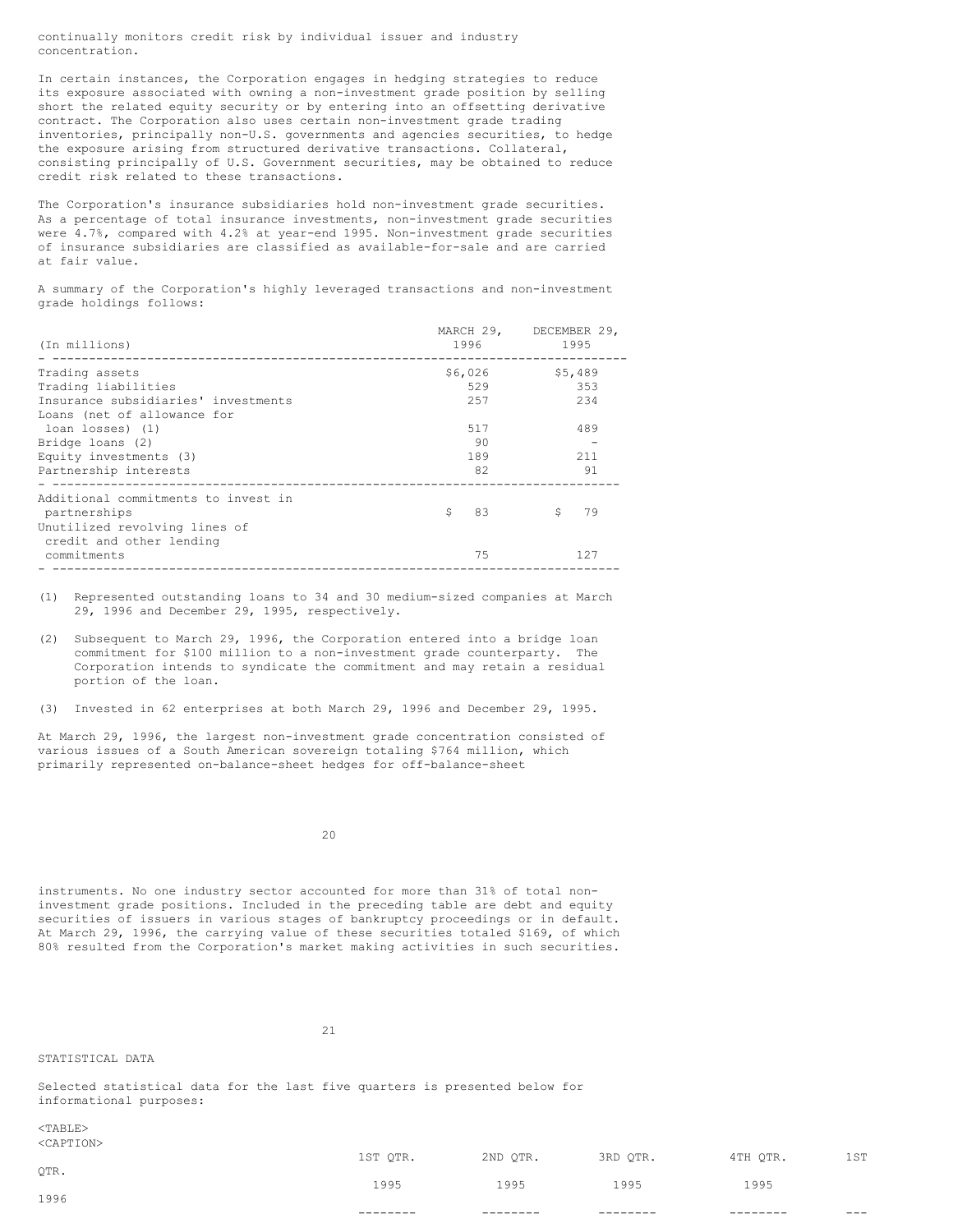| $---$                                                                                                                                                                                                                                                                                                                                                                                                                                                                                                               |                                                                                                                                                                                                                                                                                                                   |            |                   |                                                                                                                                                                                                                                                                                                                                                                                                                                                                                 |             |
|---------------------------------------------------------------------------------------------------------------------------------------------------------------------------------------------------------------------------------------------------------------------------------------------------------------------------------------------------------------------------------------------------------------------------------------------------------------------------------------------------------------------|-------------------------------------------------------------------------------------------------------------------------------------------------------------------------------------------------------------------------------------------------------------------------------------------------------------------|------------|-------------------|---------------------------------------------------------------------------------------------------------------------------------------------------------------------------------------------------------------------------------------------------------------------------------------------------------------------------------------------------------------------------------------------------------------------------------------------------------------------------------|-------------|
| $<$ S $>$                                                                                                                                                                                                                                                                                                                                                                                                                                                                                                           | <<                                                                                                                                                                                                                                                                                                                | <<         | <<                | <<                                                                                                                                                                                                                                                                                                                                                                                                                                                                              | <<          |
| PRIVATE CLIENT ACCOUNTS                                                                                                                                                                                                                                                                                                                                                                                                                                                                                             |                                                                                                                                                                                                                                                                                                                   |            |                   |                                                                                                                                                                                                                                                                                                                                                                                                                                                                                 |             |
| (IN BILLIONS):                                                                                                                                                                                                                                                                                                                                                                                                                                                                                                      |                                                                                                                                                                                                                                                                                                                   |            |                   |                                                                                                                                                                                                                                                                                                                                                                                                                                                                                 |             |
| Assets in Worldwide<br>Private Client Accounts                                                                                                                                                                                                                                                                                                                                                                                                                                                                      | \$<br>603                                                                                                                                                                                                                                                                                                         | \$<br>643  | \$<br>675         | \$<br>703                                                                                                                                                                                                                                                                                                                                                                                                                                                                       | \$          |
| 732                                                                                                                                                                                                                                                                                                                                                                                                                                                                                                                 |                                                                                                                                                                                                                                                                                                                   |            |                   |                                                                                                                                                                                                                                                                                                                                                                                                                                                                                 |             |
| Assets in U.S. Private                                                                                                                                                                                                                                                                                                                                                                                                                                                                                              |                                                                                                                                                                                                                                                                                                                   |            |                   |                                                                                                                                                                                                                                                                                                                                                                                                                                                                                 |             |
| Client Accounts                                                                                                                                                                                                                                                                                                                                                                                                                                                                                                     | \$<br>571                                                                                                                                                                                                                                                                                                         | \$<br>608  | \$<br>639         | \$<br>665                                                                                                                                                                                                                                                                                                                                                                                                                                                                       | \$          |
| 692                                                                                                                                                                                                                                                                                                                                                                                                                                                                                                                 |                                                                                                                                                                                                                                                                                                                   |            |                   |                                                                                                                                                                                                                                                                                                                                                                                                                                                                                 |             |
| Assets under Professional                                                                                                                                                                                                                                                                                                                                                                                                                                                                                           |                                                                                                                                                                                                                                                                                                                   |            |                   |                                                                                                                                                                                                                                                                                                                                                                                                                                                                                 |             |
| Management:<br>Money Markets                                                                                                                                                                                                                                                                                                                                                                                                                                                                                        | \$<br>71                                                                                                                                                                                                                                                                                                          | 76<br>Ş.   | \$<br>80          | \$<br>82                                                                                                                                                                                                                                                                                                                                                                                                                                                                        | \$          |
| 89                                                                                                                                                                                                                                                                                                                                                                                                                                                                                                                  |                                                                                                                                                                                                                                                                                                                   |            |                   |                                                                                                                                                                                                                                                                                                                                                                                                                                                                                 |             |
| Equities                                                                                                                                                                                                                                                                                                                                                                                                                                                                                                            | 38                                                                                                                                                                                                                                                                                                                | 42         | 44                | 47                                                                                                                                                                                                                                                                                                                                                                                                                                                                              |             |
| 51                                                                                                                                                                                                                                                                                                                                                                                                                                                                                                                  |                                                                                                                                                                                                                                                                                                                   |            |                   |                                                                                                                                                                                                                                                                                                                                                                                                                                                                                 |             |
| Fixed Income                                                                                                                                                                                                                                                                                                                                                                                                                                                                                                        | 37                                                                                                                                                                                                                                                                                                                | 38         | 39                | 41                                                                                                                                                                                                                                                                                                                                                                                                                                                                              |             |
| 41<br>Private Portfolio                                                                                                                                                                                                                                                                                                                                                                                                                                                                                             | 20                                                                                                                                                                                                                                                                                                                | 20         | 22                | 22                                                                                                                                                                                                                                                                                                                                                                                                                                                                              |             |
| 23                                                                                                                                                                                                                                                                                                                                                                                                                                                                                                                  |                                                                                                                                                                                                                                                                                                                   |            |                   |                                                                                                                                                                                                                                                                                                                                                                                                                                                                                 |             |
| Insurance                                                                                                                                                                                                                                                                                                                                                                                                                                                                                                           | 4                                                                                                                                                                                                                                                                                                                 | 4          | 4                 | 4                                                                                                                                                                                                                                                                                                                                                                                                                                                                               |             |
| 4                                                                                                                                                                                                                                                                                                                                                                                                                                                                                                                   |                                                                                                                                                                                                                                                                                                                   |            |                   |                                                                                                                                                                                                                                                                                                                                                                                                                                                                                 |             |
|                                                                                                                                                                                                                                                                                                                                                                                                                                                                                                                     | --------                                                                                                                                                                                                                                                                                                          | $------$   |                   |                                                                                                                                                                                                                                                                                                                                                                                                                                                                                 |             |
| -----                                                                                                                                                                                                                                                                                                                                                                                                                                                                                                               |                                                                                                                                                                                                                                                                                                                   |            |                   |                                                                                                                                                                                                                                                                                                                                                                                                                                                                                 |             |
| Subtotal<br>208                                                                                                                                                                                                                                                                                                                                                                                                                                                                                                     | 170                                                                                                                                                                                                                                                                                                               | 180        | 189               | 196                                                                                                                                                                                                                                                                                                                                                                                                                                                                             |             |
| ML Consults                                                                                                                                                                                                                                                                                                                                                                                                                                                                                                         | 15                                                                                                                                                                                                                                                                                                                | 16         | 17                | 17                                                                                                                                                                                                                                                                                                                                                                                                                                                                              |             |
| 18                                                                                                                                                                                                                                                                                                                                                                                                                                                                                                                  |                                                                                                                                                                                                                                                                                                                   |            |                   |                                                                                                                                                                                                                                                                                                                                                                                                                                                                                 |             |
| Mutual Fund Advisor and                                                                                                                                                                                                                                                                                                                                                                                                                                                                                             |                                                                                                                                                                                                                                                                                                                   |            |                   |                                                                                                                                                                                                                                                                                                                                                                                                                                                                                 |             |
| Asset Power                                                                                                                                                                                                                                                                                                                                                                                                                                                                                                         | 4                                                                                                                                                                                                                                                                                                                 | 4          | 5                 | 6                                                                                                                                                                                                                                                                                                                                                                                                                                                                               |             |
| $\boldsymbol{7}$                                                                                                                                                                                                                                                                                                                                                                                                                                                                                                    |                                                                                                                                                                                                                                                                                                                   |            |                   |                                                                                                                                                                                                                                                                                                                                                                                                                                                                                 |             |
| $- - - - -$                                                                                                                                                                                                                                                                                                                                                                                                                                                                                                         | --------                                                                                                                                                                                                                                                                                                          | --------   | --------          | ------                                                                                                                                                                                                                                                                                                                                                                                                                                                                          |             |
| TOTAL                                                                                                                                                                                                                                                                                                                                                                                                                                                                                                               | \$.<br>189                                                                                                                                                                                                                                                                                                        | 200<br>Ş.  | \$.<br>211        | 219<br>\$.                                                                                                                                                                                                                                                                                                                                                                                                                                                                      | \$          |
| 233                                                                                                                                                                                                                                                                                                                                                                                                                                                                                                                 |                                                                                                                                                                                                                                                                                                                   |            |                   |                                                                                                                                                                                                                                                                                                                                                                                                                                                                                 |             |
|                                                                                                                                                                                                                                                                                                                                                                                                                                                                                                                     |                                                                                                                                                                                                                                                                                                                   | ========   |                   | ========                                                                                                                                                                                                                                                                                                                                                                                                                                                                        |             |
| ========                                                                                                                                                                                                                                                                                                                                                                                                                                                                                                            |                                                                                                                                                                                                                                                                                                                   |            |                   |                                                                                                                                                                                                                                                                                                                                                                                                                                                                                 |             |
|                                                                                                                                                                                                                                                                                                                                                                                                                                                                                                                     |                                                                                                                                                                                                                                                                                                                   |            |                   |                                                                                                                                                                                                                                                                                                                                                                                                                                                                                 |             |
|                                                                                                                                                                                                                                                                                                                                                                                                                                                                                                                     |                                                                                                                                                                                                                                                                                                                   |            |                   |                                                                                                                                                                                                                                                                                                                                                                                                                                                                                 |             |
| -------                                                                                                                                                                                                                                                                                                                                                                                                                                                                                                             |                                                                                                                                                                                                                                                                                                                   |            |                   |                                                                                                                                                                                                                                                                                                                                                                                                                                                                                 |             |
| UNDERWRITING                                                                                                                                                                                                                                                                                                                                                                                                                                                                                                        |                                                                                                                                                                                                                                                                                                                   |            |                   |                                                                                                                                                                                                                                                                                                                                                                                                                                                                                 |             |
| (DOLLARS IN BILLIONS) (A):                                                                                                                                                                                                                                                                                                                                                                                                                                                                                          |                                                                                                                                                                                                                                                                                                                   |            |                   |                                                                                                                                                                                                                                                                                                                                                                                                                                                                                 |             |
| Global Debt and Equity:                                                                                                                                                                                                                                                                                                                                                                                                                                                                                             |                                                                                                                                                                                                                                                                                                                   |            |                   |                                                                                                                                                                                                                                                                                                                                                                                                                                                                                 |             |
| Volume                                                                                                                                                                                                                                                                                                                                                                                                                                                                                                              | \$<br>29                                                                                                                                                                                                                                                                                                          | 33<br>Ş.   | \$<br>41          | 45<br>Ş.                                                                                                                                                                                                                                                                                                                                                                                                                                                                        | \$          |
| 44                                                                                                                                                                                                                                                                                                                                                                                                                                                                                                                  |                                                                                                                                                                                                                                                                                                                   |            |                   |                                                                                                                                                                                                                                                                                                                                                                                                                                                                                 |             |
| Market Share<br>11.9%                                                                                                                                                                                                                                                                                                                                                                                                                                                                                               | 12.8%                                                                                                                                                                                                                                                                                                             | 12.2%      | 14.4%             | 15.3%                                                                                                                                                                                                                                                                                                                                                                                                                                                                           |             |
| U.S. Debt and Equity:                                                                                                                                                                                                                                                                                                                                                                                                                                                                                               |                                                                                                                                                                                                                                                                                                                   |            |                   |                                                                                                                                                                                                                                                                                                                                                                                                                                                                                 |             |
| Volume                                                                                                                                                                                                                                                                                                                                                                                                                                                                                                              | \$<br>26                                                                                                                                                                                                                                                                                                          | \$<br>28   | \$<br>34          | \$<br>40                                                                                                                                                                                                                                                                                                                                                                                                                                                                        | \$          |
| 38                                                                                                                                                                                                                                                                                                                                                                                                                                                                                                                  |                                                                                                                                                                                                                                                                                                                   |            |                   |                                                                                                                                                                                                                                                                                                                                                                                                                                                                                 |             |
| Market Share                                                                                                                                                                                                                                                                                                                                                                                                                                                                                                        | 18.1%                                                                                                                                                                                                                                                                                                             | 15.3%      | 17.5%             | 20.6%                                                                                                                                                                                                                                                                                                                                                                                                                                                                           |             |
| 16.1%                                                                                                                                                                                                                                                                                                                                                                                                                                                                                                               |                                                                                                                                                                                                                                                                                                                   |            |                   |                                                                                                                                                                                                                                                                                                                                                                                                                                                                                 |             |
|                                                                                                                                                                                                                                                                                                                                                                                                                                                                                                                     |                                                                                                                                                                                                                                                                                                                   |            |                   |                                                                                                                                                                                                                                                                                                                                                                                                                                                                                 |             |
| --------                                                                                                                                                                                                                                                                                                                                                                                                                                                                                                            |                                                                                                                                                                                                                                                                                                                   |            |                   |                                                                                                                                                                                                                                                                                                                                                                                                                                                                                 |             |
| FULL-TIME EMPLOYEES:                                                                                                                                                                                                                                                                                                                                                                                                                                                                                                |                                                                                                                                                                                                                                                                                                                   |            |                   |                                                                                                                                                                                                                                                                                                                                                                                                                                                                                 |             |
| U.S.                                                                                                                                                                                                                                                                                                                                                                                                                                                                                                                | 38,550                                                                                                                                                                                                                                                                                                            | 38,200     | 38,900            | 39,250                                                                                                                                                                                                                                                                                                                                                                                                                                                                          |             |
| 39,400                                                                                                                                                                                                                                                                                                                                                                                                                                                                                                              |                                                                                                                                                                                                                                                                                                                   |            |                   |                                                                                                                                                                                                                                                                                                                                                                                                                                                                                 |             |
| International                                                                                                                                                                                                                                                                                                                                                                                                                                                                                                       | 5,050                                                                                                                                                                                                                                                                                                             | 5,100      | 6,500             | 6,750                                                                                                                                                                                                                                                                                                                                                                                                                                                                           |             |
| 7,000                                                                                                                                                                                                                                                                                                                                                                                                                                                                                                               | $- - - - - - - -$                                                                                                                                                                                                                                                                                                 | _________  | $- - - - - - - -$ | $- - - - - - - -$                                                                                                                                                                                                                                                                                                                                                                                                                                                               | $  -$       |
| $- - - - -$                                                                                                                                                                                                                                                                                                                                                                                                                                                                                                         |                                                                                                                                                                                                                                                                                                                   |            |                   |                                                                                                                                                                                                                                                                                                                                                                                                                                                                                 |             |
| TOTAL                                                                                                                                                                                                                                                                                                                                                                                                                                                                                                               | 43,600                                                                                                                                                                                                                                                                                                            | 43,300     | 45,400            | 46,000                                                                                                                                                                                                                                                                                                                                                                                                                                                                          |             |
| 46,400                                                                                                                                                                                                                                                                                                                                                                                                                                                                                                              |                                                                                                                                                                                                                                                                                                                   |            |                   |                                                                                                                                                                                                                                                                                                                                                                                                                                                                                 |             |
|                                                                                                                                                                                                                                                                                                                                                                                                                                                                                                                     | $\begin{tabular}{lllllllllll} \toprule & & \textbf{0.13cm}{0.002cm}{\bf 0.002cm}{\bf 0.002cm}{\bf 0.0002cm}{\bf 0.0002cm}{\bf 0.0002cm}{\bf 0.0002cm}{\bf 0.0002cm}{\bf 0.0002cm}{\bf 0.0002cm}{\bf 0.0002cm}{\bf 0.0002cm}{\bf 0.0002cm}{\bf 0.0002cm}{\bf 0.0002cm}{\bf 0.0002cm}{\bf 0.0002cm}{\bf 0.0002cm}{$ |            | _________         | $\begin{tabular}{ll} \multicolumn{2}{c}{\textbf{m}} & \multicolumn{2}{c}{\textbf{m}} & \multicolumn{2}{c}{\textbf{m}} & \multicolumn{2}{c}{\textbf{m}} & \multicolumn{2}{c}{\textbf{m}} & \multicolumn{2}{c}{\textbf{m}} & \multicolumn{2}{c}{\textbf{m}} & \multicolumn{2}{c}{\textbf{m}} & \multicolumn{2}{c}{\textbf{m}} & \multicolumn{2}{c}{\textbf{m}} & \multicolumn{2}{c}{\textbf{m}} & \multicolumn{2}{c}{\textbf{m}} & \multicolumn{2}{c}{\textbf{m}} & \multicolumn$ |             |
| $\begin{tabular}{ll} \multicolumn{3}{l}{{\color{blue}\textbf{1}}}\\ \multicolumn{3}{l}{\color{blue}\textbf{2}}\\ \multicolumn{3}{l}{\color{blue}\textbf{2}}\\ \multicolumn{3}{l}{\color{blue}\textbf{3}}\\ \multicolumn{3}{l}{\color{blue}\textbf{4}}\\ \multicolumn{3}{l}{\color{blue}\textbf{4}}\\ \multicolumn{3}{l}{\color{blue}\textbf{4}}\\ \multicolumn{3}{l}{\color{blue}\textbf{5}}\\ \multicolumn{3}{l}{\color{blue}\textbf{5}}\\ \multicolumn{3}{l}{\color{blue}\textbf{5}}\\ \multicolumn{3}{l}{\color$ |                                                                                                                                                                                                                                                                                                                   |            |                   |                                                                                                                                                                                                                                                                                                                                                                                                                                                                                 |             |
| Financial Consultants and                                                                                                                                                                                                                                                                                                                                                                                                                                                                                           |                                                                                                                                                                                                                                                                                                                   |            |                   |                                                                                                                                                                                                                                                                                                                                                                                                                                                                                 |             |
| Account Executives Worldwide<br>13,700                                                                                                                                                                                                                                                                                                                                                                                                                                                                              | 13,500                                                                                                                                                                                                                                                                                                            | 13,600     | 13,700            | 13,800                                                                                                                                                                                                                                                                                                                                                                                                                                                                          |             |
| Support Personnel to                                                                                                                                                                                                                                                                                                                                                                                                                                                                                                |                                                                                                                                                                                                                                                                                                                   |            |                   |                                                                                                                                                                                                                                                                                                                                                                                                                                                                                 |             |
| Producer ratio (B)                                                                                                                                                                                                                                                                                                                                                                                                                                                                                                  | 1.44                                                                                                                                                                                                                                                                                                              | 1.41       | 1.38              | 1.43                                                                                                                                                                                                                                                                                                                                                                                                                                                                            |             |
| 1.46                                                                                                                                                                                                                                                                                                                                                                                                                                                                                                                |                                                                                                                                                                                                                                                                                                                   |            |                   |                                                                                                                                                                                                                                                                                                                                                                                                                                                                                 |             |
| INCOME STATEMENT:                                                                                                                                                                                                                                                                                                                                                                                                                                                                                                   |                                                                                                                                                                                                                                                                                                                   |            |                   |                                                                                                                                                                                                                                                                                                                                                                                                                                                                                 |             |
| Net Earnings (in millions)                                                                                                                                                                                                                                                                                                                                                                                                                                                                                          | 228<br>Ş.                                                                                                                                                                                                                                                                                                         | \$<br>283  | \$<br>300         | \$<br>303                                                                                                                                                                                                                                                                                                                                                                                                                                                                       | $\varsigma$ |
| 409                                                                                                                                                                                                                                                                                                                                                                                                                                                                                                                 |                                                                                                                                                                                                                                                                                                                   |            |                   |                                                                                                                                                                                                                                                                                                                                                                                                                                                                                 |             |
| Annualized Return on Average<br>Common Stockholders' Equity                                                                                                                                                                                                                                                                                                                                                                                                                                                         | 16.7%                                                                                                                                                                                                                                                                                                             | 21.0%      | 21.5%             | 21.1%                                                                                                                                                                                                                                                                                                                                                                                                                                                                           |             |
| 28.2%                                                                                                                                                                                                                                                                                                                                                                                                                                                                                                               |                                                                                                                                                                                                                                                                                                                   |            |                   |                                                                                                                                                                                                                                                                                                                                                                                                                                                                                 |             |
| Earnings per Common Share:                                                                                                                                                                                                                                                                                                                                                                                                                                                                                          |                                                                                                                                                                                                                                                                                                                   |            |                   |                                                                                                                                                                                                                                                                                                                                                                                                                                                                                 |             |
| Primary                                                                                                                                                                                                                                                                                                                                                                                                                                                                                                             | \$<br>1.08                                                                                                                                                                                                                                                                                                        | \$<br>1.40 | \$1.47            | \$1.49                                                                                                                                                                                                                                                                                                                                                                                                                                                                          | \$          |
| 2.03                                                                                                                                                                                                                                                                                                                                                                                                                                                                                                                |                                                                                                                                                                                                                                                                                                                   |            |                   |                                                                                                                                                                                                                                                                                                                                                                                                                                                                                 |             |
| Fully Diluted                                                                                                                                                                                                                                                                                                                                                                                                                                                                                                       | \$<br>1.08                                                                                                                                                                                                                                                                                                        | \$<br>1.39 | \$<br>1.46        | \$<br>1.49                                                                                                                                                                                                                                                                                                                                                                                                                                                                      | \$          |
| 2.03                                                                                                                                                                                                                                                                                                                                                                                                                                                                                                                |                                                                                                                                                                                                                                                                                                                   |            |                   |                                                                                                                                                                                                                                                                                                                                                                                                                                                                                 |             |
| BALANCE SHEET (IN MILLIONS):                                                                                                                                                                                                                                                                                                                                                                                                                                                                                        |                                                                                                                                                                                                                                                                                                                   |            |                   |                                                                                                                                                                                                                                                                                                                                                                                                                                                                                 |             |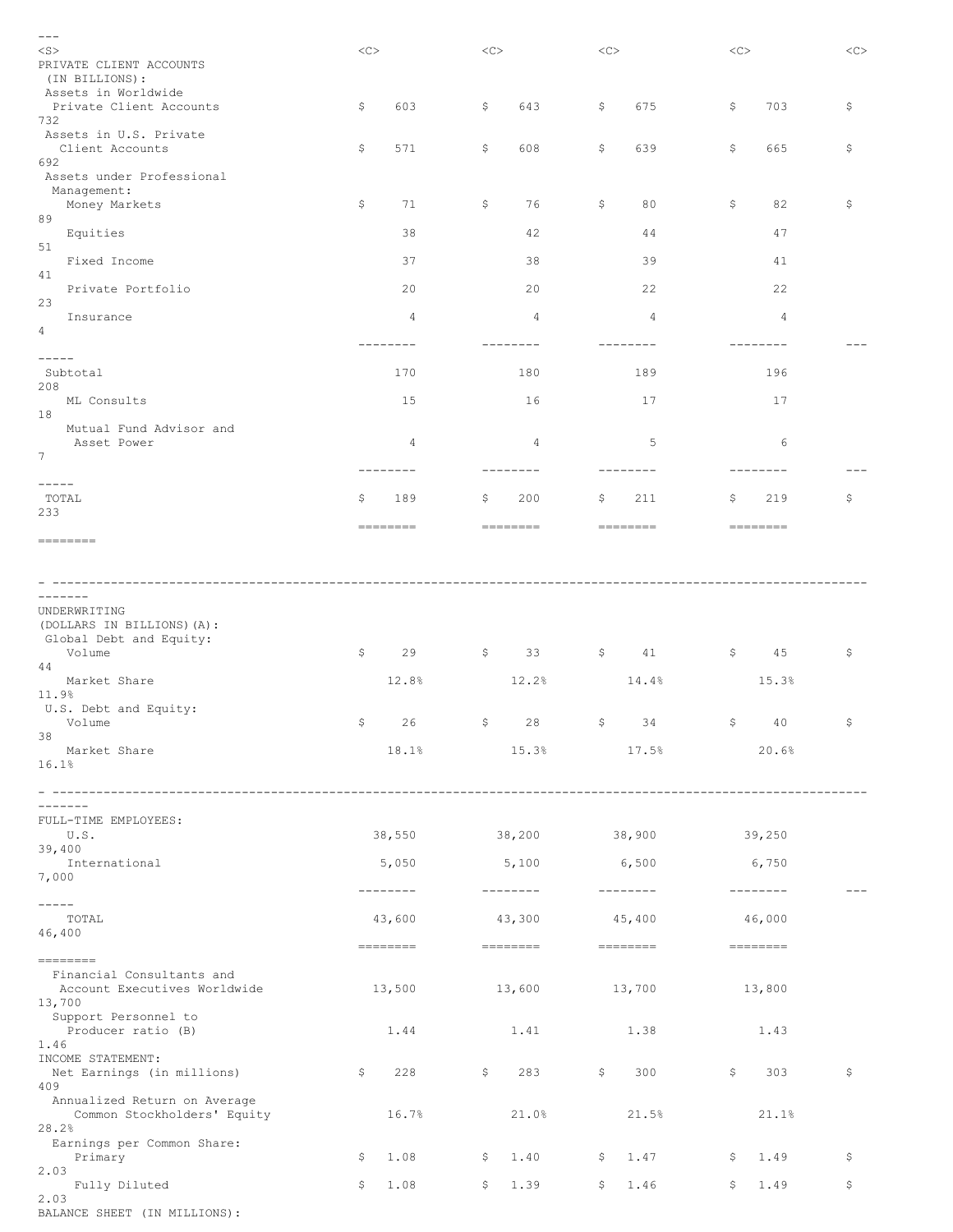| Total Assets                      | \$176,733   | \$174,853 | \$185,473             | \$176,857 |    |
|-----------------------------------|-------------|-----------|-----------------------|-----------|----|
| \$195,884                         |             |           |                       |           |    |
| Total Stockholders' Equity        | 5,704<br>S. | \$5,883   | $\mathsf{S}$<br>6,077 | \$6,141   | \$ |
| 6,364                             |             |           |                       |           |    |
| SHARE INFORMATION (IN THOUSANDS): |             |           |                       |           |    |
| Weighted Average Shares           |             |           |                       |           |    |
| Outstanding:                      |             |           |                       |           |    |
| Primary                           | 199,178     | 193,267   | 196,395               | 195,148   |    |
| 196,225                           |             |           |                       |           |    |
| Fully Diluted                     | 199,178     | 195,159   | 197,157               | 195,148   |    |
| 196,225                           |             |           |                       |           |    |
| Common Shares Outstanding (C)     | 176,521     | 175,460   | 175,501               | 171,388   |    |
| 173,040                           |             |           |                       |           |    |
| Shares Repurchased                | 9,309       | 3,571     | 1,689                 | 5,443     |    |
| 4,543                             |             |           |                       |           |    |
|                                   |             |           |                       |           |    |

-------

 $<$ /TABLE>

(A) Full credit to book manager. All market share data are derived from Securities Data Co.

(B) Support personnel includes sales assistants.

-----------------

----------------

------------------------

(C) Does not include 5,307, 4,809, 4,375, 4,013, and 2,895 unallocated reversion shares held in the Employee Stock Ownership Plan at period end March 31, 1995, June 30, 1995, September 29, 1995, December 29, 1995, and March 29, 1996, respectively, which are not considered outstanding for accounting purposes.

22

## PART II - OTHER INFORMATION

ITEM 1. LEGAL PROCEEDINGS

Orange County Litigation. The following developments have

occurred since the filing of the 1995 Form 10-K with respect to civil actions filed against or on behalf of the Corporation arising out of the Corporation's business activities with Orange County related to transactions entered into on behalf of Orange County and the Pools. Capitalized terms used herein without definition have meanings set forth in the 1995 Form 10-K.

In the Atascadero State Court Action, an amended complaint was filed on April 10, 1996, adding two employees of the Corporation as defendants and adding claims for common law conversion and violations of Sections 25400, 25401, 25500, and 25501 of the California Code and RICO.

In the Atascadero Federal Court Action, an amended complaint was filed on March 22, 1996, adding two employees of the Corporation as defendants and adding a claim for common law conversion.

On April 1, 1996, the Smith Federal Court Action was dismissed without prejudice. The proposed settlements reached among plaintiffs and certain of the defendants other than the Corporation and the employee of the Corporation named as a defendant have been withdrawn.

GSLIC Litigation. The following development has occurred since

the filing of the 1995 10-K with respect to the GSLIC Litigation. On May 2, 1996, the Haag/Levine Action against all defendants was dismissed with prejudice.

For more detailed information regarding litigation matters involving the Corporation and its subsidiaries, see "Item 3. - Legal Proceedings" in the 1995 10-K.

ITEM 4. SUBMISSION OF MATTERS TO A VOTE OF SECURITY HOLDERS. ----------------------------------------------------

On April 16, 1996, the Corporation held its Annual Meeting of Stockholders, at which 90.5% of the shares of Common Stock, par value \$1.33 1/3 per share, outstanding and eligible to vote, either in person or by proxy, were represented, constituting a quorum. At this Annual Meeting, the following matters were voted upon: (i) the election of four directors to the Board of Directors to hold office for a term of three years; (ii) a stockholder proposal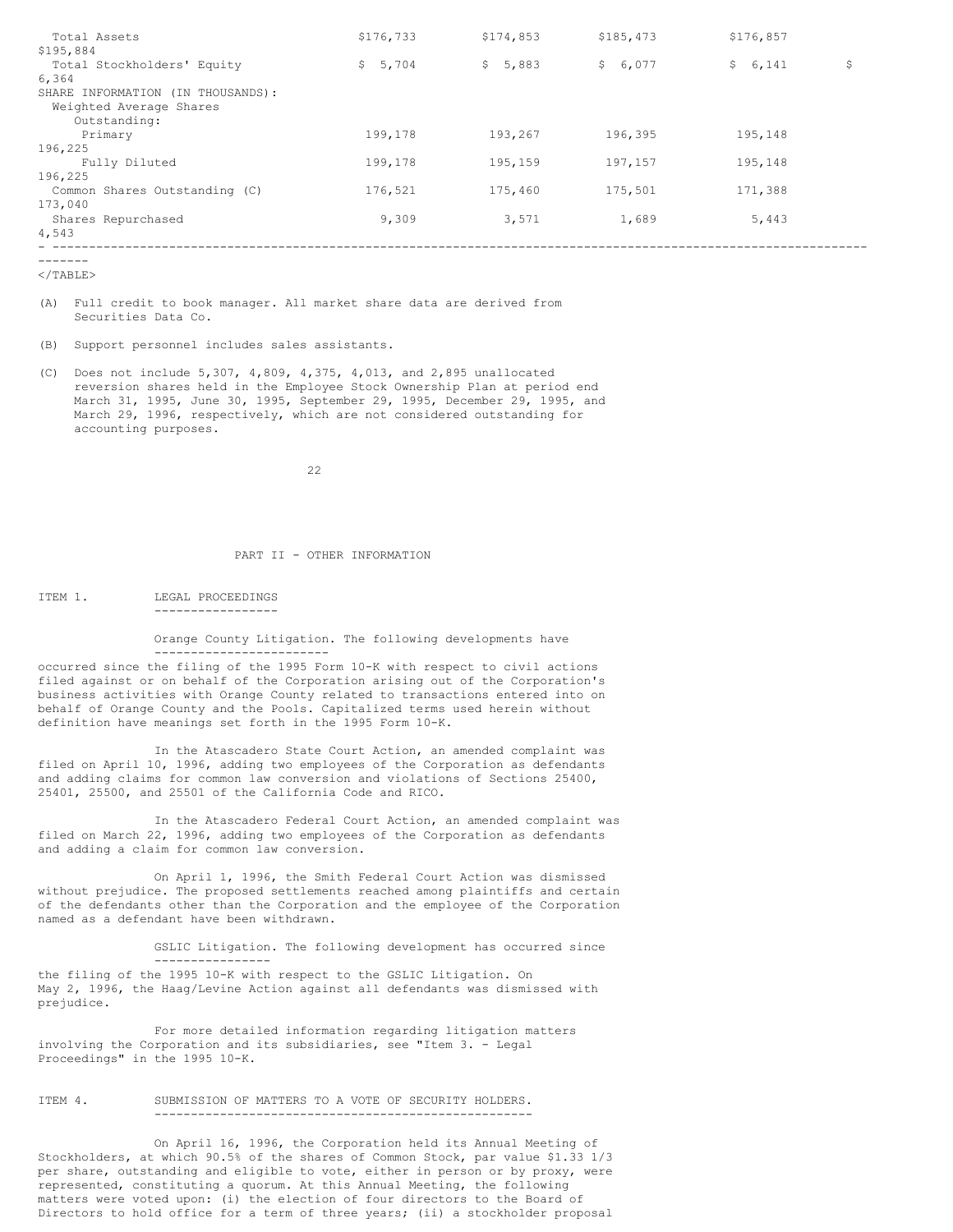concerning cumulative voting in the election of directors; and (iii) a stockholder proposal concerning declassification of the Corporation's Board of Directors. Proxies for the Annual Meeting of Stockholders were solicited by the Board of Directors pursuant to Regulation 14A of the Securities Exchange Act of 1934.

The stockholders elected all four nominees to three year terms as members of the Board of Directors as set forth in the Corporation's Proxy Statement. There was no solicitation in opposition to such nominees. The votes cast for or withheld from

23

the election of directors were as follows: Jill K. Conway received 158,408,430 votes in favor and 2,555,953 votes were withheld; George B. Harvey received 158,939,713 votes in favor and 2,024,670 votes were withheld; David H. Komansky received 158,838,230 votes in favor and 2,126,153 votes were withheld; and William L. Weiss received 158,931,618 votes in favor and 2,032,765 votes were withheld.

The stockholders did not approve the stockholder proposal concerning cumulative voting in election of directors. The votes cast for and against, as well as the number of abstentions and broker non-votes, for this proposal were as follows: 31,623,319 votes in favor, 108,923,181 votes against, 2,668,691 shares abstained, and 17,749,192 shares represented broker non-votes.

The stockholders did not approve the stockholder proposal concerning declassification of the Corporation's Board of Directors. The votes cast for and against, as well as the number of abstentions and broker non-votes, for this proposal were as follows: 45,488,137 votes in favor, 95,769,854 votes against, 1,957,200 shares abstained, and 17,749,192 shares represented broker non-votes.

# ITEM 6. EXHIBITS AND REPORTS ON FORM 8-K

--------------------------------

## (a) Exhibits

(4) Instruments defining the rights of security holders, including indentures:

> Pursuant to Item 601(b)(4)(iii)(A) of Regulation S-K, the Corporation hereby undertakes to furnish to the Securities and Exchange Commission (the "Commission"), upon request, copies of the instruments defining the rights of holders of long-term debt securities of the Corporation that authorize an amount of securities constituting 10% or less of the total assets of the Corporation and its subsidiaries on a consolidated basis.

- (10) Material Contracts
	- (i) Merrill Lynch & Co., Inc. Long-Term Incentive Compensation Plan, as amended on April 16, 1996.
	- (ii) Merrill Lynch & Co., Inc. Equity Capital Accumulation Plan, as amended on April 16, 1996.
- (11) Statement re: computation of per share earnings.
- (12) Statement re: computation of ratios.
- (15) Letter re: unaudited interim financial information.
- (27) Financial Data Schedule.

24

#### (b) Reports on Form 8-K

The following Current Reports on Form 8-K were filed by the Corporation with the Commission during the quarterly period covered by this Report:

- (i) Current Report dated January 17, 1996 for the purpose of filing the form of Registrant's 6% Notes due January 15, 2001.
- (ii) Current Report dated January 22, 1996 for the purpose of filing the Preliminary Unaudited Earnings Summaries of the Corporation for the three- and twelve-month periods ended December 29, 1995.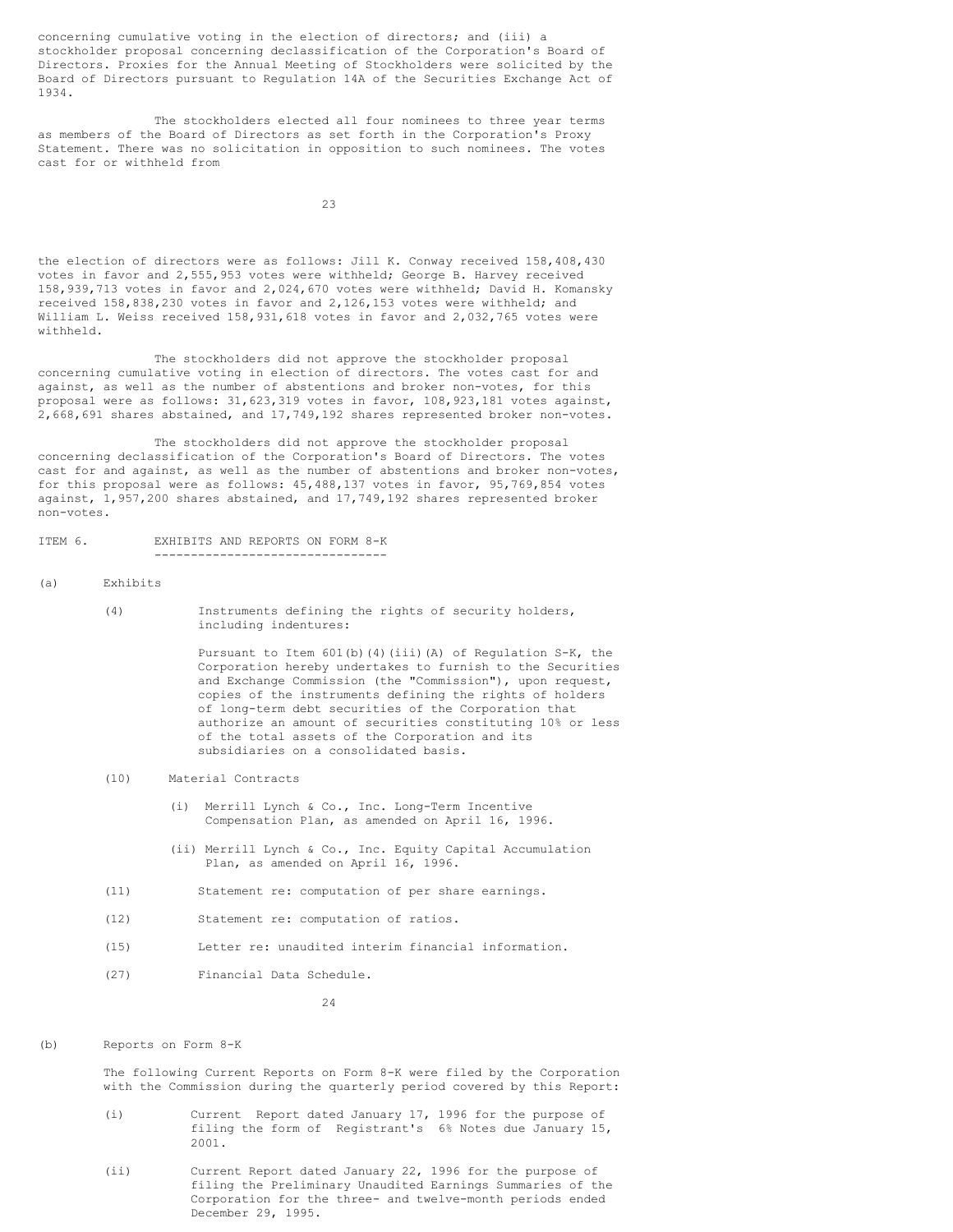- (iii) Current Report dated February 7, 1996 for the purpose of filing the form of Registrant's AMEX Hong Kong 30 Index Equity Participation Notes due February 16, 1999.
- (iv) Current Report dated February 29, 1996 for the purpose of filing the form of Registrant's 6% Notes due March 1, 2001.
- (v) Current Report dated March 1, 1996 for the purpose of filing certain summary financial information of the Corporation as of December 29, 1995.
- (vi) Current Report dated March 12, 1996 for the purpose of filing the audited financial statements of the Corporation for its 1995 fiscal year.
- (vii) Current Report dated March 18, 1996 for the purpose of filing the form of Registrant's 7% Notes due March 15, 2006.

25

# SIGNATURE

Pursuant to the requirements of the Securities Exchange Act of 1934, the registrant has duly caused this report to be signed on its behalf by the undersigned hereunto duly authorized.

> MERRILL LYNCH & CO., INC. ------------------------- (Registrant)

Date: May , 1996 By: /s/ Joseph T. Willett --- ------------------------- Joseph T. Willett Senior Vice President Chief Financial Officer

## INDEX TO EXHIBITS

## Exhibits

- (10) Material Contracts
	- (i) Merrill Lynch & Co., Inc. Long-Term Incentive Compensation Plan, as amended on April 16, 1996.
	- (ii) Merrill Lynch & Co., Inc. Equity Capital Accumulation Plan, as amended on April 16, 1996.
- (11) Statement re: computation of per share earnings.
- (12) Statement re: computation of ratios.
- (15) Letter re: unaudited interim financial information.
- (27) Financial Data Schedule.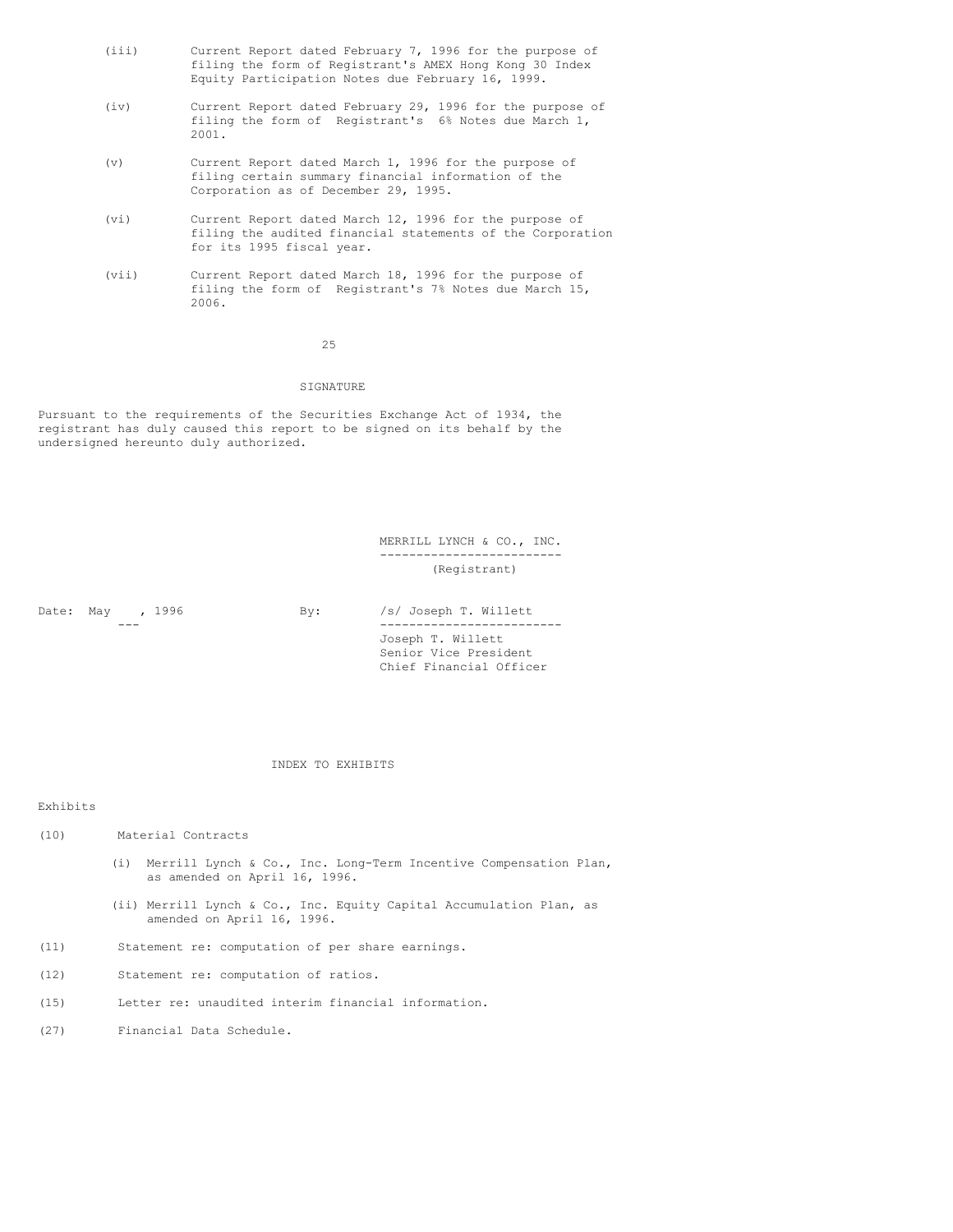EXHIBIT 10(i)

# AS AMENDED THROUGH APRIL 16, 1996

MERRILL LYNCH & CO., INC. -------------------------

LONG-TERM INCENTIVE COMPENSATION PLAN -------------------------------------

TABLE OF CONTENTS

|                                                                                                                                                                                                                                                                                                                                                                                                                                                                                                      | PAGE                                                                                                                                                     |
|------------------------------------------------------------------------------------------------------------------------------------------------------------------------------------------------------------------------------------------------------------------------------------------------------------------------------------------------------------------------------------------------------------------------------------------------------------------------------------------------------|----------------------------------------------------------------------------------------------------------------------------------------------------------|
|                                                                                                                                                                                                                                                                                                                                                                                                                                                                                                      | $\mathbf{1}$                                                                                                                                             |
|                                                                                                                                                                                                                                                                                                                                                                                                                                                                                                      | 1                                                                                                                                                        |
|                                                                                                                                                                                                                                                                                                                                                                                                                                                                                                      | 1.                                                                                                                                                       |
| "Board of Directors" or "Board".<br>(a)<br>"Code"<br>(b)<br>. The contract of the contract of the contract of the contract of the contract of the contract of the contract of the contract of the contract of the contract of the contract of the contract of the contract of the contrac<br>(e)<br>(f)<br>(q)<br>(h) "Junior Preferred Stock".<br>(k)<br>"Performance Share"<br>(1)<br>.<br>(m)<br>(n)<br>(o) "Restricted Share"<br>(p) "Restricted Unit".<br>(q)<br>(t) "Stock Appreciation Right" | 1<br>$\mathbf{1}$<br>$\mathbf{1}$<br>$\mathbf{1}$<br>2<br>2<br>$\mathfrak{D}$<br>2<br>2<br>2<br>2<br>3<br>3<br>3<br>3<br>3<br>3<br>3<br>3<br>3<br>4<br>4 |
|                                                                                                                                                                                                                                                                                                                                                                                                                                                                                                      | 4                                                                                                                                                        |
| Section 1.4 Shares and Units Subject to the Plan                                                                                                                                                                                                                                                                                                                                                                                                                                                     | 4                                                                                                                                                        |
| Section 1.5 Eligibility and Participation $\ldots \ldots \ldots \ldots$                                                                                                                                                                                                                                                                                                                                                                                                                              | 5.                                                                                                                                                       |
| ARTICLE II - PROVISIONS APPLICABLE TO PERFORMANCE SHARES AND                                                                                                                                                                                                                                                                                                                                                                                                                                         | 5                                                                                                                                                        |
| Section 2.1 Performance Periods and Restricted Periods.                                                                                                                                                                                                                                                                                                                                                                                                                                              | 5                                                                                                                                                        |

(i)

|  |                                                                        | PAGE |
|--|------------------------------------------------------------------------|------|
|  | Section 2.2 Performance Objectives 5                                   |      |
|  | Section 2.3 Grants of Performance Shares and Performance Units 6       |      |
|  | Section 2.4 Rights and Benefits During Performance Period $\ldots$ , 6 |      |
|  | Section 2.5 Adjustment with respect to Performance                     |      |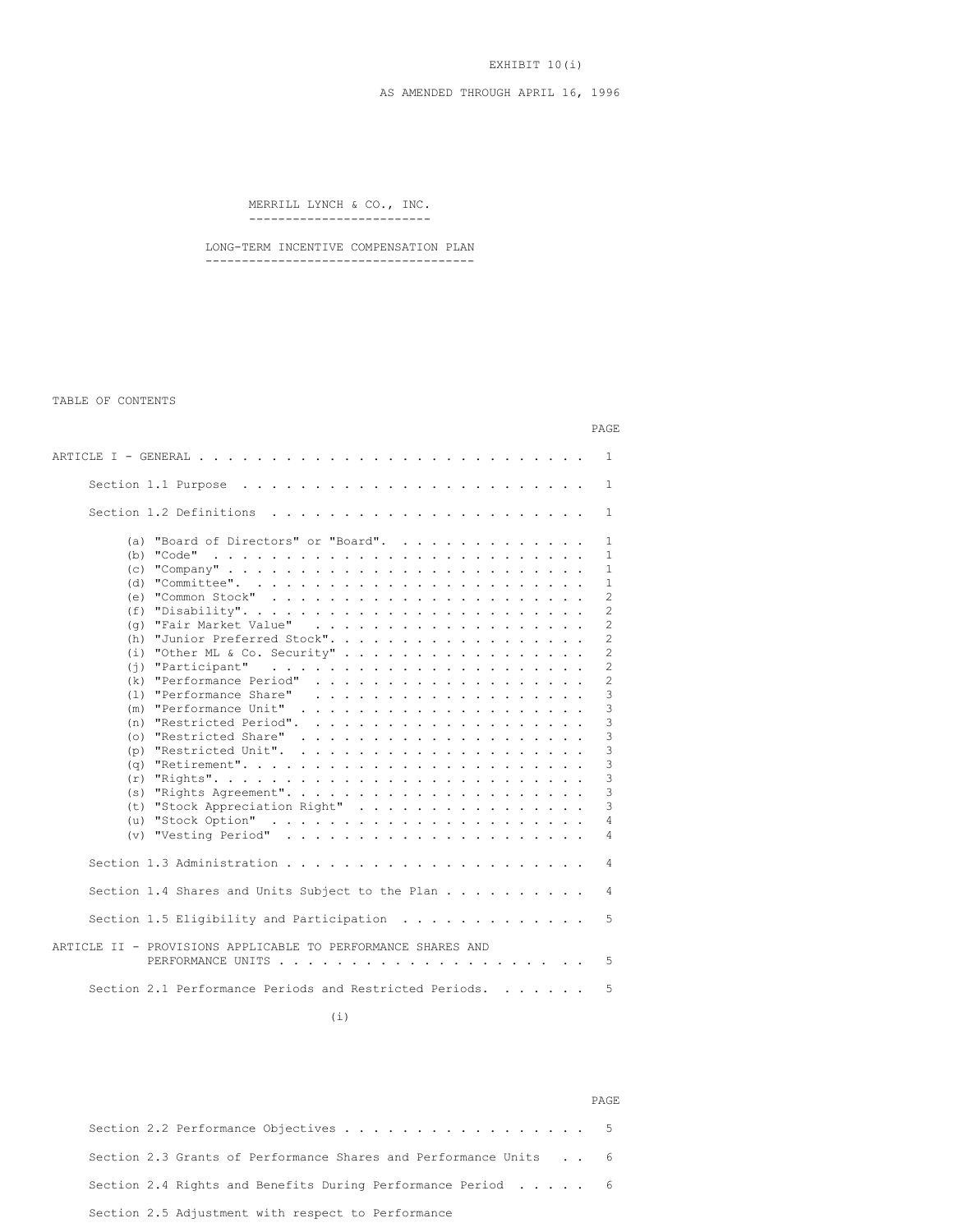| Section 2.6 Payment of Performance Shares and<br>7<br>7<br>(i) If a Restricted Period has been established $\ldots$ .<br>7<br>(ii) If a Restricted Period has not been established $\ldots$<br>8<br>8<br>8<br>(a) Prior to the end of a Performance Period. $\cdots$ ,<br>8<br>8<br>8<br>9<br>(b) After the end of a Performance Period but<br>prior to the end of a Restricted Period<br>9<br>(i) Death, Disability, or Retirement<br>9<br>(ii) Other Terminations<br>9<br>Section 2.8 Deferral of Payment<br>ARTICLE III - PROVISIONS APPLICABLE TO RESTRICTED SHARES<br>AND RESTRICTED UNITS<br>.<br>Section 3.1 Vesting Periods and Restricted Periods $\ldots$ | Shares and Performance Units |    |
|---------------------------------------------------------------------------------------------------------------------------------------------------------------------------------------------------------------------------------------------------------------------------------------------------------------------------------------------------------------------------------------------------------------------------------------------------------------------------------------------------------------------------------------------------------------------------------------------------------------------------------------------------------------------|------------------------------|----|
|                                                                                                                                                                                                                                                                                                                                                                                                                                                                                                                                                                                                                                                                     |                              |    |
|                                                                                                                                                                                                                                                                                                                                                                                                                                                                                                                                                                                                                                                                     |                              |    |
|                                                                                                                                                                                                                                                                                                                                                                                                                                                                                                                                                                                                                                                                     |                              |    |
|                                                                                                                                                                                                                                                                                                                                                                                                                                                                                                                                                                                                                                                                     |                              |    |
|                                                                                                                                                                                                                                                                                                                                                                                                                                                                                                                                                                                                                                                                     |                              |    |
|                                                                                                                                                                                                                                                                                                                                                                                                                                                                                                                                                                                                                                                                     |                              |    |
|                                                                                                                                                                                                                                                                                                                                                                                                                                                                                                                                                                                                                                                                     |                              |    |
|                                                                                                                                                                                                                                                                                                                                                                                                                                                                                                                                                                                                                                                                     |                              |    |
|                                                                                                                                                                                                                                                                                                                                                                                                                                                                                                                                                                                                                                                                     |                              |    |
|                                                                                                                                                                                                                                                                                                                                                                                                                                                                                                                                                                                                                                                                     |                              | 10 |
|                                                                                                                                                                                                                                                                                                                                                                                                                                                                                                                                                                                                                                                                     |                              | 10 |
|                                                                                                                                                                                                                                                                                                                                                                                                                                                                                                                                                                                                                                                                     |                              | 10 |

(ii)

PAGE

| Section 3.2 Grants of Restricted Shares and<br>Restricted Units<br>$\cdot$ $\cdot$ $\cdot$ $\cdot$ | 10 <sup>°</sup>                              |
|----------------------------------------------------------------------------------------------------|----------------------------------------------|
| Section 3.3 Rights and Restrictions Governing<br>Restricted Shares<br>.                            | 11                                           |
| Section 3.4 Rights Governing Restricted Units                                                      | 11                                           |
| Section 3.5 Adjustment with respect to Restricted<br>Shares and Restricted Units                   | 11                                           |
| Section 3.6 Payment of Restricted Shares and<br>Restricted Units                                   | 12 <sup>2</sup>                              |
| (b) Restricted Units $\ldots \ldots \ldots \ldots \ldots \ldots$                                   | 12<br>12                                     |
| Section 3.7 Termination of Employment                                                              | 12.                                          |
| (a) Prior to the end of a Vesting Period                                                           | $12 \overline{ }$                            |
| (ii) Disability or Retirement<br>(iii) Other Terminations                                          | $12 \overline{ }$<br>$12 \overline{ }$<br>12 |
| (b) After the end of a Vesting Period but<br>prior to the end of a Restricted Period               | 13                                           |
| (i) Death, Disability, or Retirement<br>(ii) Other Terminations                                    | 13<br>13                                     |
| Section 3.8 Extension of Vesting; Deferral of Payment                                              | 13                                           |
| ARTICLE IV - PROVISIONS APPLICABLE TO STOCK OPTIONS                                                | 14                                           |
| Section 4.1 Grants of Stock Options                                                                | 14                                           |
|                                                                                                    | 14                                           |
|                                                                                                    | 14                                           |
|                                                                                                    |                                              |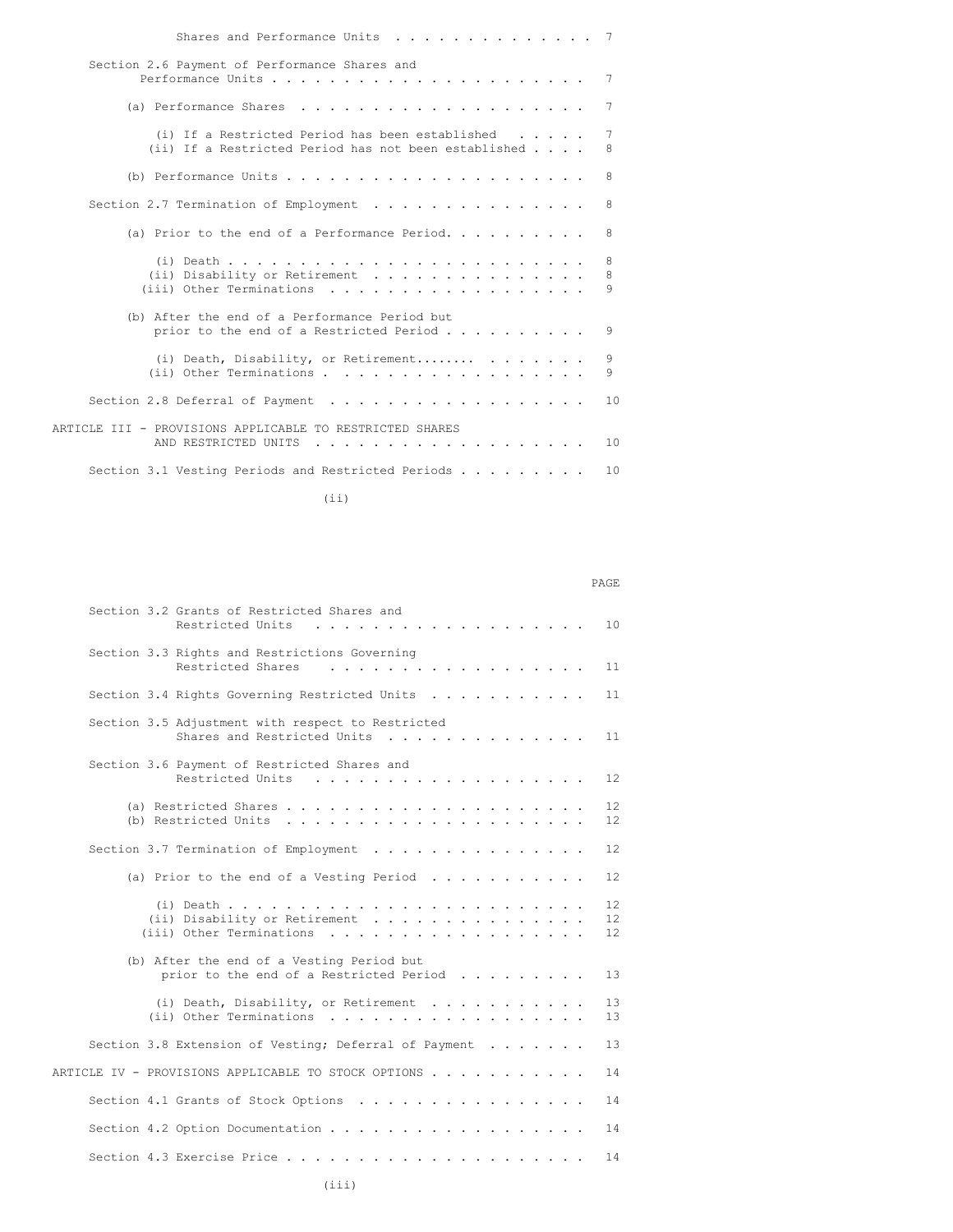# PAGE

| Section 4.4 Exercise of Stock Options                                                                                         | 14                                                                                                                 |
|-------------------------------------------------------------------------------------------------------------------------------|--------------------------------------------------------------------------------------------------------------------|
|                                                                                                                               | 14<br>15                                                                                                           |
|                                                                                                                               | 1.5                                                                                                                |
| (ii) Disability or Retirement<br>(iii) Other Terminations                                                                     | 15<br>15<br>15                                                                                                     |
| (d) Limitations on Transferability $\ldots$                                                                                   | 16                                                                                                                 |
|                                                                                                                               |                                                                                                                    |
|                                                                                                                               | 16                                                                                                                 |
|                                                                                                                               | 16<br>16<br>17                                                                                                     |
| Section 4.6 Limitation on Fair Market Value of Shares of<br>Common Stock Received upon Exercise of<br>Incentive Stock Options | 17                                                                                                                 |
| ARTICLE V - PROVISIONS APPLICABLE TO STOCK APPRECIATION                                                                       | 17                                                                                                                 |
| Section 5.1 Grants of Stock Appreciation Rights                                                                               | 17                                                                                                                 |
| Section 5.2 Stock Appreciation Rights Granted in<br>Connection with Incentive Stock Options                                   | 18                                                                                                                 |
| Section 5.3 Payment Upon Exercise of Stock Appreciation                                                                       | 18                                                                                                                 |
| Section 5.4 Termination of Employment                                                                                         | 18                                                                                                                 |
|                                                                                                                               | 18<br>18<br>19<br>19                                                                                               |
|                                                                                                                               | (c) Exercise in the Event of Termination<br>Section 4.5 Payment of Purchase Price and Tax Liability Upon Exercise; |

(iv)

|                                                                                                                                                                                                                                | <b>PAGE</b>          |
|--------------------------------------------------------------------------------------------------------------------------------------------------------------------------------------------------------------------------------|----------------------|
| ARTICLE VI - PROVISIONS APPLICABLE TO OTHER ML & CO.<br><b>SECURITIES</b>                                                                                                                                                      | 19                   |
| Section 6.1 Grants of Other ML & Co. Securities $\cdots$ ,                                                                                                                                                                     | 19                   |
| Section 6.2 Terms and Conditions of Conversion or<br>Exchange<br>$\frac{1}{2}$ , $\frac{1}{2}$ , $\frac{1}{2}$ , $\frac{1}{2}$ , $\frac{1}{2}$ , $\frac{1}{2}$ , $\frac{1}{2}$ , $\frac{1}{2}$ , $\frac{1}{2}$ , $\frac{1}{2}$ | 20                   |
| ARTICLE VII - CHANGES IN CAPITALIZATION.                                                                                                                                                                                       | 20                   |
| ARTICLE VIII - PAYMENTS UPON TERMINATION OF EMPLOYMENT AFTER<br>A CHANGE IN CONTROL<br>$\sim$ $\sim$ $\sim$ $\sim$                                                                                                             | 21                   |
| Section 8.1 Value of Payments Upon Termination After a<br>Change in Control                                                                                                                                                    | 21                   |
| (a) Performance Shares and Performance Units $\dots$ ,<br>(b) Restricted Shares and Restricted Units $\ldots$ ,<br>(c) Stock Options and Stock Appreciation Rights                                                             | 21<br>21<br>22<br>23 |
|                                                                                                                                                                                                                                | 23                   |
| Section 8.3 Effect of Agreement Resulting in Change                                                                                                                                                                            | 2.4                  |
| Section 8.4 Termination for Cause                                                                                                                                                                                              | 2.4                  |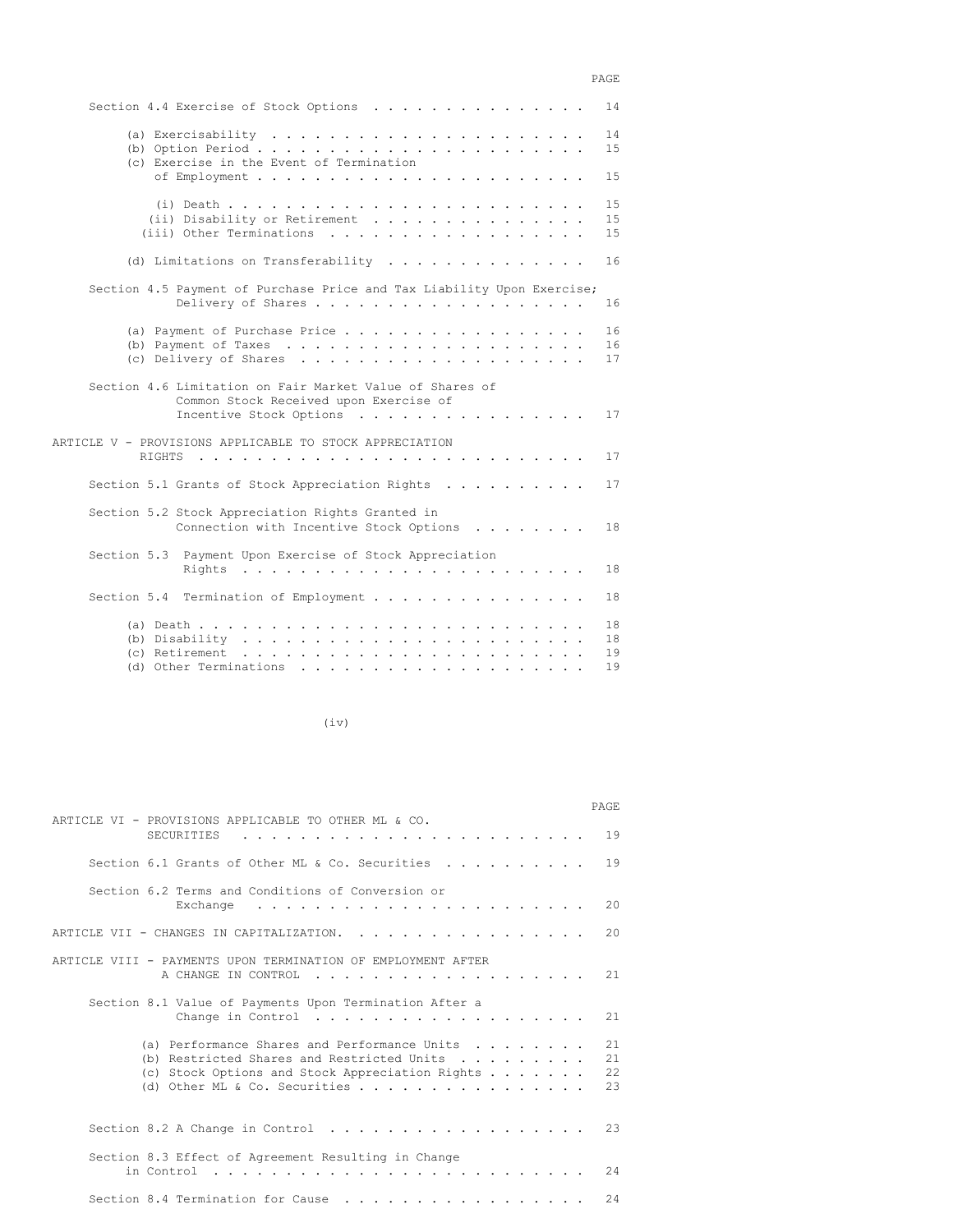|                                           |  |                                                                                                                |  |  |  |  |  |  |  |  |  |  |  | 2.5 |
|-------------------------------------------|--|----------------------------------------------------------------------------------------------------------------|--|--|--|--|--|--|--|--|--|--|--|-----|
|                                           |  |                                                                                                                |  |  |  |  |  |  |  |  |  |  |  | 25  |
|                                           |  | (b) Reduced Salary or Bonus Opportunity $\cdots$                                                               |  |  |  |  |  |  |  |  |  |  |  | 25  |
|                                           |  | (c) Relocation $\ldots \ldots \ldots \ldots \ldots \ldots \ldots$                                              |  |  |  |  |  |  |  |  |  |  |  | 25  |
|                                           |  |                                                                                                                |  |  |  |  |  |  |  |  |  |  |  | 25  |
|                                           |  | (e) Benefits and Perquisites                                                                                   |  |  |  |  |  |  |  |  |  |  |  | 26  |
|                                           |  | (f) No Assumption by Successor $\cdot \cdot \cdot \cdot \cdot \cdot \cdot \cdot \cdot \cdot \cdot \cdot \cdot$ |  |  |  |  |  |  |  |  |  |  |  | 26  |
|                                           |  |                                                                                                                |  |  |  |  |  |  |  |  |  |  |  | 26  |
| ARTICLE IX - MISCELLANEOUS                |  |                                                                                                                |  |  |  |  |  |  |  |  |  |  |  | 27  |
| Section 9.1 Designation of Beneficiary 27 |  |                                                                                                                |  |  |  |  |  |  |  |  |  |  |  |     |
|                                           |  |                                                                                                                |  |  |  |  |  |  |  |  |  |  |  |     |

(v)

| <b>PAGE</b>                                                         |     |
|---------------------------------------------------------------------|-----|
|                                                                     | 27  |
|                                                                     | 27  |
| 2.7                                                                 |     |
|                                                                     | 2.8 |
|                                                                     | 28  |
|                                                                     | 2.8 |
|                                                                     | 2.8 |
|                                                                     | 28  |
|                                                                     | 2.8 |
|                                                                     | 29  |
| Section 11.1 Governmental and Other Requlations $\dots \dots \dots$ | 29  |
|                                                                     |     |
|                                                                     | 29  |
| ARTICLE XII - EFFECTIVE DATE AND STOCKHOLDER APPROVAL 29            |     |

(vi)

MERRILL LYNCH & CO., INC. -------------------------

LONG-TERM INCENTIVE COMPENSATION PLAN -------------------------------------

ARTICLE I - GENERAL

SECTION 1.1 PURPOSE. -------

The purposes of the Long-Term Incentive Compensation Plan (the "PLAN") are: (a) to enhance the growth and profitability of Merrill Lynch & Co., Inc., a Delaware corporation ("ML & CO."), and its subsidiaries by providing the incentive of long-term rewards to key employees who are capable of having a significant impact on the performance of ML & Co. and its subsidiaries; (b) to attract and retain employees of outstanding competence and ability; (c) to encourage long-term stock ownership by employees; and (d) to further the identity of interests of such employees with those of stockholders of ML & Co.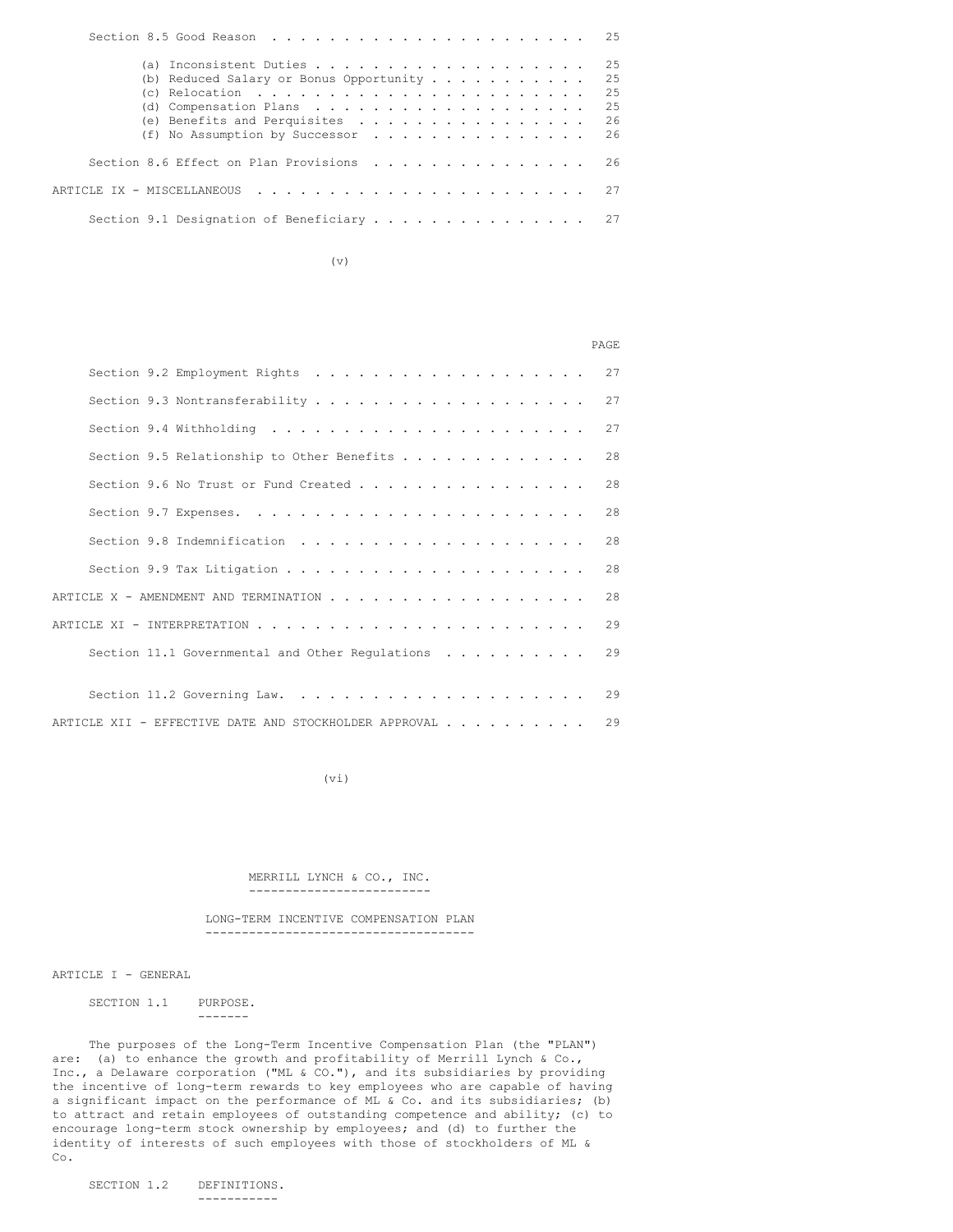For the purpose of the Plan, the following terms shall have the meanings indicated:

(a) "BOARD OF DIRECTORS" or "BOARD" shall mean the Board of Directors of ML & Co.

(b) "CODE" shall mean the Internal Revenue Code of l986, as amended, including any successor law thereto.

(c) "COMPANY" shall mean ML & Co. and any corporation, partnership, or other organization of which ML & Co. owns or controls, directly or indirectly, not less than 50% of the total combined voting power of all classes of stock or other equity interests. For purposes of this Plan, the terms "ML & Co." and "Company" shall include any successor thereto.

(d) "COMMITTEE" shall mean the Management Development and Compensation Committee of the Board of Directors, or its functional successor, unless some other Board committee has been designated by the Board of Directors to administer the Plan. The Committee shall be constituted so that at all relevant times it meets the then applicable requirements of Rule 16b-3 (or its successor) promulgated under the Securities Exchange Act of 1934, as amended.

1

(e) "COMMON STOCK" shall mean the Common Stock, par value \$1.33 1/3 per share, of ML & Co. and a "SHARE OF COMMON STOCK" shall mean one share of Common Stock together with, for so long as Rights are outstanding, one Right (whether trading with the Common Stock or separately).

(f) "DISABILITY," unless otherwise provided herein, shall mean any physical or mental condition that, in the opinion of the Director of Human Resources of Merrill Lynch & Co., Inc. (or his functional successor), renders an employee incapable of engaging in any employment or occupation for which he is suited by reason of education or training, provided that, in the case of any officer of ML & Co., as defined in Rule 16a-1 under the Securities Exchange Act of 1934, such determination shall be made by the Committee following recommendation by the Director of Human Resources.

(g) "FAIR MARKET VALUE" of shares of Common Stock on any given date(s) shall be: (a) the mean of the high and low sales prices on the New York Stock Exchange--Composite Tape of such shares on the date(s) in question, or, if the shares of Common Stock shall not have been traded on any such date(s), the mean of the high and low sales prices on the New York Stock Exchange-- Composite Tape on the first day prior thereto on which the shares of Common Stock were so traded; or (b) if the shares of Common Stock are not traded on the New York Stock Exchange, such other amount as may be determined by the Committee by any fair and reasonable means.

"FAIR MARKET VALUE" of any Other ML & Co. Security on any given date(s) shall be: (a) the mean of the high and low sales prices of such Other ML & Co. Security on the principal securities exchange on which such Security is traded on the date(s) in question or, if such Other ML & Co. Security shall not have been traded on any such exchange on such date(s), the mean of the high and low sales prices on such exchange on the first day prior thereto on which such Other ML & Co. Security was so traded; or (b) if the Other ML & Co. Security is not publicly traded on a securities exchange, such other amount as may be determined by the Committee by any fair and reasonable means.

(h) "JUNIOR PREFERRED STOCK" shall mean ML & Co.'s Series A Junior Preferred Stock, par value \$1.00 per share.

(i) "OTHER ML & CO. SECURITY" shall mean a financial instrument issued pursuant to Article VI.

(j) "PARTICIPANT" shall mean any employee who has met the eligibility requirements set forth in Section 1.5 hereof and to whom a grant has been made and is outstanding under the Plan.

(k) "PERFORMANCE PERIOD" shall mean, in relation to Performance Shares or Performance Units, any period, for which performance objectives have been established, of not less than one nor more than ten consecutive ML & Co. fiscal years,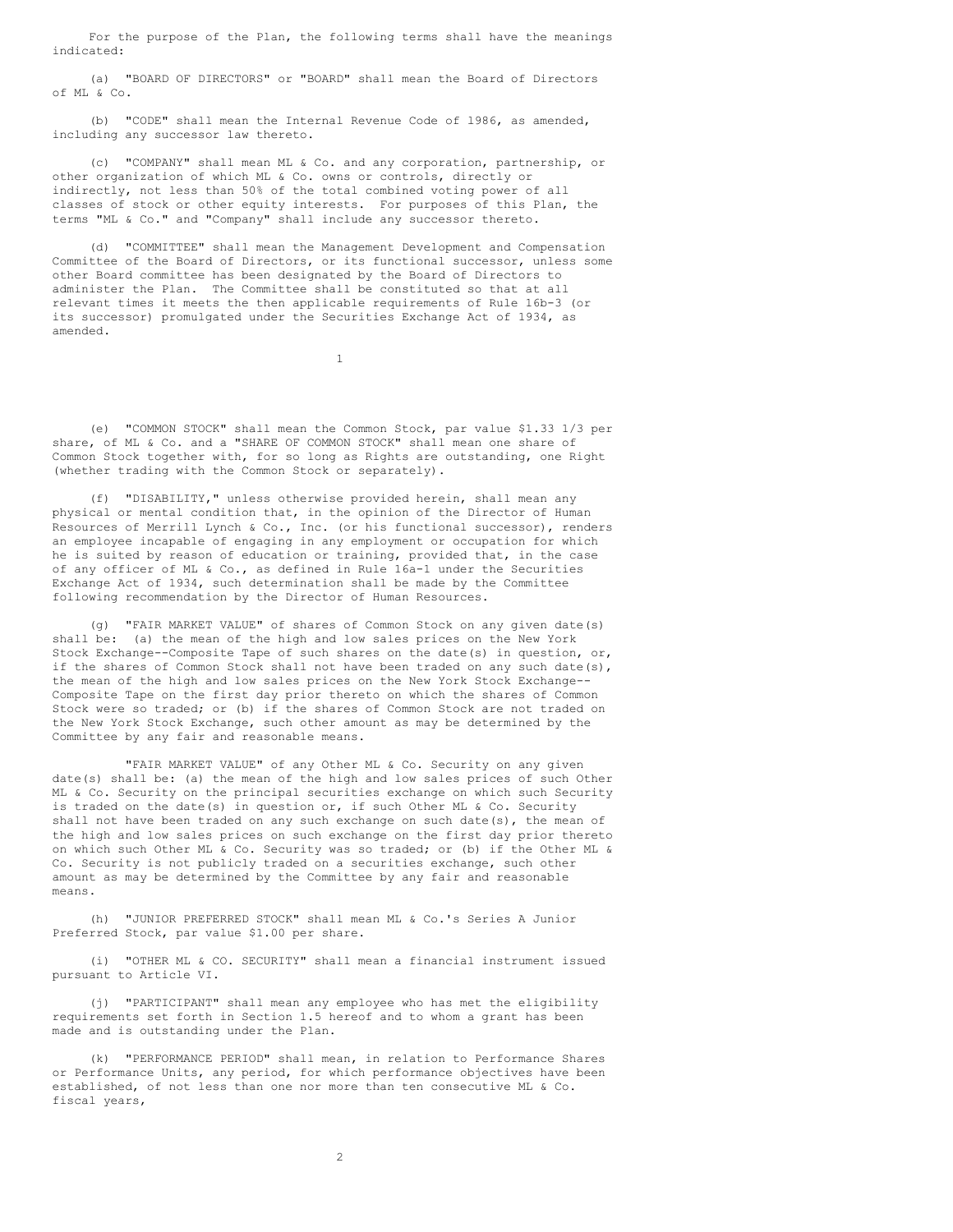commencing with the first day of the fiscal year in which such Performance Shares or Performance Units were granted.

(l) "PERFORMANCE SHARE" shall mean a right, granted to a Participant pursuant to Article II, that will be paid out as a share of Common Stock.

(m) "PERFORMANCE UNIT" shall mean a right, granted to a Participant pursuant to Article II, to receive an amount equal to the Fair Market Value of one share of Common Stock in cash.

(n) "RESTRICTED PERIOD" shall mean, (i) in relation to shares of Common Stock receivable in payment for Performance Shares, the period beginning at the end of the applicable Performance Period during which restrictions on the transferability of such shares of Common Stock are in effect; and (ii) in relation to Restricted Shares, the period, beginning with the first day of the month in which Restricted Shares are granted, during which restrictions on the transferability of such Restricted Shares are in effect and which shall not be of shorter duration than the Vesting Period applicable to the same Restricted Shares.

(o) "RESTRICTED SHARE" shall mean a share of Common Stock, granted to a Participant pursuant to Article III, subject to the restrictions set forth in Section 3.3 hereof.

(p) "RESTRICTED UNIT" shall mean the right, granted to a Participant pursuant to Article III, to receive an amount equal to the Fair Market Value of one share of Common Stock in cash.

(q) "RETIREMENT" shall mean the cessation of employment by the Company (1) after reaching age 55 and having completed at least 5 years of service; (2) after reaching age 50 and having completed at least 10 years of service; (3) after reaching age 45 and having completed at least 15 years of service; or (4) having completed at least 20 years of service (in each case including approved leaves of absence of one year or less); provided that any person who at the time of such cessation of employment is an officer of ML & Co., as defined in Rule 16a-1 under the Securities Exchange Act of 1934 must qualify under subclause (1) hereof to be eligible for "Retirement".

(r) "RIGHTS" means the Rights to Purchase Units of Junior Preferred Stock issued pursuant to the Rights Agreement.

(s) "RIGHTS AGREEMENT" means the Rights Agreement dated as of December 16, 1987 between ML & Co. and Manufacturers Hanover Trust Company, Rights Agent, as amended from time to time.

(t) "STOCK APPRECIATION RIGHT" shall mean a right, granted to a Participant pursuant to Article V, to receive, in cash or shares of Common Stock, an amount equal

3

to the increase in Fair Market Value, over a specified period of time, of a specified number of shares of Common Stock.

(u) "STOCK OPTION" shall mean a right, granted to a Participant pursuant to Article IV, to purchase, before a specified date and at a specified price, a specified number of shares of Common Stock. Stock Options may be "INCENTIVE STOCK OPTIONS," which meet the definition of such in Section 422A of the Code, or "NONQUALIFIED STOCK OPTIONS," which do not meet such definition.

(v) "VESTING PERIOD" shall mean, in relation to Restricted Shares or Restricted Units, any period of not less than 12 months beginning with the first day of the month in which the grant of the applicable Restricted Shares or Restricted Units is effective, during which such Restricted Shares or Restricted Units may be forfeited if the Participant terminates employment.

## SECTION 1.3 ADMINISTRATION. --------------

(a) The Plan shall be administered by the Committee. Subject to the provisions of the Plan, the Committee shall have sole and complete authority to: (i) subject to Section 1.5 hereof, select Participants after receiving the recommendations of the management of the Company; (ii) determine the number of Performance Shares, Performance Units, Restricted Shares, Restricted Units, Stock Appreciation Rights, or Other ML & Co. Securities subject to each grant; (iii) determine the number of shares of Common Stock subject to each Stock Option grant; (iv) determine the time or times when grants are to be made or are to be effective; (v) determine the terms and conditions subject to which grants may be made; (vi) extend the term of any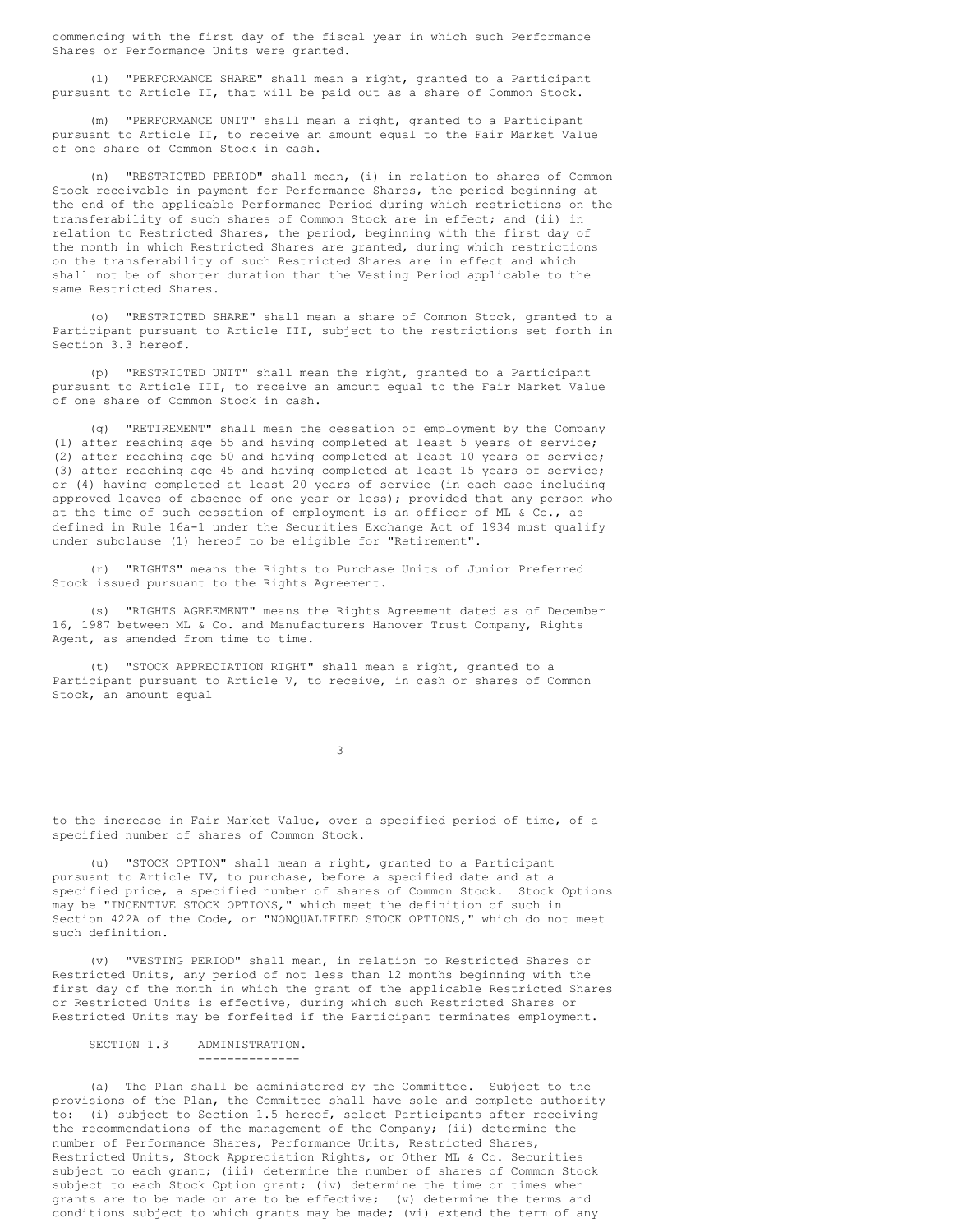Stock Option; (vii) provide at the time of grant that all or any portion of any Stock Option shall be canceled upon the Participant's exercise of any Stock Appreciation Rights; (viii) prescribe the form or forms of the instruments evidencing any grants made hereunder, provided that such forms are consistent with the Plan; (ix) adopt, amend, and rescind such rules and regulations as, in its opinion, may be advisable for the administration of the Plan; (x) construe and interpret the Plan and all rules, regulations, and instruments utilized thereunder; and (xi) make all determinations deemed advisable or necessary for the administration of the Plan. All determinations by the Committee shall be final and binding.

(b) The Committee shall act in accordance with the procedures established for a Committee under ML & Co.'s Certificate of Incorporation and By-Laws or under any resolution of the Board.

SECTION 1.4 SHARES AND UNITS SUBJECT TO THE PLAN. ------------------------------------

The total number of shares of Common Stock that may be distributed under the Plan shall be 80,000,000 (whether granted as Restricted Shares or reserved for distribution upon grant of Performance Shares, Stock Options, Stock Appreciation Rights (to the extent they may be paid out in Common Stock), or Other ML & Co.

4

Securities), subject to adjustment as provided in Article VII hereof. Shares of Common Stock distributed under the Plan may be treasury shares or authorized but unissued shares. The total number of units payable in cash under the Plan, including Performance Units, Restricted Units, and Stock Appreciation Rights (to the extent they are paid out in cash) shall be 80,000,000. To the extent that awards of Other ML & Co. Securities are convertible into Common Stock or are otherwise equity securities (or convertible into equity securities) of ML & Co., they shall be subject to the limitation expressed above on the number of shares of Common Stock that can be awarded under the Plan; otherwise, they shall be treated as if they were awards of units payable in cash under the Plan and subject to the foregoing limitation thereon. Any shares of Common Stock that have been granted as Restricted Shares or that have been reserved for distribution in payment for Performance Shares but are later forfeited or for any other reason are not payable under the Plan may again be made the subject of grants under the Plan. If any Stock Option, Stock Appreciation Right, or Other ML & Co. Security granted under the Plan expires or terminates, or any Stock Appreciation Right is paid out in cash, the underlying shares of Common Stock may again be made the subject of grants under the Plan. Units payable in cash that are later forfeited or for any reason are not payable under the Plan may again be the subject of grants under the Plan.

SECTION 1.5 ELIGIBILITY AND PARTICIPATION.

Participation in the Plan shall be limited to officers (who may also be members of the Board of Directors) and other salaried, key employees of the Company.

-----------------------------

ARTICLE II - PROVISIONS APPLICABLE TO PERFORMANCE SHARES AND PERFORMANCE UNITS.

SECTION 2.1 PERFORMANCE PERIODS AND RESTRICTED PERIODS. ------------------------------------------

The Committee shall establish Performance Periods applicable to Performance Shares and Performance Units and may establish Restricted Periods applicable to Performance Shares, at its discretion. Each such Performance Period shall commence with the beginning of a fiscal year in which the Performance Shares and Performance Units are granted and have a duration of not less than one nor more than ten consecutive fiscal years. Each such Restricted Period shall commence with the end of the Performance Period established for such Performance Shares and shall end on such date as may be determined by the Committee at the time of grant. There shall be no limitation on the number of Performance Periods or Restricted Periods established by the Committee, and more than one Performance Period may encompass the same fiscal year.

SECTION 2.2 PERFORMANCE OBJECTIVES. ----------------------

At any time before or during a Performance Period, the Committee shall establish one or more performance objectives for such Performance Period, provided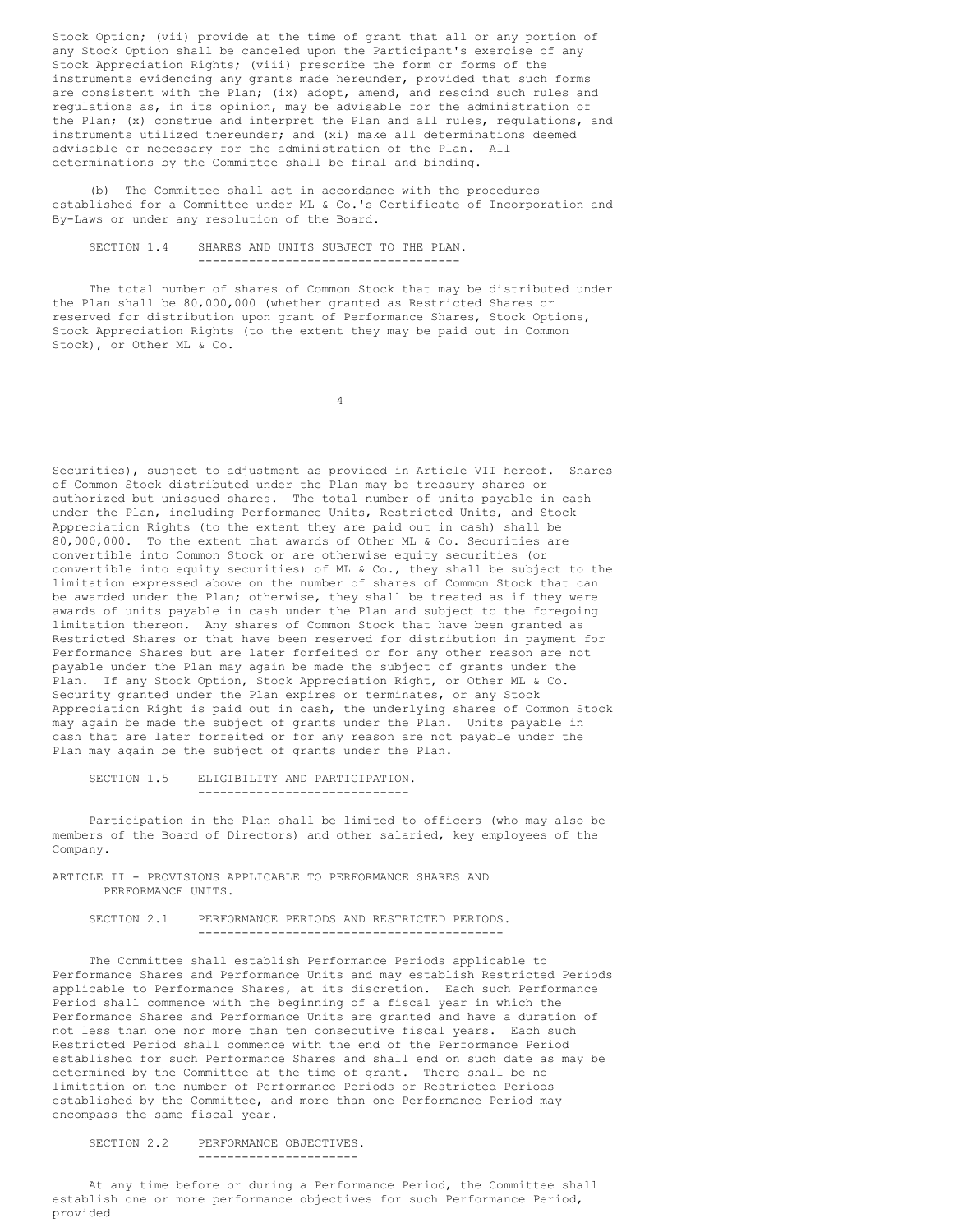that such performance objectives shall be established prior to the grant of any Performance Shares or Performance Units with respect to such Period. Performance objectives shall be based on one or more measures such as return on stockholders' equity, earnings, or any other standard deemed relevant by the Committee, measured internally or relative to other organizations and before or after extraordinary items, as may be determined by the Committee; provided, however, that any such measure shall include all accruals for -------- -------

grants made under the Plan and for all other employee benefit plans of the Company. The Committee may, in its discretion, establish performance objectives for the Company as a whole or for only that part of the Company in which a given Participant is involved, or a combination thereof. In establishing the performance objective or objectives for a Performance Period, the Committee shall determine both a minimum performance level, below which no Performance Shares or Performance Units shall be payable, and a full performance level, at or above which 100% of the Performance Shares or Performance Units shall be payable. In addition, the Committee may, in its discretion, establish intermediate levels at which given proportions of the Performance Shares or Performance Units shall be payable. Such performance objectives shall not thereafter be changed except as set forth in Sections 2.5 and 2.6 and Article VII hereof.

SECTION 2.3 GRANTS OF PERFORMANCE SHARES AND PERFORMANCE -------------------------------------------- UNITS. -----

The Committee may select employees to become Participants subject to the provisions of Section 1.5 hereof and grant Performance Shares or Performance Units to such Participants at any time prior to or during the first fiscal year of a Performance Period. Grants shall be deemed to have been made as of the beginning of the first fiscal year of the Performance Period. Before making grants, the Committee must receive the recommendations of the management of the Company, which will take into account such factors as level of responsibility, current and past performance, and performance potential. Subject to the provisions of Section 2.7 hereof, a grant of Performance Shares or Performance Units shall be effective for the entire applicable Performance Period and may not be revoked. Each grant to a Participant shall be evidenced by a written instrument stating the number of Performance Shares or Performance Units granted, the Performance Period, the performance objective or objectives, the proportion of payments for performance between the minimum and full performance levels, if any, the Restricted Periods and restrictions applicable to shares of Common Stock receivable in payment for Performance Shares, and any other terms, conditions, and rights with respect to such grant. At the time of any grant of Performance Shares, there shall be reserved out of the number of shares of Common Stock authorized for distribution under the Plan a number of shares equal to the number of Performance Shares so granted.

SECTION 2.4 RIGHTS AND BENEFITS DURING PERFORMANCE PERIOD. ---------------------------------------------

The Committee may provide that, during a Performance Period, a Participant shall be paid cash amounts, with respect to each Performance Share or Performance

6

Unit held by such Participant, in the same manner, at the same time, and in the same amount paid, as a dividend on a share of Common Stock.

SECTION 2.5 ADJUSTMENT WITH RESPECT TO PERFORMANCE SHARES AND -------------------------------------------------

PERFORMANCE UNITS. ------------------

Any other provision of the Plan to the contrary notwithstanding, the Committee may at any time adjust performance objectives (up or down) and minimum or full performance levels (and any intermediate levels and proportion of payments related thereto), adjust the way performance objectives are measured, or shorten any Performance Period or Restricted Period, if it determines that conditions, including but not limited to,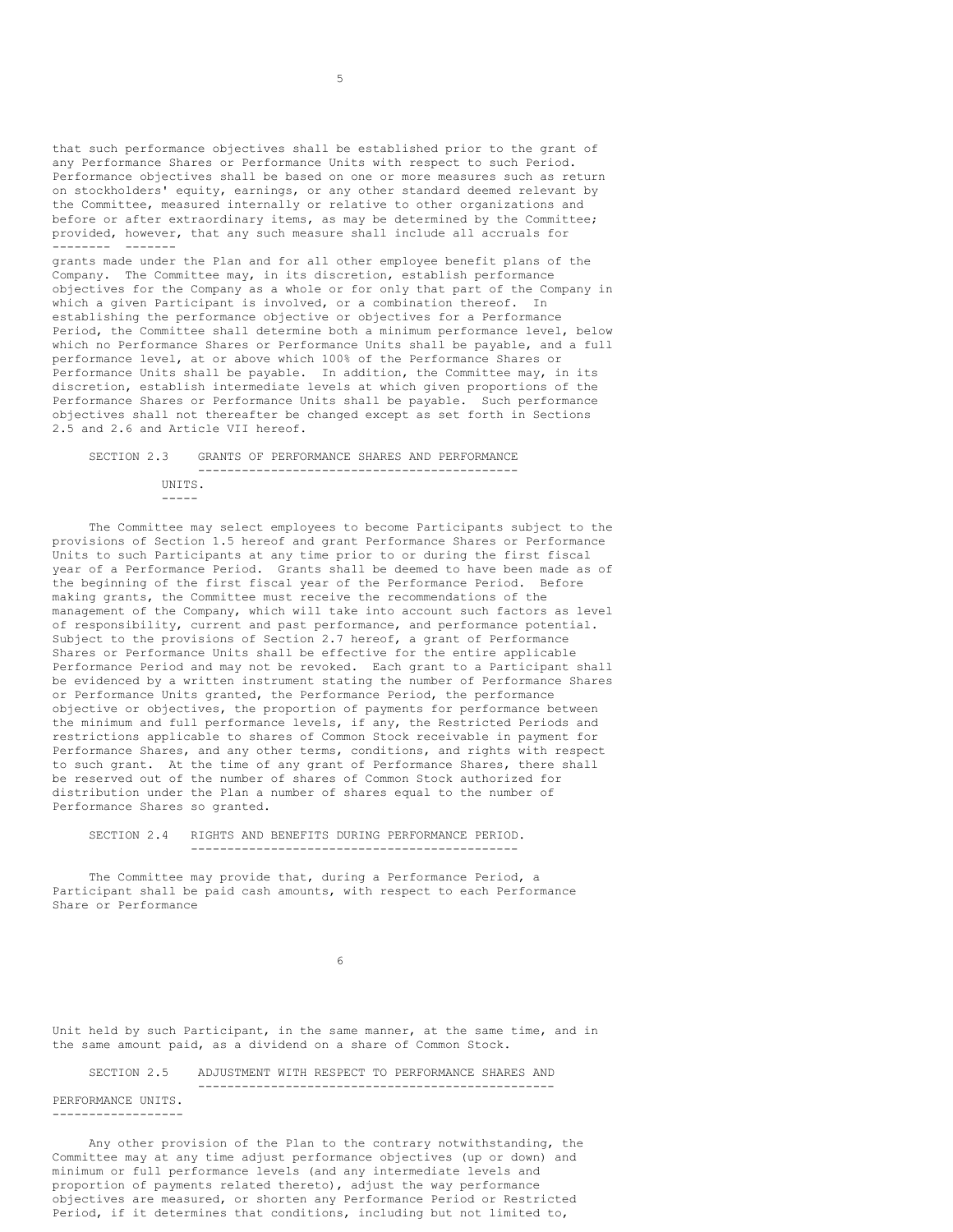changes in the economy, changes in competitive conditions, changes in laws or governmental regulations, changes in generally accepted accounting principles, changes in the Company's accounting policies, acquisitions or dispositions, or the occurrence of other unusual, unforeseen, or extraordinary events, so warrant.

#### SECTION 2.6 PAYMENT OF PERFORMANCE SHARES AND PERFORMANCE --------------------------------------------- UNITS. -----

Within 90 days after the end of any Performance Period, the Company shall determine the extent to which performance objectives established by the Committee pursuant to Section 2.2 hereof for such Performance Period have been met during such Performance Period and the resultant extent to which Performance Shares or Performance Units granted for such Performance Period are payable. Payment for Performance Shares and Performance Units shall be as follows:

(a) Performance Shares: ------------------

> (i) If a Restricted Period has been established in relation -------------------------------------------

to the Performance Shares:

(A) At the end of the applicable Performance Period, one or -----------------------------------------------

more certificates representing the number of shares of Common Stock equal to the number of Performance Shares payable shall be registered in the name of the Participant but shall be held by the Company for the account of the employee. Such shares will be nonforfeitable but restricted as to transferability during the applicable Restricted Period. During the Restricted Period, the Participant shall have all rights of a holder as to such shares of Common Stock, including the right to receive dividends, to exercise Rights, and to vote such Common Stock and any securities issued upon exercise of Rights, subject to the following restrictions: (1) the Participant shall not be entitled to delivery of certificates representing such shares of Common Stock and any other such securities until the expiration of the Restricted Period; and (2) none of such shares of Common Stock or Rights may be sold, transferred, assigned, pledged, or otherwise encumbered or disposed of during the Restricted Period. Any shares of Common Stock or other securities or property received with respect to such shares shall be subject to the same restrictions as such shares; provided, however, -------- -------

that the Company

7

shall not be required to register any fractional shares of Common Stock payable to any Participant, but will pay the value of such fractional shares, measured as set forth in Section 2.6(b) below, to the Participant.

#### (B) At the end of the applicable Restricted Period, all ----------------------------------------------

restrictions applicable to the shares of Common Stock, and other securities or property received with respect to such shares, held by the Company for the accounts of recipients of Performance Shares granted in relation to such Restricted Period shall lapse, and one or more stock certificates for such shares of Common Stock and securities, free of the restrictions, shall be delivered to the Participant, or such shares and securities shall be credited to a brokerage account if the Participant so directs.

> (ii) If a Restricted Period has not been established in relation to -----------------------------------------------

the Performance Shares, at the end of the applicable Performance Period, one or more stock certificates representing the number of shares of Common Stock equal to the number of Performance Shares payable, free of restrictions, shall be registered in the name of the Participant and delivered to the Participant, or such shares shall be credited to a brokerage account if the Participant so directs.

(b) Performance Units: At the end of the applicable Performance Period, -----------------

a Participant shall be paid a cash amount equal to the number of Performance Units payable, times the mean of the Fair Market Value of Common Stock during the second calendar month following the end of the Performance Period, unless some other date or period is established by the Committee at the time of grant.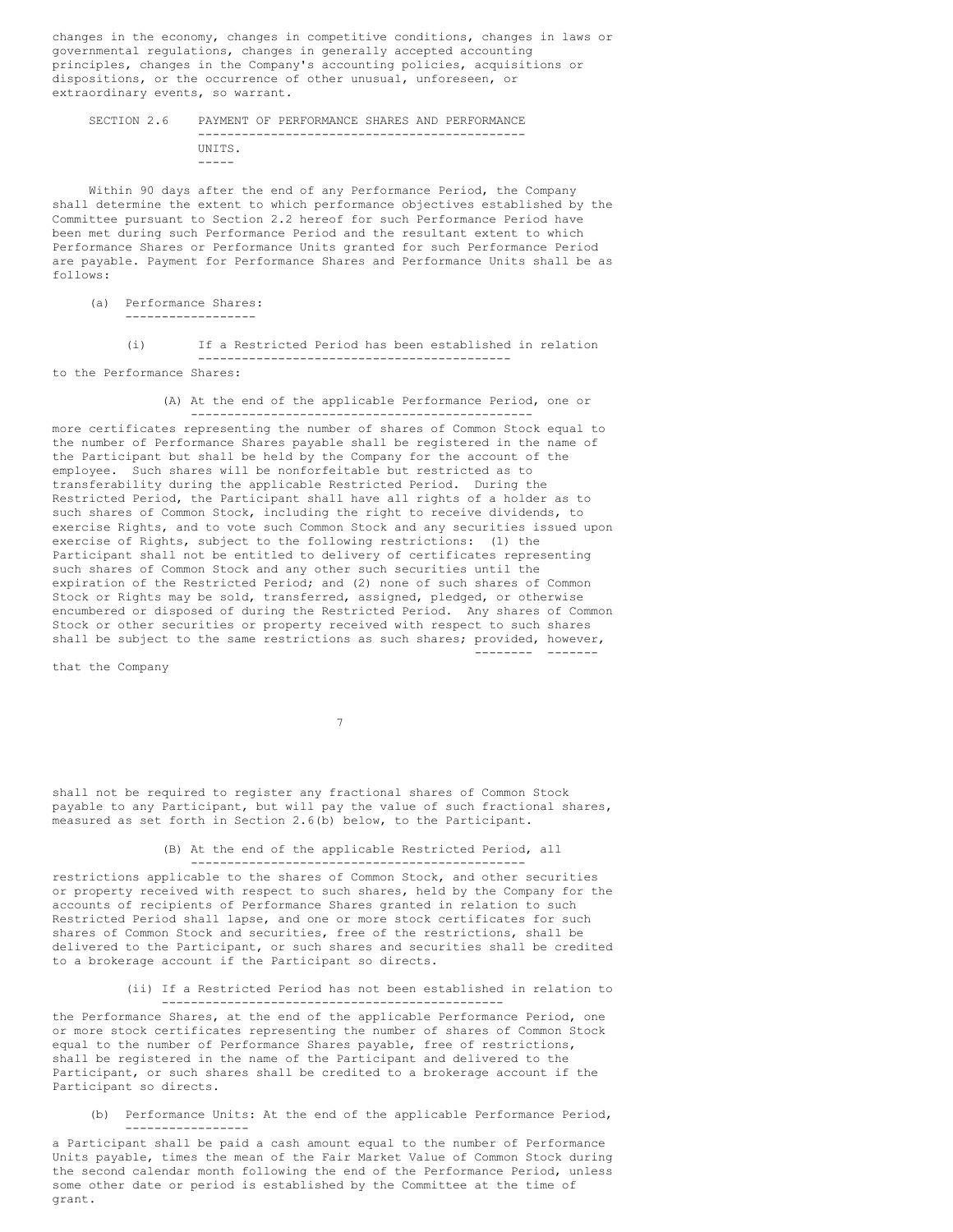## SECTION 2.7 TERMINATION OF EMPLOYMENT. -------------------------

- (a) Prior to the end of a Performance Period:
	- (i) Death: If a Participant ceases to be an employee of the -----

Company prior to the end of a Performance Period by reason of death, any outstanding Performance Shares or Performance Units with respect to such Participant shall become payable and be paid to such Participant's beneficiary or estate, as the case may be, as soon as practicable in the manner set forth in Sections 2.6(a)(ii) and 2.6(b) hereof, respectively. In determining the extent to which performance objectives established for such Performance Period have been met and the resultant extent to which Performance Shares or Performance Units are payable, the Performance Period shall be deemed to end as of the end of the fiscal year in which the Participant's death occurred.

#### (ii) Disability or Retirement: The Disability or Retirement of a ------------------------

Participant shall not constitute a termination of employment for purposes of this Article II, and such Participant shall not forfeit any Performance Shares or Performance Units held by him, provided that following Disability or Retirement such Participant does not engage in or assist any business that the Committee, in its sole discretion, determines to be in competition with business engaged in by the Company during the remainder of

8

the applicable Performance Period. A Participant who does engage in or assist any business that the Committee, in its sole discretion, determines to be in competition with business engaged in by the Company shall be deemed to have terminated employment.

#### (iii) Other Terminations: If a Participant ceases to be an ------------------

employee prior to the end of a Performance Period for any reason other than death, the Participant shall immediately forfeit all Performance Shares and Performance Units previously granted under the Plan and all right to receive any payment for such Performance Shares and Performance Units. The Committee may, however, direct payment in accordance with the provisions of Section 2.6 hereof for a number of Performance Shares or Performance Units, as it may determine, granted under the Plan to a Participant whose employment has so terminated (but not exceeding the number of Performance Shares or Performance Units that could have been payable had the Participant remained an employee) if it finds that the circumstances in the particular case so warrant. For purposes of the preceding sentence, the Performance Period over which performance objectives shall be measured shall be deemed to end as of the end of the fiscal year in which termination occurred.

(b) After the end of a Performance Period but prior to the end of a Restricted Period:

> (i) Death, Disability, or Retirement: If a Participant ceases --------------------------------

to be an employee of the Company by reason of death or in the case of the Disability or Retirement of a Participant, the Restricted Period shall be deemed to have ended and shares held by the Company shall be paid as soon as practicable in the manner set forth in Section  $2.6(a)(i)(B)$ .

------------------

## (ii) Other Terminations: Terminations of employment for any reason

other than death after the end of a Performance Period but prior to the end of a Restricted Period shall not have any effect on the Restricted Period, unless the Committee, in its sole discretion, finds that the circumstances so warrant and determines that the Restricted Period shall end on an earlier date as determined by the Committee and that shares held by the Company shall be paid as soon as practicable following such earlier date in the manner set forth in Section  $2.6(a)(i)(B)$ .

(c) Except as otherwise provided in this Section 2.7, termination of employment after the end of a Performance Period but before the payment of Performance Shares or Performance Units relating to such Performance Period shall not affect the amount, if any, to be paid pursuant to Section 2.6 hereof. Approved leaves of absence of one year or less shall not be deemed to be terminations of employment under this Section 2.7. Leaves of absence of more than one year will be deemed to be terminations of employment under this Section 2.7, unless the Committee determines otherwise.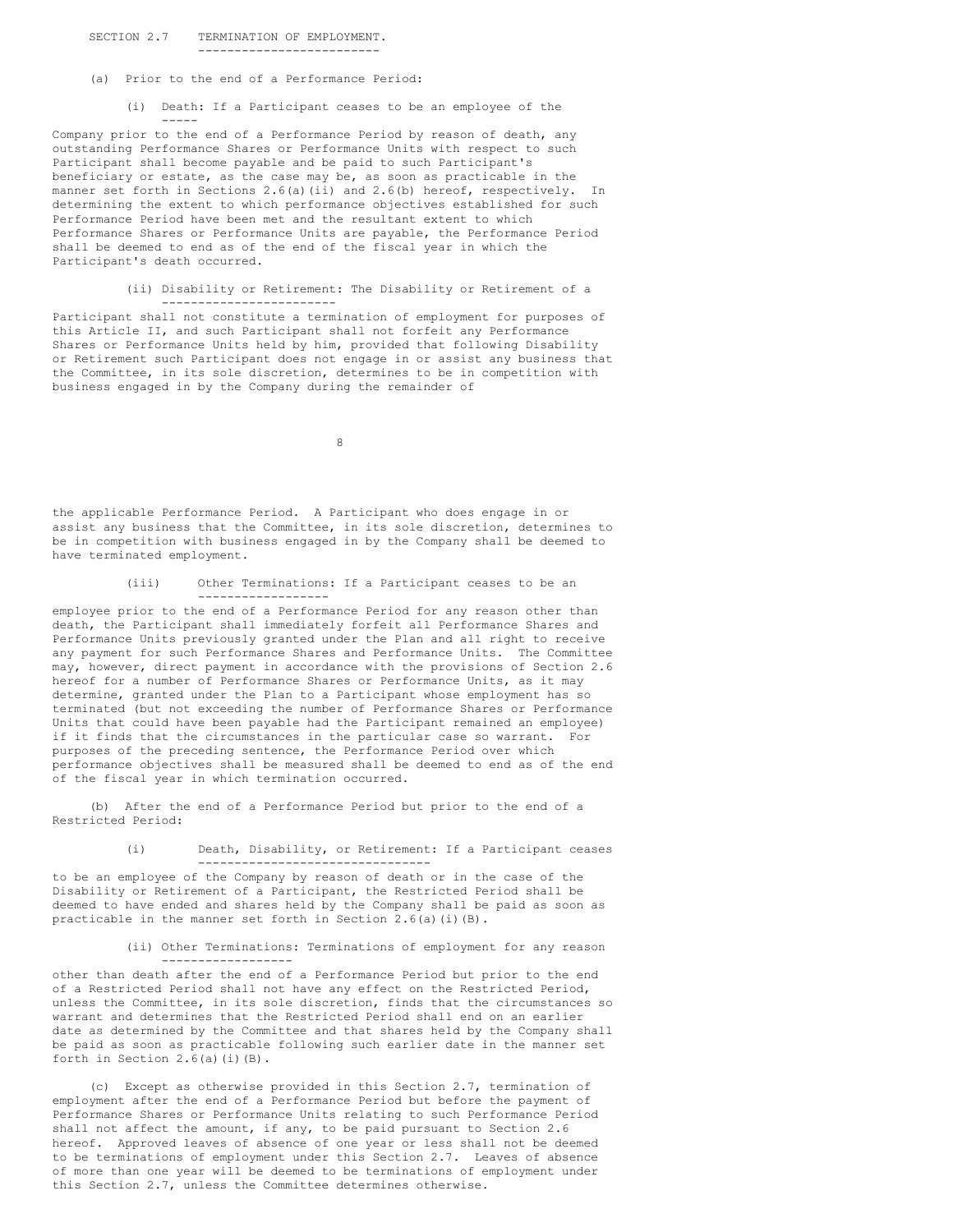# SECTION 2.8 DEFERRAL OF PAYMENT. -------------------

The Committee may, in its sole discretion, offer a Participant the right, by execution of a written agreement, to defer the receipt of all or any portion of the payment, if any, for Performance Shares or Performance Units. If such an election to defer is made, the Common Stock receivable in payment for Performance Shares shall be deferred as stock units equal in number to and exchangeable, at the end of the deferral period, for the number of shares of Common Stock that would have been paid to the Participant. Such stock units shall represent only a contractual right and shall not give the Participant any interest, right, or title to any Common Stock during the deferral period. The cash receivable in payment for Performance Units or fractional shares receivable for Performance Shares shall be deferred as cash units. Deferred stock units and cash units may be credited annually with the appreciation factor contained in the deferred compensation agreement, which may include dividend equivalents. All other terms and conditions of deferred payments shall be as contained in the written agreement.

9

## ARTICLE III - PROVISIONS APPLICABLE TO RESTRICTED SHARES AND RESTRICTED UNITS.

#### SECTION 3.1 VESTING PERIODS AND RESTRICTED PERIODS. --------------------------------------

The Committee shall establish one or more Vesting Periods applicable to Restricted Shares and Restricted Units and one or more Restricted Periods applicable to Restricted Shares, at its discretion. Each such Vesting Period shall have a duration of not less than 12 months, measured from the first day of the month in which the grant of the applicable Restricted Shares or Restricted Units is effective. Each such Restricted Period shall have a duration of 12 or more consecutive months, measured from the first day of the month in which the grant of the applicable Restricted Shares is effective, but in no event shall any Restricted Period applicable to a Restricted Share be of shorter duration than the Vesting Period applicable to such Restricted Share.

#### SECTION 3.2 GRANTS OF RESTRICTED SHARES AND RESTRICTED UNITS. ------------------------------------------------

The Committee may select employees to become Participants (subject to the provisions of Section 1.5 hereof) and grant Restricted Shares or Restricted Units to such Participants at any time. Before making grants, the Committee must receive the recommendations of the management of the Company, which will take into account such factors as level of responsibility, current and past performance, and performance potential.

Subject to the provisions of Section 3.7 hereof, a grant of Restricted Shares or Restricted Units shall be effective for the entire applicable Vesting and Restricted Periods and may not be revoked. Each grant to a Participant shall be evidenced by a written instrument stating the number of Restricted Shares granted, the Vesting Period, the Restricted Period, the restrictions applicable to such Restricted Shares, the nature

10

and terms of payment of consideration, if any, and the consequences of forfeiture that will apply to such Restricted Shares, and any other terms, conditions, and rights with respect to such grant. Each grant to a Participant of Restricted Units shall be evidenced by a written instrument stating the number of Restricted Units granted, the Vesting Period, and all other terms, conditions and rights with respect to such grant.

#### SECTION 3.3 RIGHTS AND RESTRICTIONS GOVERNING RESTRICTED -------------------------------------------- SHARES. -------

At the time of grant of Restricted Shares, subject to the receipt by the Company of any applicable consideration for such Restricted Shares, one or more certificates representing the appropriate number of shares of Common Stock granted to a Participant shall be registered either in his name or for his benefit either individually or collectively with others, but shall be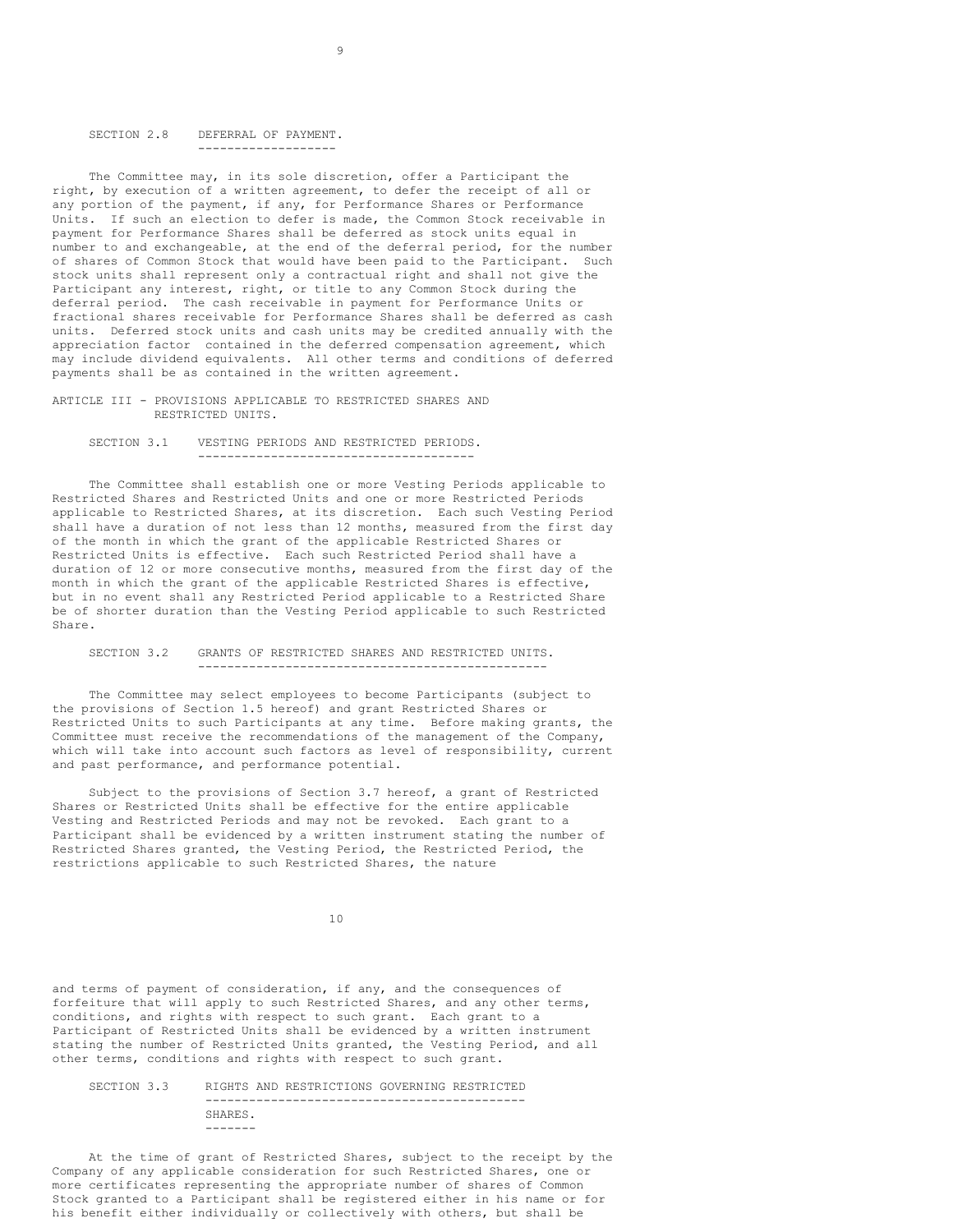held by the Company for the account of the Participant. The Participant shall have all rights of a holder as to such shares of Common Stock, including the right to receive dividends, to exercise Rights, and to vote such Common Stock and any securities issued upon exercise of Rights, subject to the following restrictions: (a) the Participant shall not be entitled to delivery of certificates representing such shares of Common Stock and any other such securities until the expiration of the Restricted Period; (b) none of the Restricted Shares may be sold, transferred, assigned, pledged, or otherwise encumbered or disposed of during the Restricted Period; and (c) all of the Restricted Shares shall be forfeited and all rights of the Participant to such Restricted Shares shall terminate without further obligation on the part of the Company unless the Participant remains in the continuous employment of the Company for the entire Vesting Period in relation to which such Restricted Shares were granted, except as otherwise allowed by Section 3.7 hereof. Any shares of Common Stock or other securities or property received with respect to such shares shall be subject to the same restrictions as such Restricted Shares.

SECTION 3.4 RIGHTS GOVERNING RESTRICTED UNITS. ---------------------------------

During the Vesting Period for Restricted Units, a Participant shall be paid, with respect to each Restricted Unit to which such Vesting Period is applicable, cash amounts in the same manner, at the same time, and in the same amount paid, as a dividend on a share of Common Stock.

SECTION 3.5 ADJUSTMENT WITH RESPECT TO RESTRICTED SHARES AND ------------------------------------------------ RESTRICTED UNITS. -----------------

Any other provision of the Plan to the contrary notwithstanding, the Committee may at any time shorten any Vesting Period or Restricted Period, if it determines that conditions, including but not limited to, changes in the economy, changes in competitive conditions, changes in laws or governmental regulations, changes in generally accepted accounting principles, changes in the Company's accounting

11

policies, acquisitions or dispositions, or the occurrence of other unusual, unforeseen, or extraordinary events, so warrant.

SECTION 3.6 PAYMENT OF RESTRICTED SHARES AND RESTRICTED ------------------------------------------- UNITS. -----

(a) Restricted Shares: At the end of the Restricted Period, all -----------------

restrictions contained in the Restricted Share Agreement and in the Plan shall lapse as to Restricted Shares granted in relation to such Restricted Period, and one or more stock certificates for the appropriate number of shares of Common Stock, free of restrictions, shall be delivered to the Participant or such shares shall be credited to a brokerage account if the Participant so directs.

(b) Restricted Units: At the end of the Vesting Period applicable to ----------------

Restricted Units granted to a Participant, a cash amount equivalent in value to the Fair Market Value of one share of Common Stock on the last day of the Vesting Period, or during such period as is established by the Committee at the time of grant, shall be paid, with respect to each such Restricted Unit, to the Participant, or his beneficiary or estate, as the case may be.

SECTION 3.7 TERMINATION OF EMPLOYMENT. -------------------------

-----

- (a) Prior to the end of a Vesting Period:
	- (i) Death: If a Participant ceases to be an employee of the

Company prior to the end of a Vesting Period by reason of death, all Restricted Shares and Restricted Units granted to such Participant are immediately payable as set forth in Section 3.6.

> (ii) Disability or Retirement: The Disability or Retirement of a ------------------------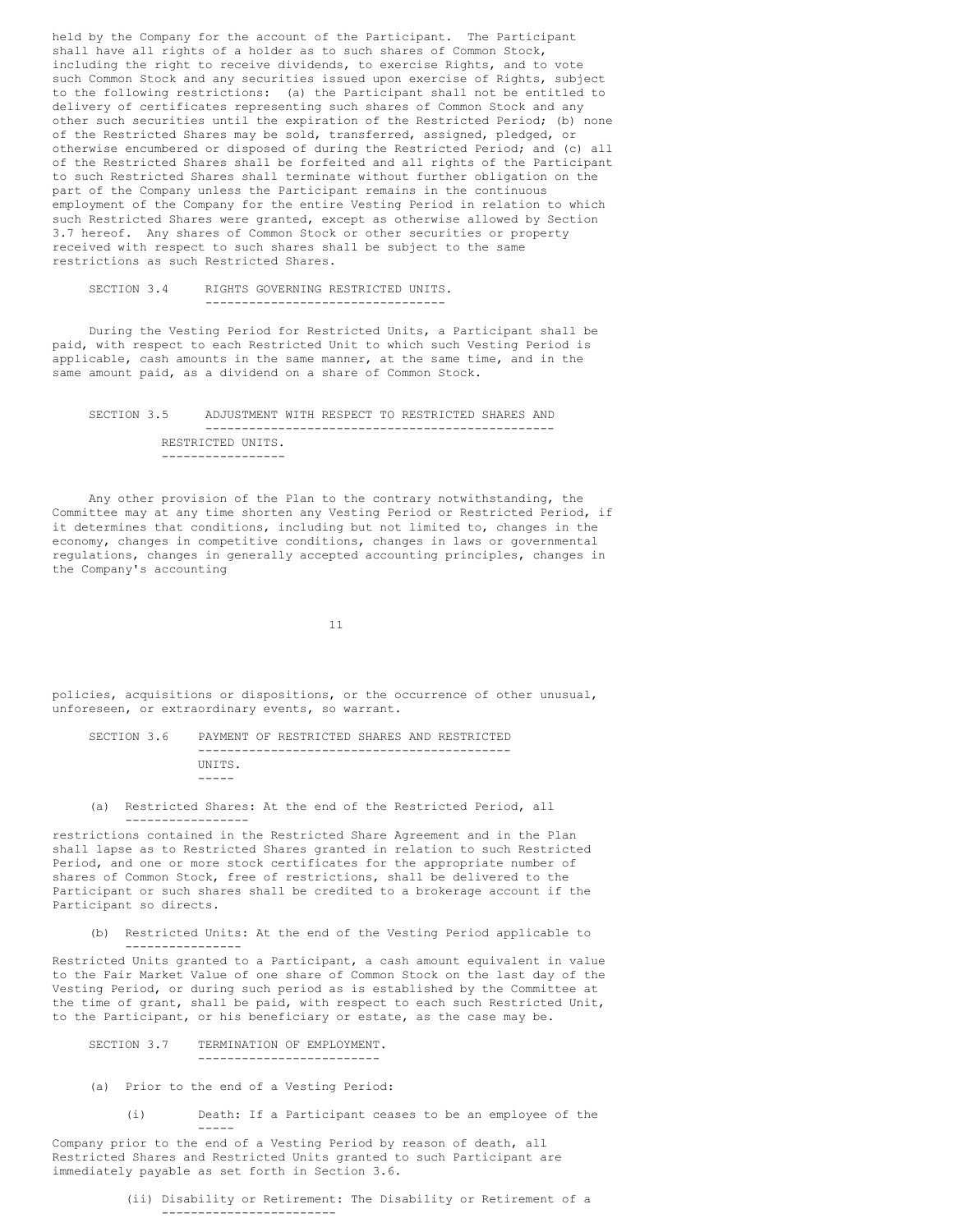Participant shall not constitute a termination of employment for purposes of this Article III and such Participant shall not forfeit any Restricted Shares or Restricted Units held by him, provided that, during the remainder of the applicable Vesting Period, such Participant does not engage in or assist any business that the Committee, in its sole discretion, determines to be in competition with business engaged in by the Company. A Participant who does engage in or assist any business that the Committee, in its sole discretion, determines to be in competition with business engaged in by the Company shall be deemed to have terminated employment.

(iii) Other Terminations: If a Participant ceases to be an

employee prior to the end of a Vesting Period for any reason other than death, the Participant shall immediately forfeit all Restricted Shares and Restricted Units previously granted with respect to such Vesting Period in accordance with the provisions of Section 3.2 hereof, unless the Committee, in its sole discretion, finds that the circumstances in the particular case so warrant and allows a Participant whose employment has so

------------------

12

terminated to retain any or all of the Restricted Shares or Restricted Units granted to such Participant.

(b) After the end of a Vesting Period but prior to the end of a Restricted Period:

--------------------------------

(i) Death, Disability, or Retirement: If a Participant ceases to

be an employee of the Company by reason of death, or in the case of the Disability or Retirement of a Participant, prior to the end of a Restricted Period, all Restricted Shares granted to such Participant are immediately payable in the manner set forth in Section 3.6.

> (ii) Other Terminations: Terminations of employment for any reason ------------------

other than death after the end of a Vesting Period but prior to the end of a Restricted Period shall not have any effect on the Restricted Period, unless the Committee, in its sole discretion, finds that the circumstances so warrant and determines that the Restricted Period shall end on an earlier date as determined by the Committee and that shares held by the Company shall be paid as soon as practicable following such earlier date in the manner set forth in Section 3.6.

(c) Approved leaves of absence of one year or less shall not be deemed to be terminations of employment under this Section 3.7. Leaves of absence of more than one year will be deemed to be terminations of employment under this Section 3.7, unless the Committee determines otherwise.

SECTION 3.8 EXTENSION OF VESTING; DEFERRAL OF PAYMENT. -----------------------------------------

The Committee may, in its sole discretion, offer any Participant the right, by execution of a written agreement with ML & Co. containing such terms and conditions as the Committee shall in its sole discretion provide for, to extend the Vesting Period applicable to all or any portion of such Participant's Restricted Shares or Restricted Units, to convert all or any portion of such Participant's Restricted Shares into Restricted Units or to defer the receipt of all or any portion of the payment, if any, for such Participant's Restricted Units (including any Restricted Shares converted into Restricted Units). In the event that any Vesting Period with respect to Restricted Shares is extended pursuant to this Section 3.8, the Restricted Period with respect to such Restricted Shares shall be extended to the same date. The provisions of any written agreement with a Participant pursuant to this Section 3.8 may provide for the payment or crediting of interest, an appreciation factor or index or dividend equivalents, as appropriate.

13

ARTICLE IV - PROVISIONS APPLICABLE TO STOCK OPTIONS.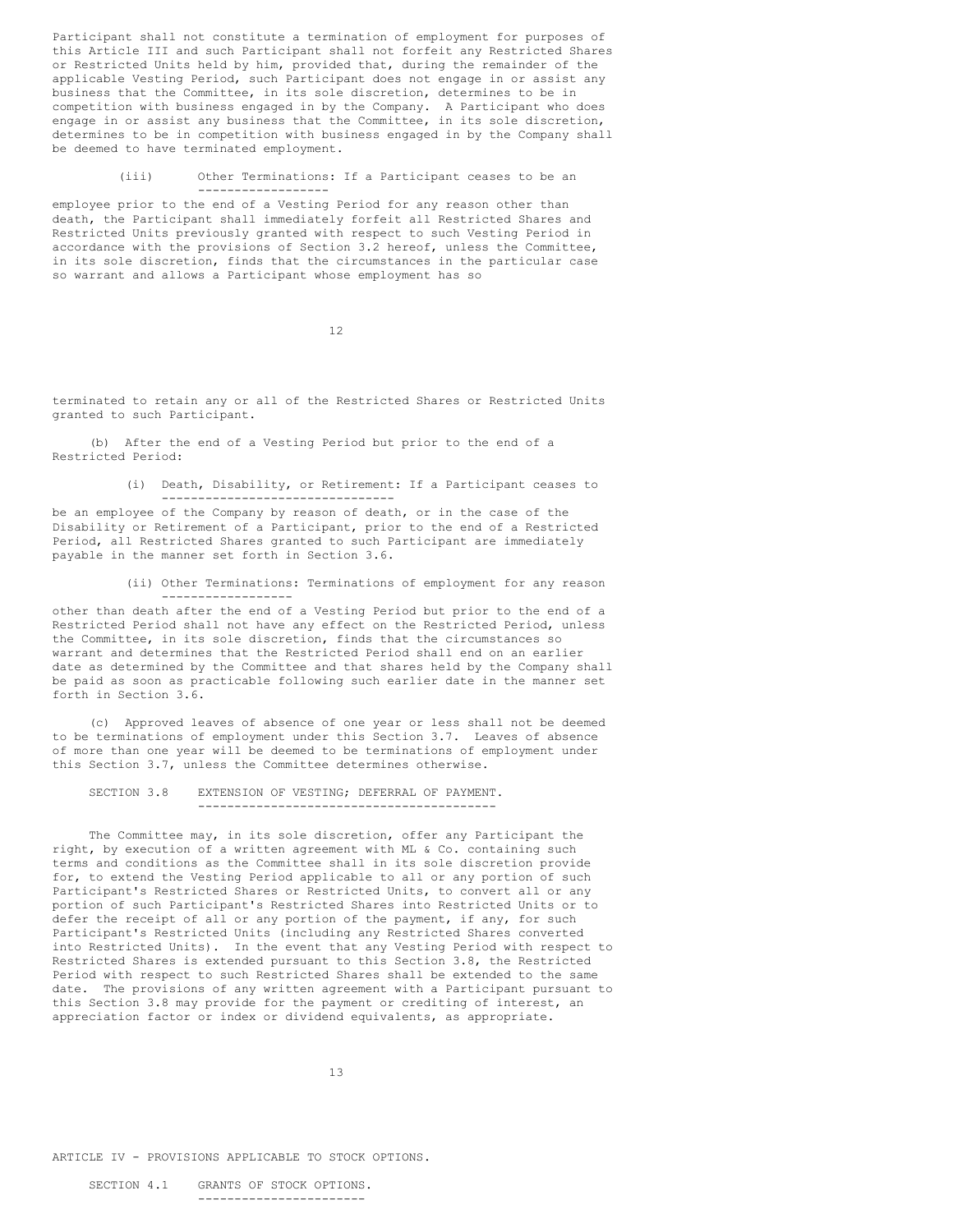The Committee may select employees to become Participants (subject to Section 1.5 hereof) and grant Stock Options to such Participants at any time; provided, however, that Incentive Stock Options shall be granted within 10 years of the earlier of the date the Plan is adopted by the Board or approved by the stockholders. Before making grants, the Committee must receive the recommendations of the management of the Company, which will take into account such factors as level of responsibility, current and past performance, and performance potential. Subject to the provisions of the Plan, the Committee shall also determine the number of shares of Common Stock to be covered by each Stock Option. The Committee shall have the authority, in its discretion, to grant "Incentive Stock Options" or "Nonqualified Stock Options," or to grant both types of Stock Options. Furthermore, the Committee may grant a Stock Appreciation Right in connection with a Stock Option, as provided in Article V.

# SECTION 4.2 OPTION DOCUMENTATION.

--------------------

Each Stock Option granted under the Plan shall be evidenced by written documentation containing such terms and conditions as the Committee may deem appropriate and are not inconsistent with the provisions of the Plan.

Section 4.3 EXERCISE PRICE. --------------

The Committee shall establish the exercise price at the time any Stock Option is granted at such amount as the Committee shall determine, except that such exercise price shall not be less than 50% of the Fair Market Value of the underlying shares of Common Stock on the day a Stock Option is granted and that, with respect to an Incentive Stock Option, such exercise price shall not be less than 100% of the Fair Market Value of the underlying shares of Common Stock on the day such Incentive Stock Option is granted. The exercise price will be subject to adjustment in accordance with the provisions of Article VII of the Plan.

- SECTION 4.4 EXERCISE OF STOCK OPTIONS. -------------------------
- (a) Exercisability: Stock Options shall become exercisable at --------------

such times and in such installments as the Committee may provide at the time of grant. The Committee may, however, in its sole discretion accelerate the time at which a Stock Option or installment may be exercised. A Stock Option may be exercised at any time from the time first set by the Committee until the close of business on the expiration date of the Stock Option. Notwithstanding the foregoing, in no event may a Participant, or a Participant's transferee pursuant to Section 4.4(d), exercise a Stock Option during the 12-month period following a hardship withdrawal by the Participant of Elective

14

401(k) Deferrals as defined under the Merrill Lynch & Co., Inc. 401(k) Savings & Investment Plan.

> (b) Option Period: For each Stock Option granted, the Committee -------------

shall specify the period during which the Stock Option may be exercised, provided that no Stock Option shall be exercisable after the expiration of 10 years from the date of grant of such Stock Option.

- (c) Exercise in the Event of Termination of Employment: --------------------------------------------------
- (i) Death: If a Participant ceases to be an employee of the Company by -----

reason of death prior to the exercise or expiration of Stock Options granted to him and outstanding on the date of death, such Stock Options may be exercised to the full extent not yet exercised, regardless of whether or not then fully exercisable under the terms of the grant or under the terms of Section 4.4(a) hereof, by his estate or beneficiaries, as the case may be, if such Stock Options are outstanding in his name, or by his transferee pursuant to Section 4.4(d) or such transferee's estate or beneficiaries, if such Stock Options are outstanding in the name of such transferee, at any time and from time to time, but in no event after the expiration date of such Stock Option.

(ii) Disability or Retirement: The Disability or Retirement of a ------------------------

Participant shall not constitute a termination of employment for purposes of this Article IV, provided that following Disability or Retirement such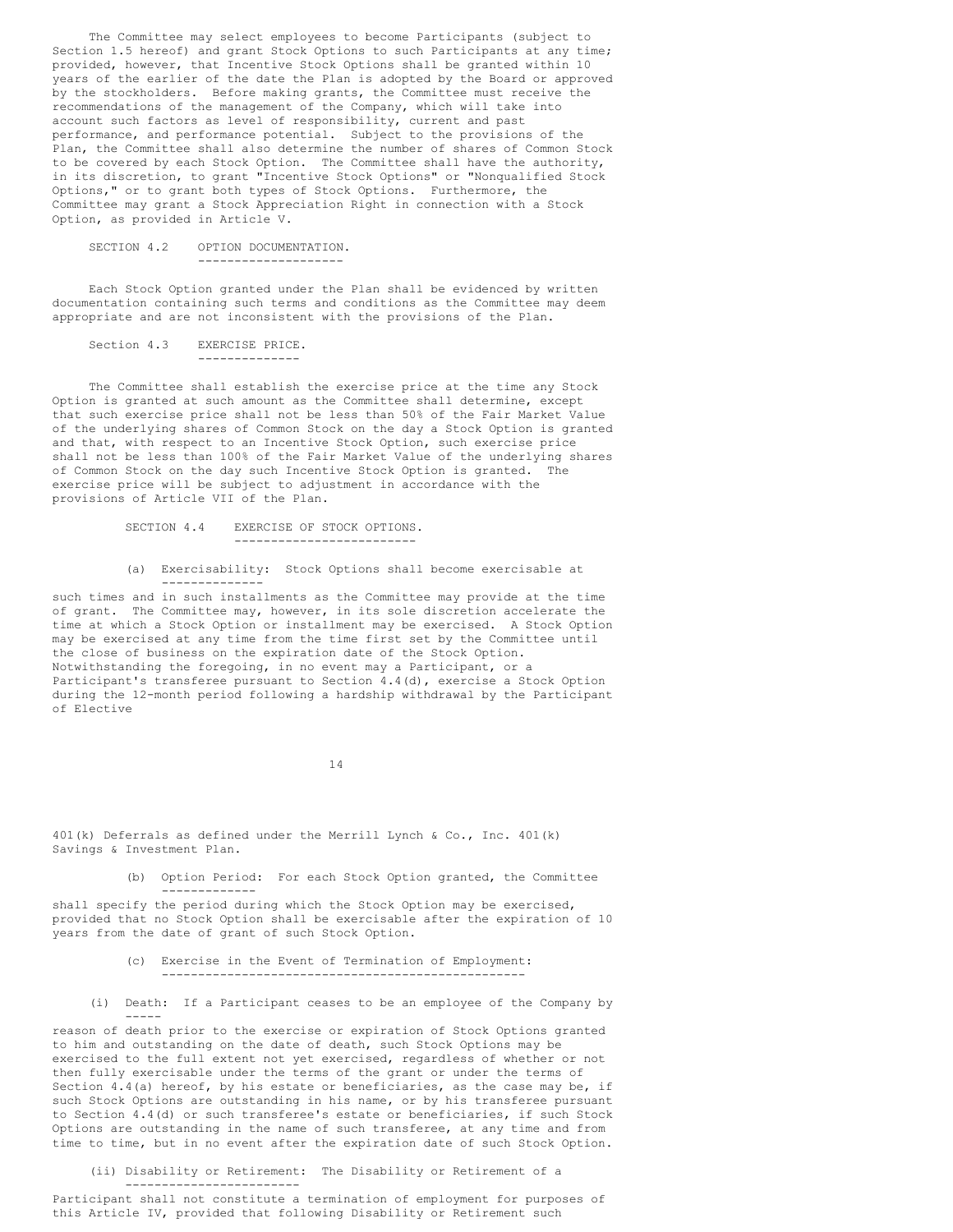Participant does not engage in or assist any business that the Committee, in its sole discretion, determines to be in competition with business engaged in by the Company. A Participant who does engage in or assist any business that the Committee, in its sole discretion, determines to be competition with business engaged in by the Company shall be deemed to have terminated employment. In the case of Incentive Stock Options, Disability shall be as defined in Code Section 22(e)(3).

#### (iii) Other Terminations: If a Participant ceases to be an employee ------------------

prior to the exercise or expiration of a Stock Option for any reason other than death, all outstanding Stock Options granted to such Participant, whether outstanding in his name or in the name of another person as a result of a transfer in accordance with Section  $4.4$ (d), shall expire on the date of such termination of employment, unless the Committee, in its sole discretion, finds that the circumstances in the particular case so warrant and determines that the Participant, his transferee pursuant to Section 4.4(d) or such transferee's estate or

15

beneficiaries, may exercise any such outstanding Stock Option (to the extent that any such outstanding Stock Option could have been exercised at the date of such termination of employment) at any time and from time to time within up to 5 years after such termination of employment but in no event after the expiration date of such Stock Option (the "Extended Period"). If a Participant dies during the Extended Period and prior to the exercise or expiration of a Stock Option, his estate or beneficiaries, as the case may be, if such Stock Option is outstanding in his name, or his transferee pursuant to Section 4.4(d) or such transferee's estate or beneficiaries, if such Stock Option is outstanding in the name of such transferee, may exercise such Stock Option (to the extent such Stock Option could have been exercised at the date of termination of employment) at any time and from time to time, but in no event after the end of the Extended Period.

(d) Limitations on Transferability: Stock Options are not transferable ------------------------------

by a Participant except by will or the laws of descent and distribution and are exercisable during his lifetime only by him; provided, however, that the Committee shall have the authority, in its discretion, to grant (or to sanction by way of amendment of an existing grant) Stock Options which may be transferred by the Participant during his lifetime to any member of his immediate family or to a trust established for the exclusive benefit of one or more members of his immediate family, in which case the written documentation containing the terms and conditions of such Stock Options shall so state. A transfer of a Stock Option pursuant to this subparagraph may only be effected by the Corporation at the written request of a Participant and shall become effective only when recorded in the Corporation's record of outstanding Stock Options. In the event a Stock Option is transferred as contemplated in this subparagraph, such Stock Option may not be subsequently transferred by the transferee except by will or the laws of descent and distribution. In the event a Stock Option is transferred as contemplated in this subparagraph, such Stock Option shall continue to be governed by and subject to the terms and limitations of the Plan and the relevant grant, and the transferee shall be entitled to the same rights as the Participant under Articles VII, VIII and X hereof, as if no transfer had taken place. As used in this subparagraph, "immediate family" shall mean, with respect to any person, any child, stepchild or grandchild, and shall include relationships arising from legal adoption.

## SECTION 4.5 PAYMENT OF PURCHASE PRICE AND TAX LIABILITY UPON ------------------------------------------------ EXERCISE; DELIVERY OF SHARES. ------------------------------

(a) Payment of Purchase Price: The purchase price of the shares -------------------------

as to which a Stock Option is exercised shall be paid to the Company at the time of exercise (i) in cash, (ii) by delivering freely transferable shares of Common Stock already owned by the person exercising the Stock Option having a total Fair Market Value on the day prior to the date of exercise equal to the purchase price, (iii) a combination of cash and shares of Common Stock equal in value to the exercise price, or (iv) by such other means as the Committee, in its sole discretion, may determine.

> (b) Payment of Taxes: Upon exercise, a Participant may elect to ----------------

satisfy any federal, state or local taxes required by law to be withheld that arise as a result of the exercise of a Stock Option by directing the Company to withhold from the shares of Common Stock otherwise deliverable upon the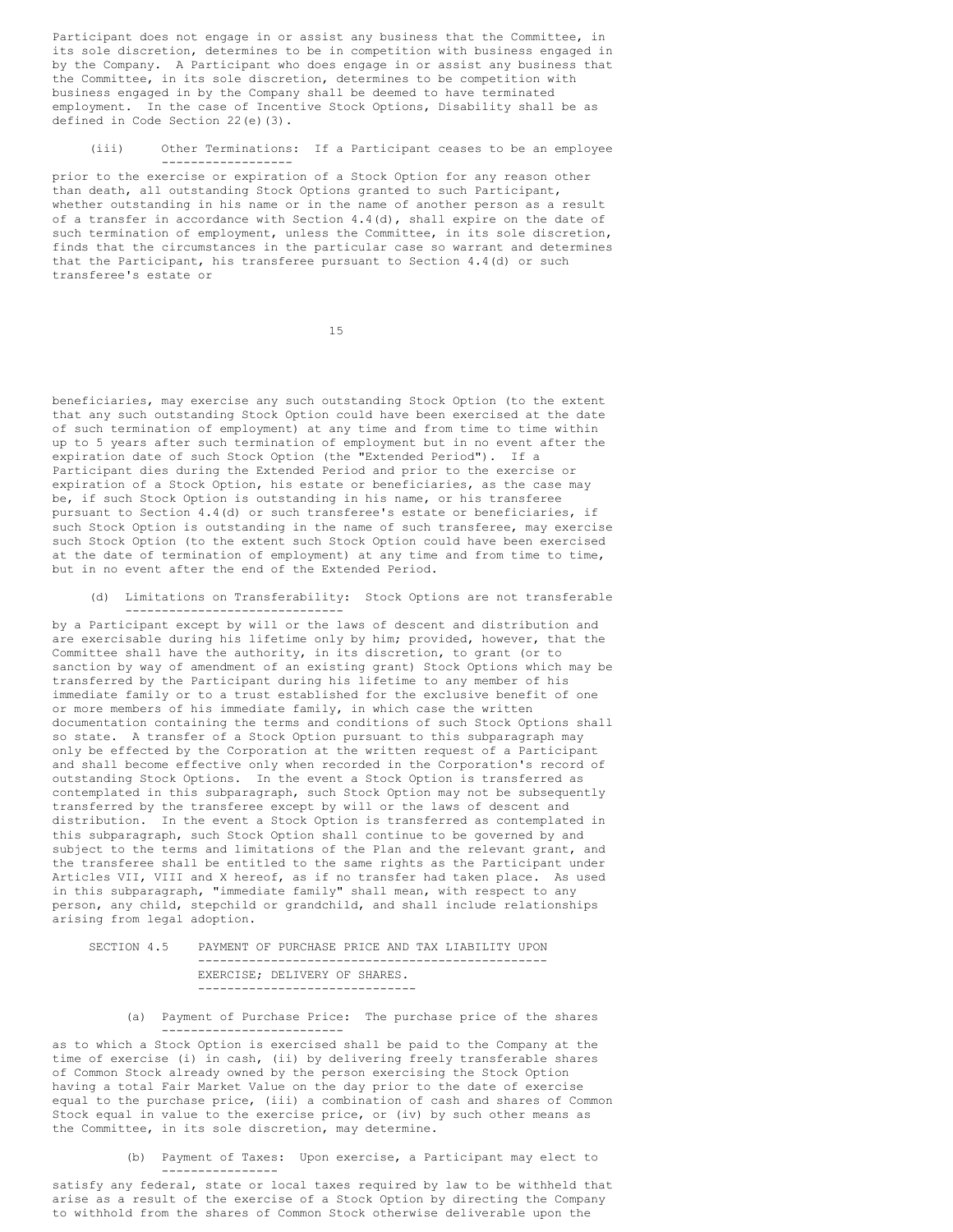exercise of such Stock Option, such number of shares as shall have a total Fair Market Value, on the day prior to the date of exercise, at least equal to the amount of tax to be withheld; provided that, with respect to any officer of ML & Co., as defined in Rule 16a-1 under the Securities Exchange Act of 1934, the Committee shall have the right to disapprove such election.

16

(c) Delivery of Shares: Upon receipt by the Company of the ------------------

purchase price, stock certificate(s) for the shares of Common Stock as to which a Stock Option is exercised (net of any shares withheld pursuant to Section 4.5(b) above) shall be delivered to the person in whose name the Stock Option is outstanding or such person's estate or beneficiaries, as the case may be, or such shares shall be credited to a brokerage account or otherwise delivered, in such manner as such person or such person's estate or beneficiaries, as the case may be, may direct.

## SECTION 4.6 LIMITATION ON FAIR MARKET VALUE OF SHARES OF COMMON STOCK --------------------------------------------------------- RECEIVED UPON EXERCISE OF INCENTIVE STOCK OPTIONS. -------------------------------------------------

The aggregate Fair Market Value (determined at the time an Incentive Stock Option is granted) of the shares of Common Stock with respect to which an Incentive Stock Option is exercisable for the first time by a Participant during any calendar year (under all plans of the Company) shall not exceed \$100,000 or such other limit as may be established from time to time under the Code.

ARTICLE V - PROVISIONS APPLICABLE TO STOCK APPRECIATION RIGHTS.

SECTION 5.1 GRANTS OF STOCK APPRECIATION RIGHTS. -----------------------------------

The Committee may select employees to become Participants (subject to the provisions of Section 1.5 hereof) and grant Stock Appreciation Rights to such Participants at any time. Before making grants, the Committee must receive the recommendations of the management of the Company, which will take into account such factors as level of responsibility, current and past performance, and performance potential. The Committee shall have the authority to grant Stock Appreciation Rights in connection with a Stock Option or independently. The Committee may grant Stock Appreciation Rights in connection with a Stock Option, either at the time of grant or by amendment, in which case each such right shall be subject to the same terms and conditions as the related Stock Option and shall be exercisable only at such times and to such extent as the related Stock Option is exercisable. A Stock Appreciation Right granted in connection with a Stock Option shall entitle the holder to surrender to the Company the related Stock Option unexercised, or any portion thereof, and receive from the Company in exchange therefor an amount equal to the excess of the Fair Market Value of one share of the Common Stock on the day preceding the surrender of such Stock Option over the Stock Option exercise price times the number of shares underlying the Stock Option, or portion thereof, that is surrendered. A Stock Appreciation Right granted independently of a Stock Option shall entitle the holder to receive upon exercise an amount equal to the excess of the Fair Market Value of one share of Common Stock on the day preceding the exercise of the Stock Appreciation Right over the Fair Market Value of one share of Common Stock on the date such Stock Appreciation Right was granted, or such other price determined by the Committee at the time of grant, which shall in no event be less than 50% of the Fair Market Value of one share of Common Stock on the date such Stock Appreciation

17

Right was granted. Stock Appreciation Rights are not transferable by a Participant except by will or the laws of descent and distribution and are exercisable during his lifetime only by him.

SECTION 5.2 STOCK APPRECIATION RIGHTS GRANTED IN CONNECTION WITH ----------------------------------------------------- INCENTIVE STOCK OPTIONS. ------------------------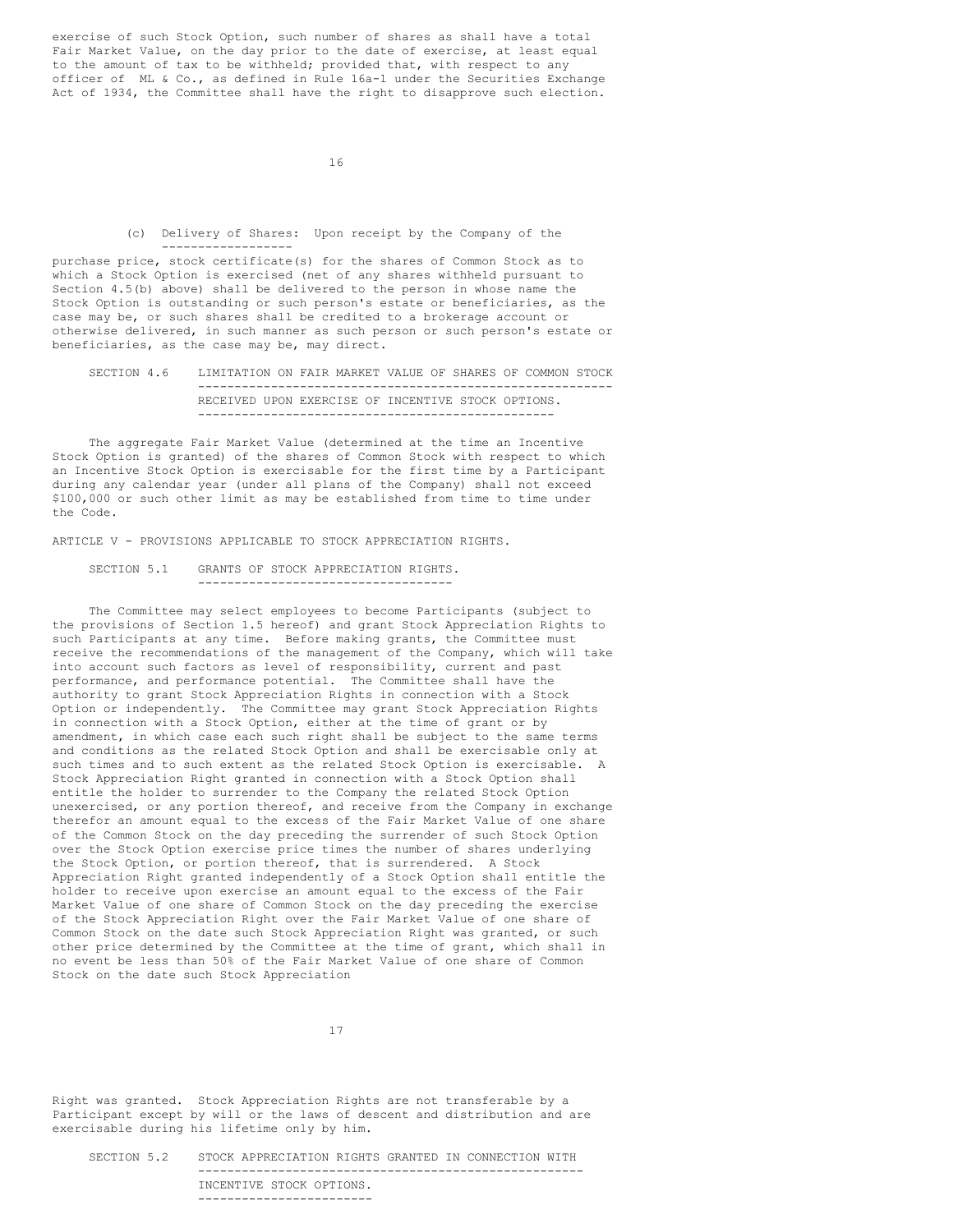(a) Stock Appreciation Rights granted in connection with Incentive Stock Options must expire no later than the last date the underlying Incentive Stock Option can be exercised.

(b) Such Stock Appreciation Rights may be granted for no more than 100% of the difference between the exercise price of the underlying Incentive Stock Option and the Fair Market Value of the Common Stock subject to the underlying Incentive Stock Option at the time the Stock Appreciation Right is exercised.

(c) Such Stock Appreciation Rights are transferable only to the extent and at the same time and under the same conditions as the underlying Incentive Stock Options.

(d) Such Stock Appreciation Rights may be exercised only when the underlying Incentive Stock Options may be exercised.

(e) Such Stock Appreciation Rights may be exercised only when the Fair Market Value of the shares of Common Stock subject to the Incentive Stock Options exceeds the exercise price of the Incentive Stock Options.

SECTION 5.3 PAYMENT UPON EXERCISE OF STOCK APPRECIATION RIGHTS. ---------------------------------------------------

The Company's obligation to any Participant exercising a Stock Appreciation Right may be paid in cash or shares of Common Stock, or partly in cash and partly in shares, at the sole discretion of the Committee.

# SECTION 5.4 TERMINATION OF EMPLOYMENT. -------------------------

(a) Death: If a Participant ceases to be an employee of the Company -----

prior to the exercise or expiration of a Stock Appreciation Right outstanding in his name on the date of death, such Stock Appreciation Right may be exercised to the full extent not yet exercised, regardless of whether or not then fully exercisable under the terms of the grant, by his estate or beneficiaries, as the case may be, at any time and from time to time within l2 months after the date of death but in no event after the expiration date of such Stock Appreciation Right.

(b) Disability: The Disability of a Participant shall not constitute a ----------

termination of employment for purposes of this Article IV, provided that following the Disability such Participant does not engage in or assist any business that the Committee, in its sole

18

discretion, determines to be in competition with business engaged in by the Company. A Participant who does engage in or assist any business that the Committee, in its sole discretion, determines to be in competition with business engaged in by the Company shall be deemed to have terminated employment.

(c) Retirement: The Retirement of a Participant shall not constitute a ----------

termination of employment for purposes of this Article IV, provided that following Retirement such Participant does not engage in or assist any business that the Committee, in its sole discretion, determines to be in competition with business engaged in by the Company, and such Participant may exercise any Stock Appreciation Right outstanding in his name at any time and from time to time within 5 years after the date his Retirement commenced but in no event after the expiration date of such Stock Appreciation Right. A Participant who does engage in or assist any business that the Committee, in its sole discretion, determines to be in competition with business engaged in by the Company shall be deemed to have terminated employment.

(d) Other Terminations: If a Participant ceases to be an employee ------------------

prior to the exercise or expiration of a Stock Appreciation Right for any reason other than death, all outstanding Stock Appreciation Rights granted to such Participant shall expire on the date of such termination of employment, unless the Committee, in its sole discretion, determines that he may exercise any such outstanding Stock Appreciation Right (to the extent that he was entitled to do so at the date of such termination of such employment) at any time and from time to time within up to 5 years after such termination of employment but in no event after the expiration date of such Stock Appreciation Right.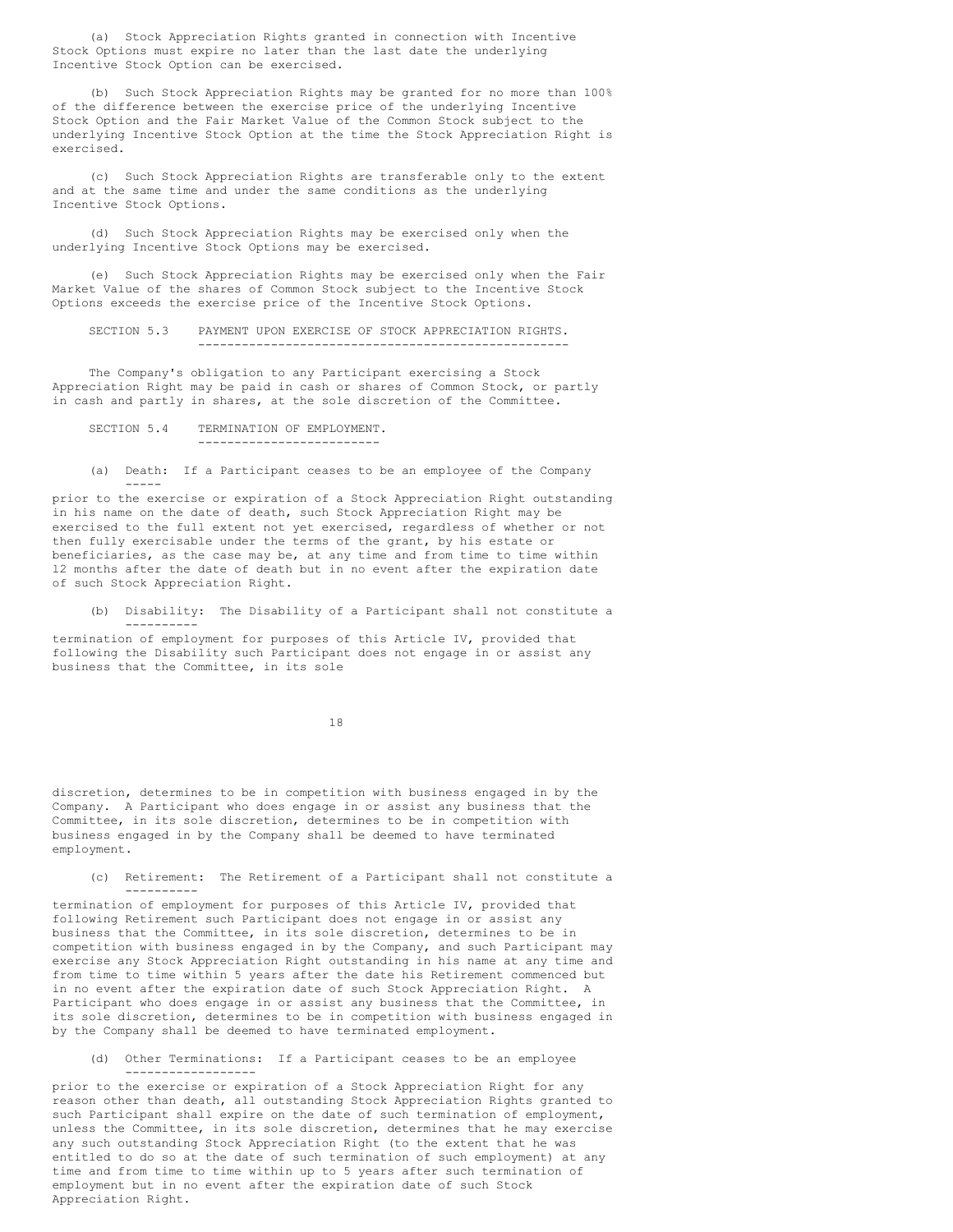ARTICLE VI - PROVISIONS APPLICABLE TO OTHER ML & CO. SECURITIES.

SECTION 6.1 GRANTS OF OTHER ML & CO. SECURITIES. -----------------------------------

Subject to the provisions of the Plan and any necessary action by the Board of Directors, the Committee may select employees to become Participants (subject to the provisions of Section 1.5 hereof) and grant to Participants Other ML & Co. Securities or the right or option to purchase Other ML & Co. Securities on such terms and conditions as the Committee shall determine, including, without limitation, the period such rights or options may be exercised, the nature and terms of payment of consideration for such Other ML & Co. Securities, whether such Other ML & Co. Securities shall be subject to any or all of the provisions of Article III of the Plan applicable to Restricted Shares and/or Restricted Units, the consequences of termination of employment, and the terms and conditions, if any, upon which such Other ML & Co. Securities may or must be repurchased by the Company. Before making grants, the Committee must receive the recommendations of the management of the Company, which will take into account such factors as level of responsibility, current and past performance, and performance potential. Each such Other ML & Co. Security shall be issued at a price that will not exceed the Fair Market Value thereof on the date the corresponding right or option is granted. Other ML & Co. Securities may bear interest or pay dividends from such date

19

and at a rate or rates or pursuant to a formula or formulas fixed by the Committee or any necessary action of the Board. Any applicable conversion or exchange rate with respect to Other ML & Co. Securities shall be fixed by, or pursuant to a formula determined by, the Committee or any necessary action of the Board at each date of grant and may be predicated upon the attainment of financial or other performance goals.

#### SECTION 6.2 TERMS AND CONDITIONS OF CONVERSION OR EXCHANGE. ----------------------------------------------

Each Other ML & Co. Security may be convertible or exchangeable on such date and within such period of time as the Committee, or the Board if necessary, determines at the time of grant. Other ML & Co. Securities may be convertible into or exchangeable for (i) shares of Preferred Stock of ML & Co. or (ii) other securities of ML & Co. or any present or future subsidiary of ML & Co., whether or not convertible into shares of Common Stock, as the Committee, or the Board if necessary, determines at the time of grant (or at any time prior to the conversion or exchange date).

## ARTICLE VII - CHANGES IN CAPITALIZATION.

Any other provision of the Plan to the contrary notwithstanding, if any change shall occur in or affect shares of Common Stock or Performance Units, Restricted Units, Stock Options, Stock Appreciation Rights, or Other ML & Co. Securities on account of a merger, consolidation, reorganization, stock dividend, stock split or combination, reclassification, recapitalization, or distribution to holders of shares of Common Stock (other than cash dividends) including, without limitation, a merger or other reorganization event in which the shares of Common Stock cease to exist, or, if in the opinion of the Committee, after consultation with the Company's independent public accountants, changes in the Company's accounting policies, acquisitions, divestitures, distributions, or other unusual or extraordinary items have disproportionately and materially affected the value of shares of Common Stock or Performance Units, Restricted Units, Stock Options, Stock Appreciation Rights, or Other ML & Co. Securities, the Committee shall make such adjustments, if any, that it may deem necessary or equitable in (a) the maximum number of shares of Common Stock available for distribution under the Plan; (b) the number of shares subject to or reserved for issuance under outstanding Performance Share, Restricted Share, and Stock Option grants; (c) the performance objectives for the Performance Periods not yet completed, including the minimum, intermediate, and full performance levels and portion of payments related thereto; and (d) any other terms or provisions of any outstanding grants of Performance Shares, Performance Units, Restricted Shares, Restricted Units, Stock Options, Stock Appreciation Rights, or Other ML & Co. Securities, in order to preserve the full benefits of such grants for the Participants, taking into account inflation, interest rates, and any other factors that the Committee, in its sole discretion, considers relevant. In the event of a change in the presently authorized shares of Common Stock that is limited to a change in the designation thereof or a change of authorized shares with par value into the same number of shares with a different par value or into the same number of shares without par value,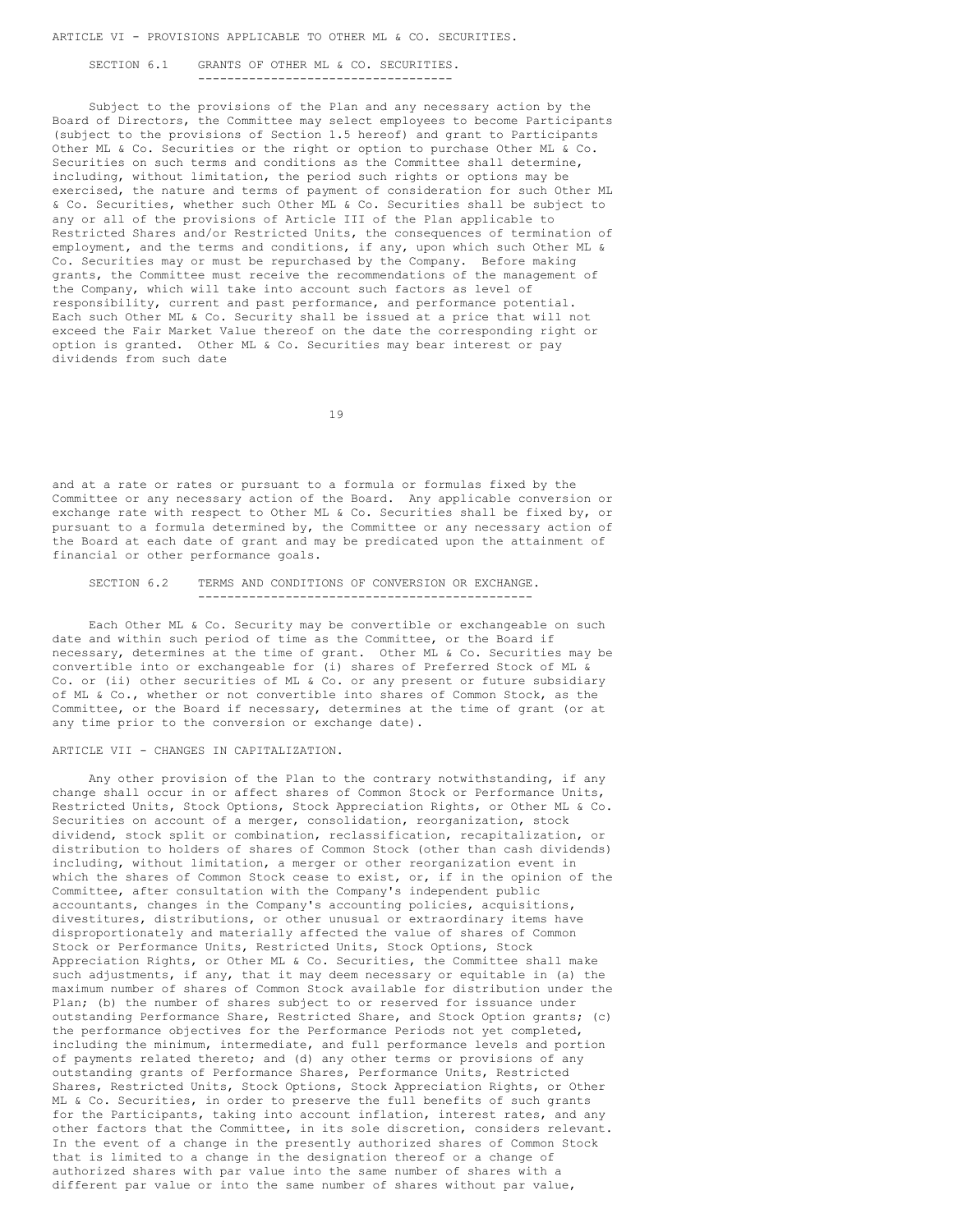the shares resulting from any such change shall be deemed to be shares of Common Stock within the meaning of the Plan. In the event of any other change affecting the shares of Common Stock, Performance Units, Restricted Units, Stock Options, Stock Appreciation Rights, or Other ML & Co. Securities, such adjustment shall be made as may be deemed equitable by the Committee to give proper effect to such event.

ARTICLE VIII - PAYMENTS UPON TERMINATION OF EMPLOYMENT AFTER A CHANGE IN CONTROL.

SECTION 8.1 VALUE OF PAYMENTS UPON TERMINATION AFTER A CHANGE -------------------------------------------------- IN CONTROL. -----------

Any other provision of the Plan to the contrary notwithstanding and notwithstanding any election to the contrary previously made by the Participant, in the event a Change in Control shall occur and thereafter the Company shall terminate the Participant's employment without Cause or the Participant shall terminate his employment with the Company for Good Reason, the Participant shall be paid the value of his Performance Shares, Performance Units, Restricted Shares, Restricted Units, Stock Options, Stock Appreciation Rights, and Other ML & Co. Securities in a lump sum in cash, promptly after termination of his employment but, without limiting the foregoing, in no event later than 30 days thereafter. Payments shall be calculated as set forth below:

(a) Performance Shares and Performance Units. ----------------------------------------

Any payment for Performance Shares and Performance Units pursuant to this Section 8.1(a) shall be calculated by applying performance objectives for any outstanding Performance Shares and Performance Units as if the applicable Performance Period and any applicable Restricted Period had ended on the first day of the month in which the Participant's employment is terminated. The amount of any payment to a Participant pursuant to this Section 8.1(a) shall be reduced by the amount of any payment previously made to the Participant with respect to the Performance Shares and Performance Units, exclusive of ordinary dividend payments, resulting by operation of law from the Change in Control, including, without limitation, payments resulting from a merger pursuant to state law. The value of the Performance Shares and Performance Units payable pursuant to this Section 8.1(a) shall be the amount equal to the number of Performance Shares and Performance Units payable in accordance with the preceding sentence multiplied by the Fair Market Value of a share of Common Stock on the day the Participant's employment is terminated or, if higher, the highest Fair Market Value of a share of the Common Stock on any day during the 90-day period ending on the date of the Change in Control (the "Pre-CIC Value").

(b) Restricted Shares and Restricted Units. --------------------------------------

Any payment under this Section 8.1(b) shall be calculated as if all the relevant Vesting and Restricted Periods had been fully completed immediately prior to the date

21

on which the Participant's employment is terminated. The amount of any payment to a Participant pursuant to this Section 8.1(b) shall be reduced by the amount of any payment previously made to the Participant with respect to the Restricted Shares and Restricted Units, exclusive of ordinary dividend payments, resulting by operation of law from the Change in Control, including, without limitation, payments resulting from a merger pursuant to state law. The value of the Participant's Restricted Shares and Restricted Units payable pursuant to this Section 8.1(b) shall be the amount equal to the number of the Restricted Shares and Restricted Units outstanding in a Participant's name multiplied by the Fair Market Value of a share of Common Stock on the day the Participant's employment is terminated or, if higher, the Pre-CIC Value.

(c) Stock Options and Stock Appreciation Rights. -------------------------------------------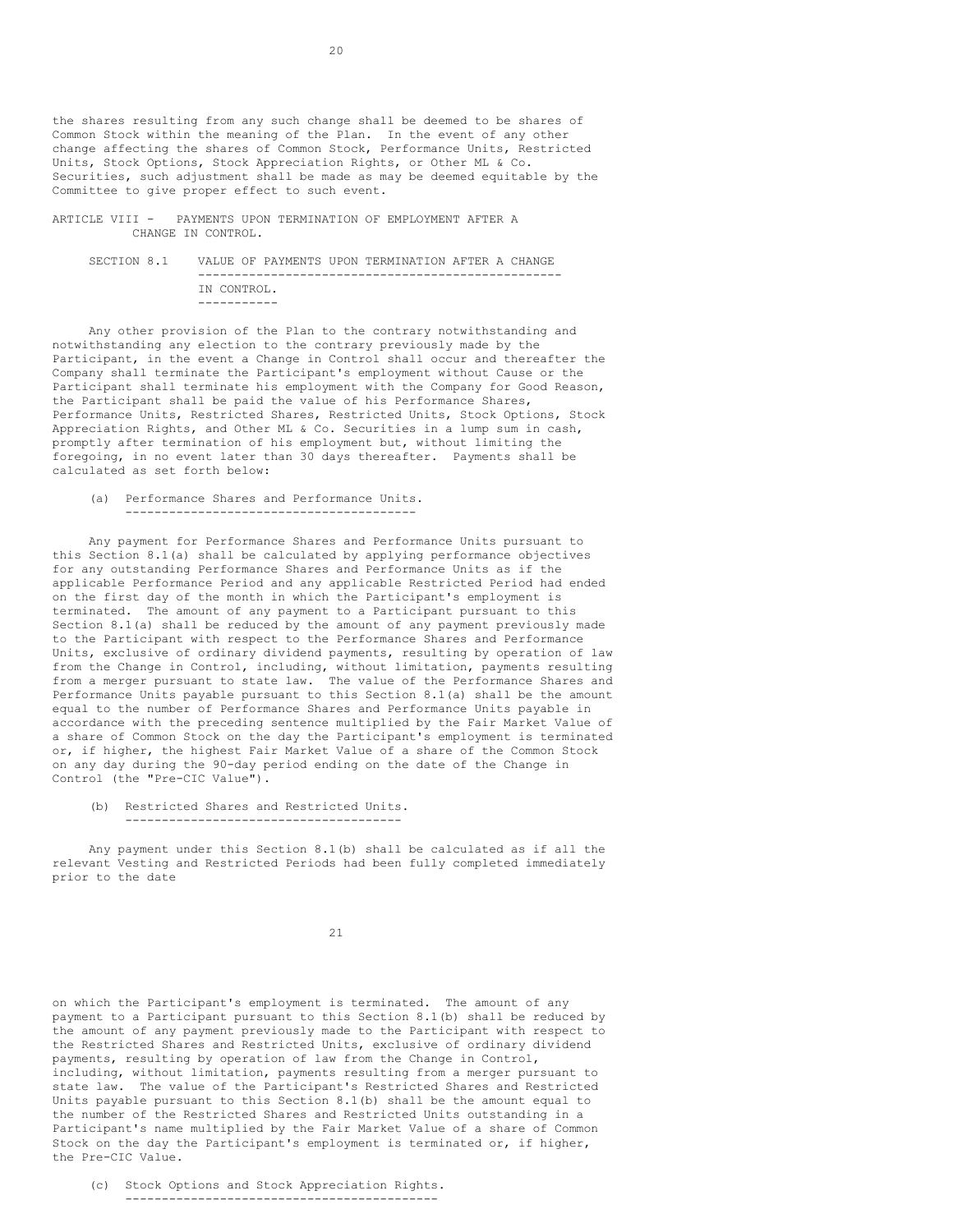Any payment for Stock Options and Stock Appreciation Rights pursuant to this Section 8.1(c) shall be calculated as if all such Stock Options and Stock Appreciation Rights, regardless of whether or not then fully exercisable under the terms of the grant, became exercisable immediately prior to the date on which the Participant's employment is terminated. The amount of any payment to a Participant pursuant to this Section 8.1(c) shall be reduced by the amount of any payment previously made to a Participant with respect to the Stock Options and Stock Appreciation Rights, exclusive of any ordinary dividend payments, resulting by operation of law from the Change in Control, including, without limitation, payments resulting from a merger pursuant to state law. The value of the Participant's Stock Options and Stock Appreciation Rights payable pursuant to this Section 8.1(c) shall be

- (i) in the case of a Stock Option, for each underlying share of Common Stock, the excess of the Fair Market Value of a share of Common Stock on the day the Participant's employment is terminated, or, if higher, the Pre-CIC Value, over the per share exercise price for such Stock Option;
- (ii) in the case of a Stock Appreciation Right granted in tandem with a Stock Option, the Fair Market Value of a share of Common Stock on the day the Participant's employment is terminated, or, if higher, the Pre-CIC Value, over the Stock Option exercise price; and
- (iii) in the case of a Stock Appreciation Right granted independently of a Stock Option, the Fair Market Value of a share of Common Stock on the day the Participant's employment is terminated, or, if higher, the Pre-CIC Value, over the Fair Market Value of one share of Common Stock on the date such Stock Appreciation Right was granted, or such other price determined by the Committee at the time of grant.

22

(d) Other ML & Co. Securities. -------------------------

Any payment for Other ML & Co. Securities under this Section 8.1(d) shall be calculated as if any relevant Vesting or Restricted Periods or other applicable conditions dependent on the passage of time and relating to the exercisability of any right or option to purchase Other ML & Co. Securities, or relating to the full and unconditional ownership of such Other ML & Co. Securities themselves, had been met on the first day of the month in which the Participant's employment is terminated. The amount of any payment to a Participant pursuant to this Section 8.1(d) shall be reduced by the amount of any payment previously made to the Participant with respect to the Other ML & Co. Securities, exclusive of ordinary dividend payments, resulting by operation of law from the Change in Control, including, without limitation, payments resulting from a merger pursuant to state law. The value of the Participant's Other ML & Co. Securities payable pursuant to this Section 8.1(d) shall be

- (i) in the case of an option or right to purchase such Other ML & Co. Security, for each underlying Other ML & Co. Security, the excess of the Fair Market Value of such Other ML & Co. Security on the day the Participant's employment is terminated, or, if higher, the Pre-CIC Value, over the exercise price of such option or right; and
- (ii) in the case of the Other ML & Co. Security itself (where there is no outstanding option or right relating to such Other ML & Co. Security), the Fair Market Value of the Other ML & Co. Security on the day the Participant's employment is terminated, or, if higher, the Pre-CIC Value.

SECTION 8.2 A CHANGE IN CONTROL. -------------------

A "CHANGE IN CONTROL" shall mean a change in control of ML & Co. of a nature that would be required to be reported in response to Item 6(e) of Schedule 14A of Regulation 14A promulgated under the Securities Exchange Act of 1934, as amended (the "EXCHANGE ACT"), whether or not the Company is then subject to such reporting requirement; provided, however, that, without -------- -------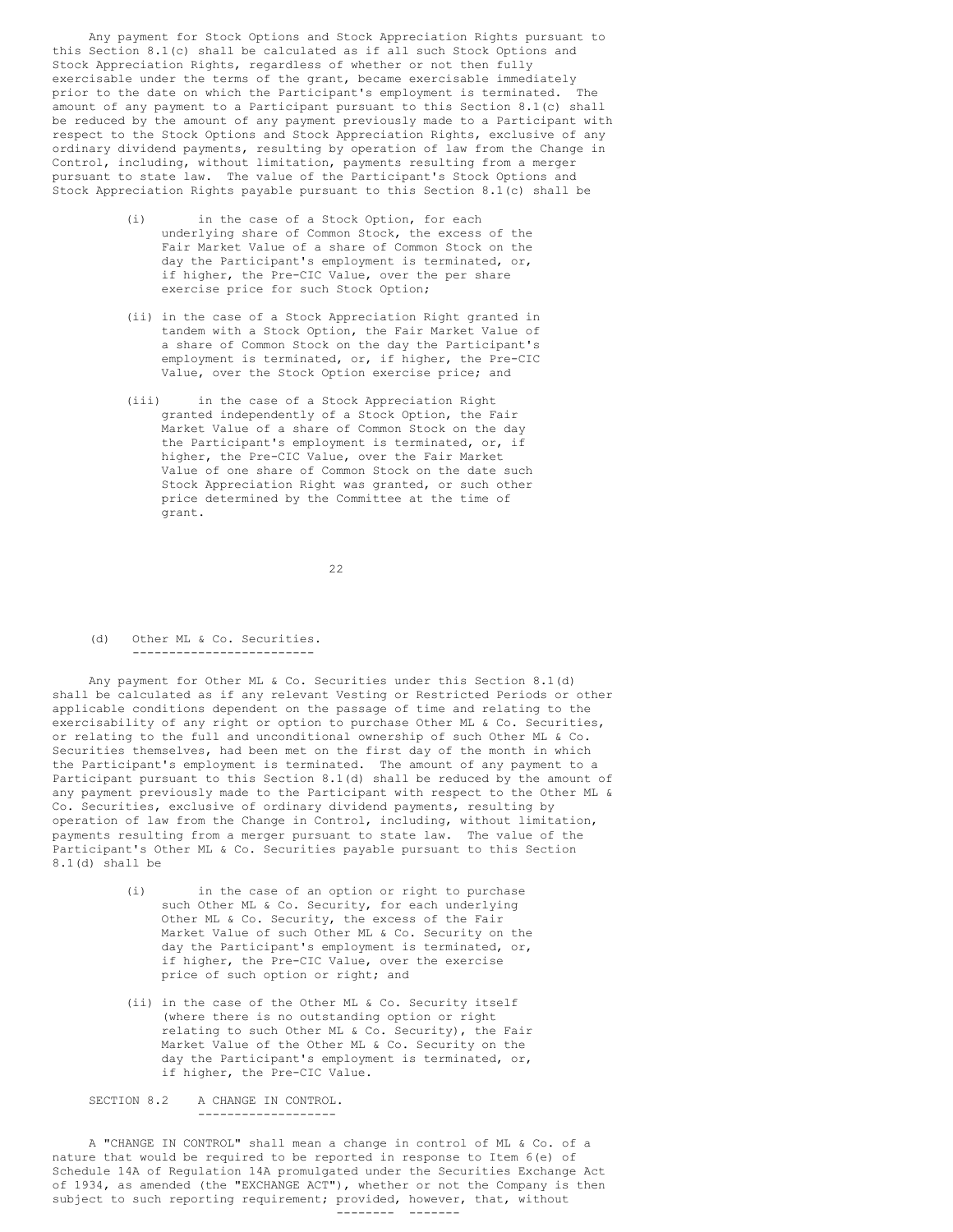limitation, a Change in Control shall be deemed to have occurred if:

(a) any individual, partnership, firm, corporation, association, trust, unincorporated organization or other entity, or any syndicate or group deemed to be a person under Section 14(d)(2) of the Exchange Act, other than the Company's employee stock ownership plan, is or becomes the "beneficial owner" (as defined in Rule 13d-3 of the General Rules and Regulations under the Exchange Act), directly or indirectly, of securities of ML & Co. representing 30% or more of the combined voting power of ML & Co.'s then outstanding securities entitled to vote in the election of directors of ML & Co.;

(b) during any period of two consecutive years (not including any period prior to the Effective Date of this Plan) individuals who at the beginning of such period

23

constituted the Board of Directors and any new directors, whose election by the Board of Directors or nomination for election by the stockholders of ML & Co. was approved by a vote of at least three quarters of the directors then still in office who either were directors at the beginning of the period or whose election or nomination for election was previously so approved, cease for any reason to constitute at least a majority thereof; or

(c) all or substantially all of the assets of ML & Co. are liquidated or distributed.

SECTION 8.3 EFFECT OF AGREEMENT RESULTING IN CHANGE IN CONTROL. --------------------------------------------------

If ML & Co. executes an agreement, the consummation of which would result in the occurrence of a Change in Control as described in Section 8.2, then, with respect to a termination of employment without Cause or for Good Reason occurring after the execution of such agreement (and, if such agreement expires or is terminated prior to consummation, prior to such expiration or termination of such agreement), a Change in Control shall be deemed to have occurred as of the date of the execution of such agreement.

## SECTION 8.4 TERMINATION FOR CAUSE.

Termination of the Participant's employment by the Company for "CAUSE" shall mean termination upon:

---------------------

(a) the willful and continued failure by the Participant substantially to perform his duties with the Company (other than any such failure resulting from the Participant's incapacity due to physical or mental illness or from the Participant's Retirement or any such actual or anticipated failure resulting from termination by the Participant for Good Reason) after a written demand for substantial performance is delivered to him by the Board of Directors, which demand specifically identifies the manner in which the Board of Directors believes that he has not substantially performed his duties; or

(b) the willful engaging by the Participant in conduct that is demonstrably and materially injurious to the Company, monetarily or otherwise.

No act or failure to act by the Participant shall be deemed "willful" unless done, or omitted to be done, by the Participant not in good faith and without reasonable belief that his action or omission was in the best interest of the Company.

Notwithstanding the foregoing, the Participant shall not be deemed to have been terminated for Cause unless and until there shall have been delivered to him a copy of a resolution duly adopted by the affirmative vote of not less than three quarters of the entire membership of the Board of Directors at a meeting of the Board called and held for such purpose (after reasonable notice to the Participant and an opportunity for him, together with counsel, to be heard before the Board of Directors), finding that, in the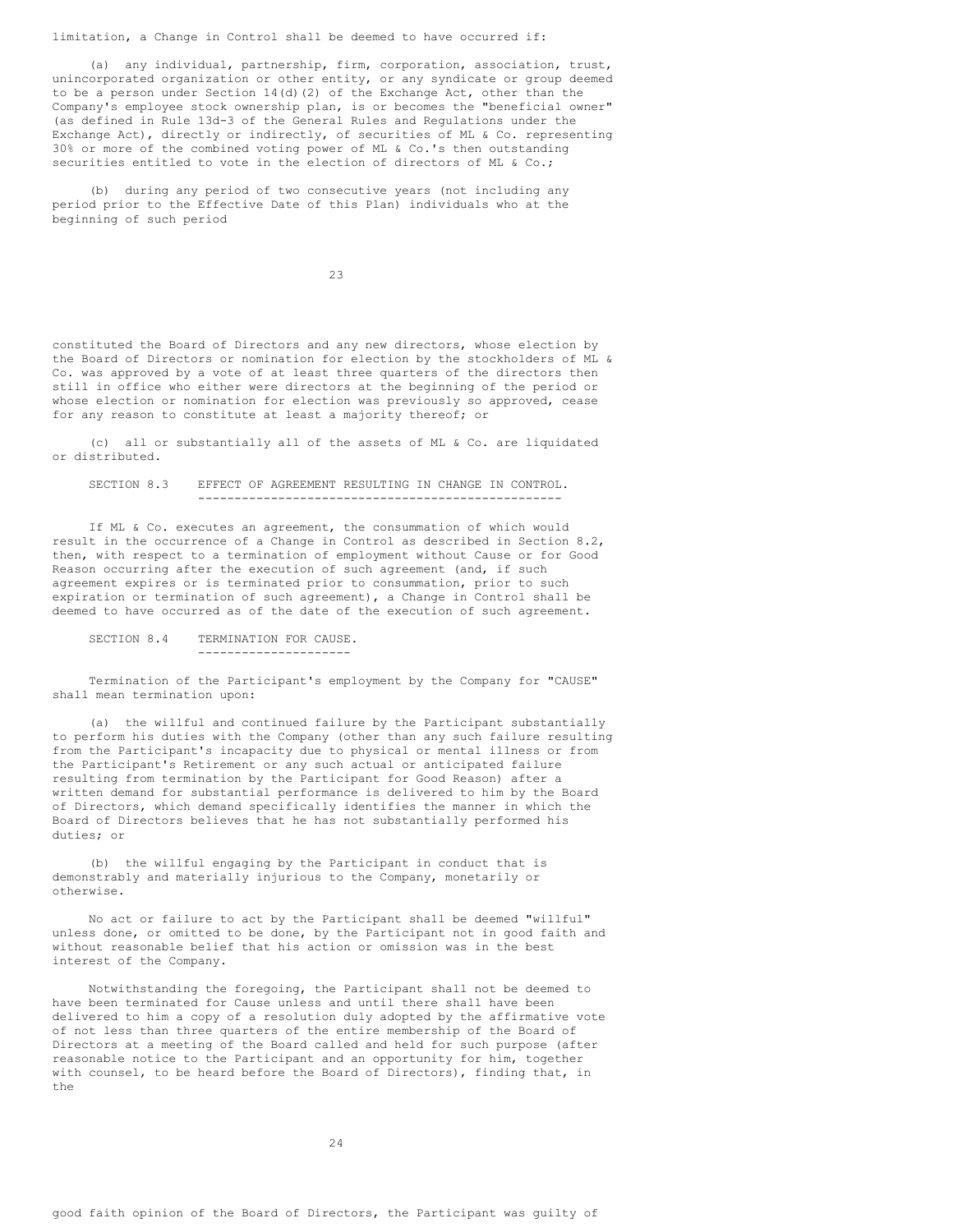conduct set forth above in clause (a) or (b) of the first sentence of this Section 8.4 and specifying the particulars thereof in detail.

SECTION 8.5 GOOD REASON. -----------

-------------------

"GOOD REASON" shall mean the Participant's termination of his employment with the Company if, without the Participant's written consent, any of the following circumstances shall occur:

(a) Inconsistent Duties. A meaningful and detrimental alteration in

the Participant's position or in the nature or status of his responsibilities (including those as a director of ML & Co., if any) from those in effect immediately prior to the Change in Control;

(b) Reduced Salary or Bonus Opportunity. A reduction by the Company in -----------------------------------

the Participant's annual base salary as in effect immediately prior to the Change in Control; a failure by the Company to increase the Participant's salary at a rate commensurate with that of other key executives of the Company; or a reduction in the Participant's annual cash bonus below the greater of (i) the annual cash bonus that he received, or to which he was entitled, immediately prior to the Change in Control, or (ii) the average annual cash bonus paid to the Participant by the Company for the three years preceding the year in which the Change in Control occurs;

(c) Relocation. The relocation of the office of the Company where the ----------

Participant is employed at the time of the Change in Control (the "CIC Location") to a location that in his good faith assessment is an area not generally considered conducive to maintaining the executive offices of a company such as ML & Co. because of hazardous or undesirable conditions including without limitation a high crime rate or inadequate facilities, or to a location that is more than twenty-five (25) miles away from the CIC Location or the Company's requiring the Participant to be based more than twenty-five (25) miles away from the CIC Location (except for required travel on the Company's business to an extent substantially consistent with his customary business travel obligations in the ordinary course of business prior to the Change in Control);

(d) Compensation Plans. The failure by the Company to continue in ------------------

effect any compensation plan in which the Participant participates, including but not limited to this Plan, the Company's retirement program, Employee Stock Purchase Plan, 1978 Incentive Equity Purchase Plan, Equity Capital Accumulation Plan, Canadian Capital Accumulation Plan, Management Capital Accumulation Plan, limited partnership offerings, cash incentive compensation or any other plans adopted prior to the Change in Control, unless an equitable arrangement (embodied in an ongoing substitute or alternative plan) has been made with respect to such plan in connection with the Change in Control, or the failure by the Company to continue the Participant's

25

participation therein on at least as favorable a basis, both in terms of the amount of benefits provided and the level of his participation relative to other Participants, as existed immediately prior to the Change in Control;

(e) Benefits and Perquisites. The failure of the Company to continue ------------------------

to provide the Participant with benefits at least as favorable as those enjoyed by the Participant under any of the Company's retirement, life insurance, medical, health and accident, disability, deferred compensation or savings plans in which the Participant was participating immediately prior to the Change in Control; the taking of any action by the Company that would directly or indirectly materially reduce any of such benefits or deprive the Participant of any material fringe benefit enjoyed by him immediately prior to the Change in Control, including, without limitation, the use of a car, secretary, office space, telephones, expense reimbursement, and club dues; or the failure by the Company to provide the Participant with the number of paid vacation days to which the Participant is entitled on the basis of years of service with the Company in accordance with the Company's normal vacation policy in effect immediately prior to the Change in Control;

(f) No Assumption by Successor. The failure of ML & Co. to obtain a --------------------------

satisfactory agreement from any successor to assume and agree to perform a Participant's employment agreement as contemplated thereunder or, if the business of the Company for which his services are principally performed is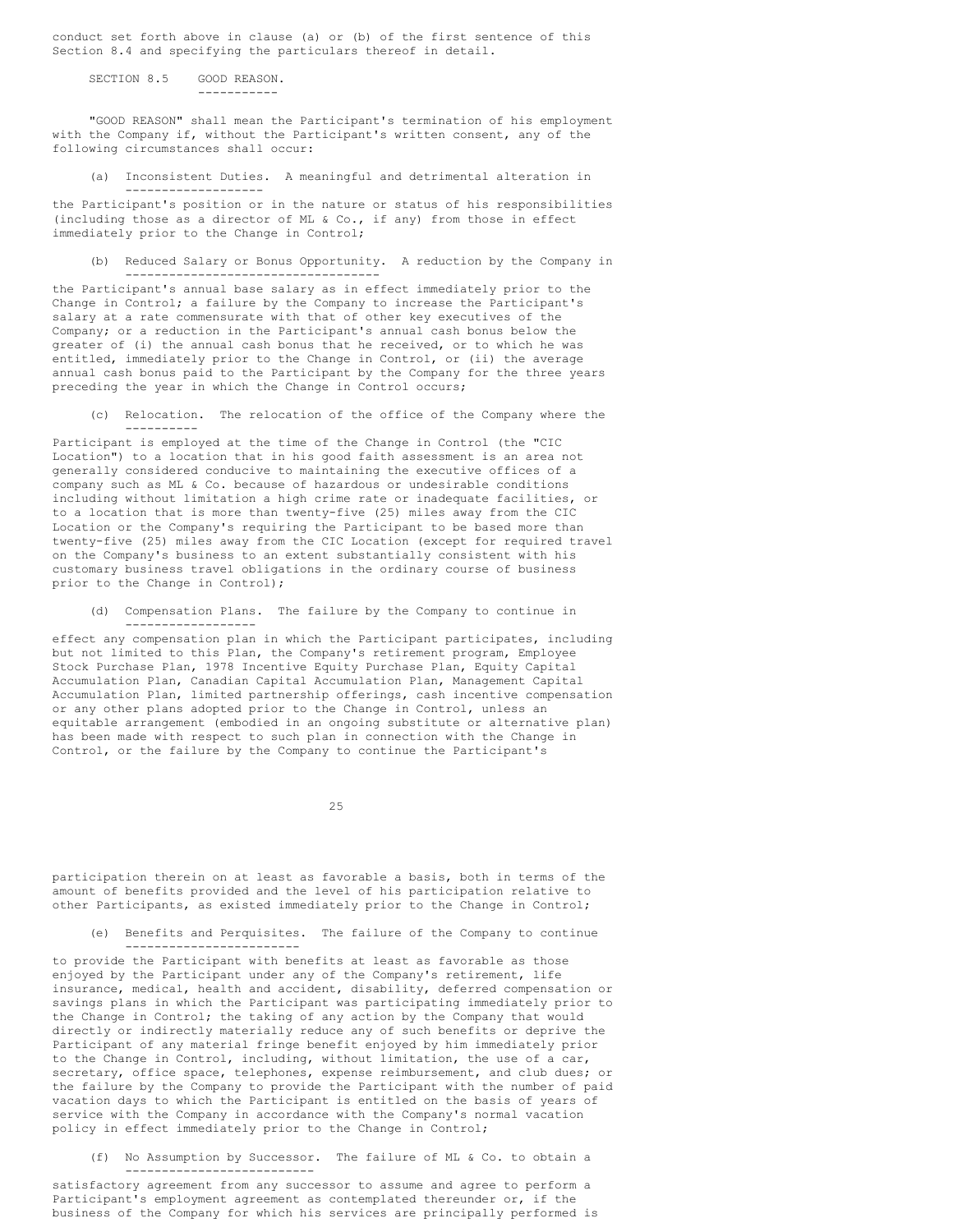sold at any time after a Change in Control, the purchaser of such business shall fail to agree to provide the Participant with the same or a comparable position, duties, compensation, and benefits as provided to him by the Company immediately prior to the Change in Control.

SECTION 8.6 EFFECT ON PLAN PROVISIONS. -------------------------

In the event of a Change in Control, no changes in the Plan, or in any documents evidencing grants of Performance Shares, Performance Units, Restricted Shares, Restricted Units, Stock Options, Stock Appreciation Rights, or Other ML & Co. Securities and no adjustments, determinations or other exercises of discretion by the Committee or the Board of Directors, that were made subsequent to the Change in Control and that would have the effect of diminishing a Participant's rights or his payments under the Plan or this Article shall be effective, including, but not limited to, any changes, determinations or other exercises of discretion made to or pursuant to the Plan. Once a Participant has received a payment pursuant to this Article VIII, shares of Common Stock that were reserved for issuance in connection with any Performance Shares, Restricted Shares, Stock Options, or Other ML & Co. Securities for which payment is made shall no longer be reserved and shares of Common Stock that are Restricted Shares or that are restricted and held by the Company pursuant to Section  $2.6(a)(i)$ , for which payment has been made, shall no longer be registered in the name of the Participant and shall again be available for grants under the Plan. If the Participant's employment is terminated without Cause or for Good Reason after a Change in Control, any election to defer payment for Performance Shares or

26

Performance Units pursuant to Section 2.8 hereof or Restricted Shares or Restricted Units pursuant to Section 3.8 hereof shall be null and void.

ARTICLE IX - MISCELLANEOUS.

#### SECTION 9.1 DESIGNATION OF BENEFICIARY. --------------------------

A Participant, or the transferee of a Stock Option pursuant to Section  $4.4$  (d), may designate, in a writing delivered to ML & Co. before his death, a person or persons to receive, in the event of his death, any rights to which he would be entitled under the Plan. A Participant or Stock Option transferee, may also designate an alternate beneficiary to receive payments if the primary beneficiary does not survive the Participant or Stock Option transferee. A Participant or Stock Option transferee may designate more than one person as his beneficiary or alternate beneficiary, in which case such persons would receive payments as joint tenants with a right of survivorship. A beneficiary designation may be changed or revoked by a Participant or Stock Option transferee at any time by filing a written statement of such change or revocation with the Company. If a Participant or Stock Option transferee fails to designate a beneficiary, then his estate shall be deemed to be his beneficiary.

## SECTION 9.2 EMPLOYMENT RIGHTS. -----------------

Neither the Plan nor any action taken hereunder shall be construed as giving any employee of the Company the right to become a Participant, and a grant under the Plan shall not be construed as giving any Participant any right to be retained in the employ of the Company.

#### SECTION 9.3 NONTRANSFERABILITY. ------------------

Except as provided in Section 4.4(d), a Participant's rights under the Plan, including the right to any amounts or shares payable, may not be assigned, pledged, or otherwise transferred except, in the event of a Participant's death, to his designated beneficiary or, in the absence of such a designation, by will or the laws of descent and distribution.

SECTION 9.4 WITHHOLDING.

The Company shall have the right, before any payment is made or a certificate for any shares is delivered or any shares are credited to any brokerage account, to deduct or withhold from any payment under the Plan any Federal, state, local or other taxes, including transfer taxes, required by law to be withheld or to require the Participant or his beneficiary or estate, as the case may be, to pay any amount, or the balance of any amount, required to be withheld.

-----------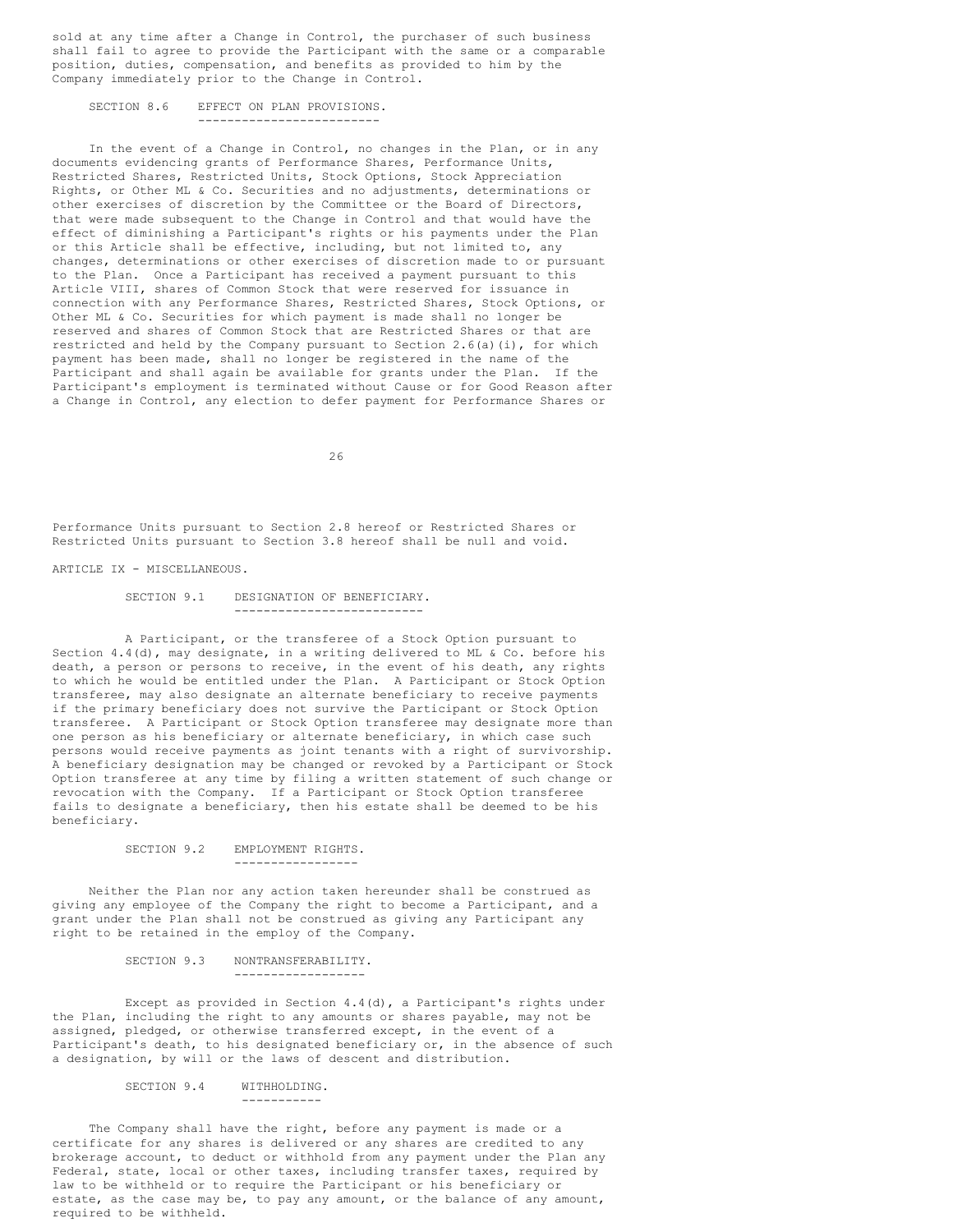## SECTION 9.5 RELATIONSHIP TO OTHER BENEFITS. ------------------------------

No payment under the Plan shall be taken into account in determining any benefits under any retirement, group insurance, or other employee benefit plan of the Company. The Plan shall not preclude the stockholders of ML & Co., the Board of Directors or any committee thereof, or the Company from authorizing or approving other employee benefit plans or forms of incentive compensation, nor shall it limit or prevent the continued operation of other incentive compensation plans or other employee benefit plans of the Company or the participation in any such plans by Participants in the Plan.

# SECTION 9.6 NO TRUST OR FUND CREATED. ------------------------

Neither the Plan nor any grant made hereunder shall create or be construed to create a trust or separate fund of any kind or a fiduciary relationship between the Company and a Participant or any other person. To the extent that any person acquires a right to receive payments from the Company pursuant to a grant under the Plan, such right shall be no greater than the right of any unsecured general creditor of the Company.

SECTION 9.7 EXPENSES. --------

The expenses of administering the Plan shall be borne by the Company.

SECTION 9.8 INDEMNIFICATION. ---------------

Service on the Committee shall constitute service as a member of the Board of Directors so that members of the Committee shall be entitled to indemnification and reimbursement as directors of ML & Co. pursuant to its Certificate of Incorporation, By-Laws, or resolutions of its Board of Directors or stockholders.

SECTION 9.9 TAX LITIGATION. --------------

The Company shall have the right to contest, at its expense, any tax ruling or decision, administrative or judicial, on any issue that is related to the Plan and that the Company believes to be important to Participants in the Plan and to conduct any such contest or any litigation arising therefrom to a final decision.

# ARTICLE X - AMENDMENT AND TERMINATION.

The Board of Directors or the Committee (but no other committee of the Board of Directors) may modify, amend or terminate the Plan at any time, except that, to the extent then required by applicable law, rule or regulation, approval of the holders of a majority of shares of Common Stock represented in person or by proxy at a meeting of the stockholders will be required to increase the maximum number of shares of

28

Common Stock available for distribution under the Plan (other than increases due to an adjustment in accordance with the Plan). No modification, amendment or termination of the Plan shall adversely affect the rights of a Participant under a grant previously made to him without the consent of such Participant.

ARTICLE XI - INTERPRETATION.

#### SECTION 11.1 GOVERNMENTAL AND OTHER REGULATIONS. ----------------------------------

The Plan and any grant hereunder shall be subject to all applicable Federal and state laws, rules, and regulations and to such approvals by any regulatory or governmental agency that may, in the opinion of the counsel for the Company, be required.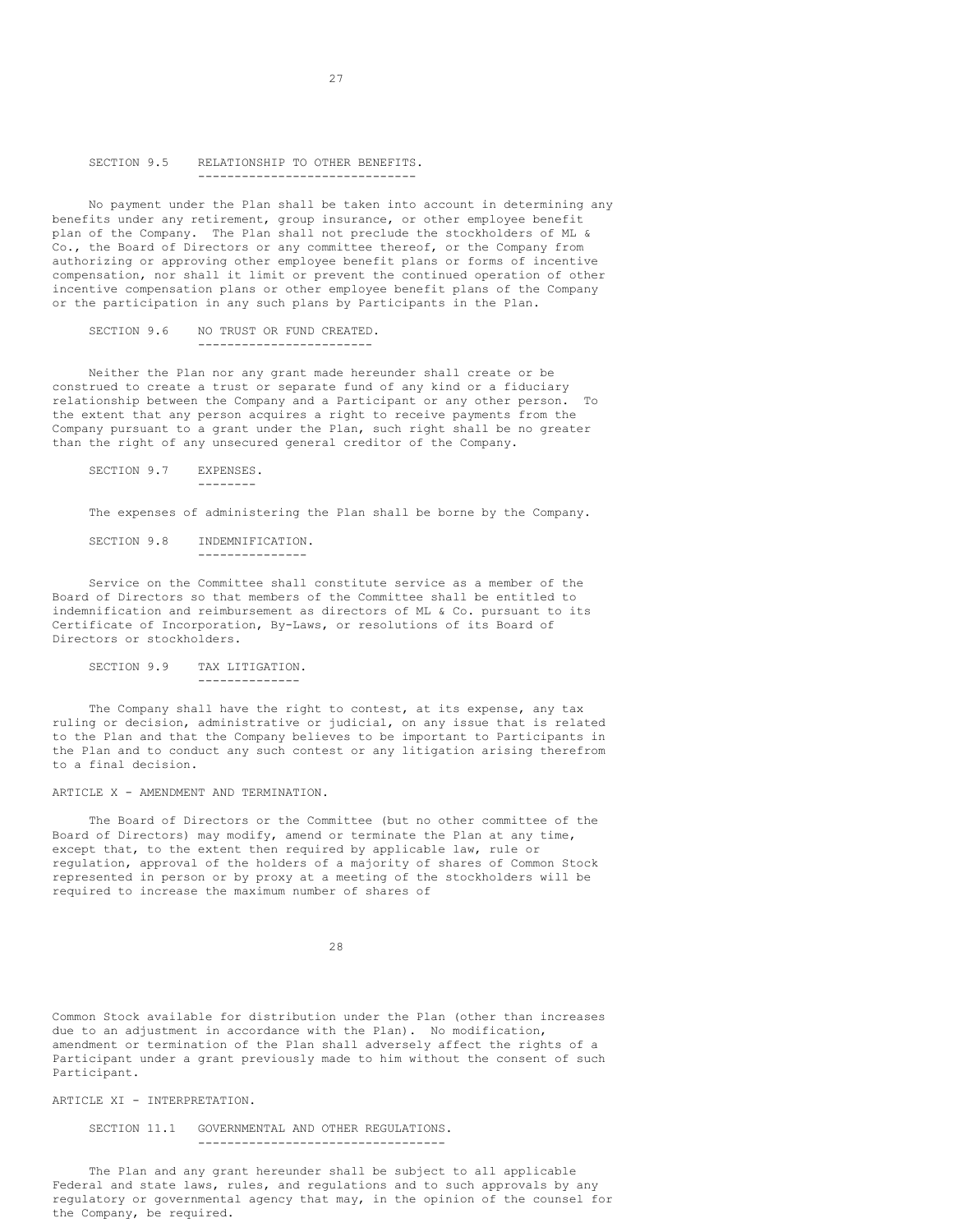THE PLAN SHALL BE CONSTRUED AND ITS PROVISIONS ENFORCED AND ADMINISTERED IN ACCORDANCE WITH THE LAWS OF THE STATE OF NEW YORK APPLICABLE TO CONTRACTS ENTERED INTO AND PERFORMED ENTIRELY IN SUCH STATE.

# ARTICLE XII - EFFECTIVE DATE AND STOCKHOLDER APPROVAL.

The Plan shall not be effective unless or until approved by a majority of the votes cast at a duly held stockholders' meeting at which a quorum representing a majority of all outstanding voting stock is, either in person or by proxy present and voting on the Plan.

29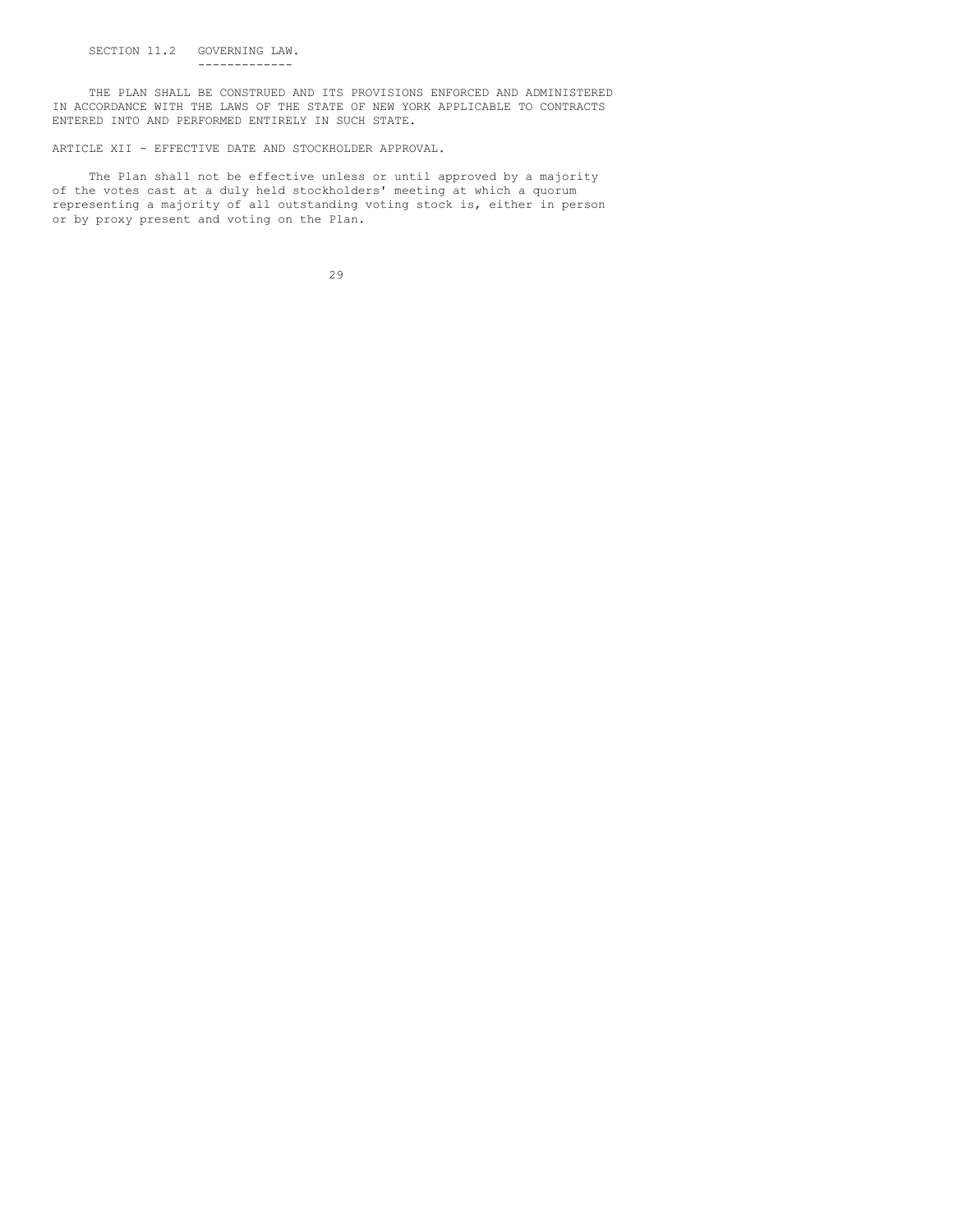EXHIBIT 10(ii)

AS AMENDED THROUGH APRIL 16, 1996

MERRILL LYNCH & CO., INC. -------------------------

EQUITY CAPITAL ACCUMULATION PLAN --------------------------------

## 1. PURPOSE.

-------

The purposes of the Equity Capital Accumulation Plan (the "Plan") are: (a) to enhance the growth and profitability of Merrill Lynch & Co., Inc., a Delaware corporation ("ML & CO."), and its subsidiaries by providing the incentive of long-term rewards (which will be realized through continued employment and, in the case of Performance Shares, upon attainment of established performance objectives) to key employees who are capable of having a significant impact on the performance of ML & Co. and its subsidiaries; (b) to attract and retain employees of outstanding competence and ability; and (c) to further the identity of interests of such employees with those of stockholders of ML & Co.

# 2. DEFINITIONS.

-----------

For the purpose of the Plan, the following terms shall have the meanings indicated:

(a) "BOARD OF DIRECTORS" or "BOARD" shall mean the Board of Directors of ML & Co.

(b) "COMPANY" shall mean ML & Co. and shall include each of its present or future subsidiaries, which are defined to include any corporation, partnership, or other organization in which ML & Co. has a proprietary interest by reason of stock ownership or otherwise, but only if ML & Co. owns or controls, directly or indirectly, stock or other interests possessing not less than 50% of the total combined voting power of all classes of stock or other equity interests in such corporation, partnership, or organization.

(c) "COMMITTEE" shall mean the Management Development and Compensation Committee of the Board of Directors, or its functional successor, unless some other Board committee has been designated by the Board of Directors to administer the Plan. It shall consist of three or more members of the Board who are not officers or in the employ of the Company, who are not eligible, and for a period of one year prior to the commencement of their service on the Committee have not been eligible, to participate in the Plan and who are disinterested persons within the terms of Rule 16b-3 promulgated under the Securities Exchange Act of 1934. Committee members shall serve at the pleasure of the Board of Directors.

1

(d) "COMMON STOCK" shall mean the Common Stock, par value \$1.33 1/3 per share, of ML & Co.

(e) "DISABILITY," unless otherwise provided herein, shall mean any physical or mental condition that, in the opinion of the Director of Human Resources of Merrill Lynch & Co., Inc. (or his functional successor), renders an employee incapable of engaging in any employment or occupation for which he is suited by reason of education or training, provided that, in the case of any officer of ML & Co., as defined in Rule 16a-1 under the Securities Exchange Act of 1934, such determination shall be made by the Committee following recommendation by the Director of Human Resources.

(f) "FAIR MARKET VALUE" of Common Stock on any given date(s) shall be: (a) if Common Stock is not listed for trading on a national securities exchange but is traded in the over-the-counter market, the mean of the highest and lowest bid prices for the Common Stock on the date(s) in question, or, if there are no such bid prices for the Common Stock on any such date(s), the mean of the highest and lowest bid prices on the first day prior thereto on which such prices appear; (b) if the Common Stock is listed for trading on one or more national securities exchanges, the mean of the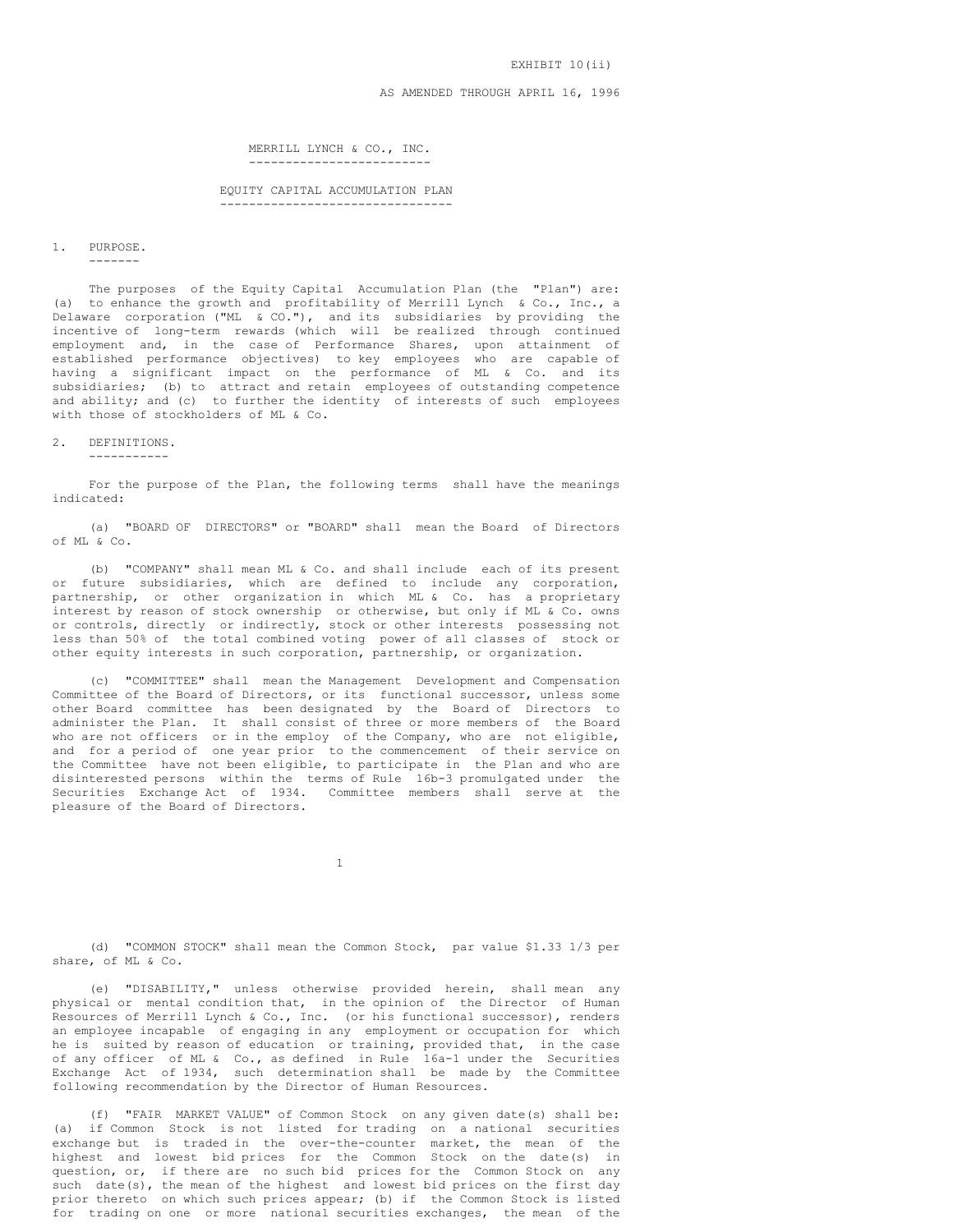high and low sales prices on the principal such exchange on the date(s) in question, or, if the Common Stock shall not have been traded on such principal exchange on any such date(s), the mean of the high and low sales prices on such principal exchange on the first day prior thereto on which the Common Stock was so traded; provided, however, if the Distribution Date (as -------- -------

defined in the Rights Agreement) shall have occurred and the Rights shall then be represented by separate certificates rather than by certificates representing the Common Stock, there shall be added to such value calculated in accordance with (a) or (b) above, as the case may be, (i) if the Rights are not listed for trading on a national securities exchange but are traded in the over-the-counter market, the mean of the highest and lowest bid prices of the Rights on the date(s) in question, or, if there are no such bid prices for the Rights on any such date(s), the mean of the highest and lowest bid prices on the first day prior thereto on which such prices appear or (ii) if the Rights are listed for trading on one or more national securities exchanges, the mean of the high and low sales prices of the Rights on the principal such exchange on the date(s) in question, or if the Rights shall not have been traded on such principal exchange on any such date(s), the mean of the high and low sales prices on such principal exchange on the first day prior thereto on which the Rights were so traded; or (c) such other amount as may be determined by the Committee by any fair and reasonable means.

(g) "JUNIOR PREFERRED STOCK" shall mean ML & Co.'s Series A Junior Preferred Stock, par value \$1.00 per share.

 $\overline{2}$ 

(h) "PARTICIPANT" shall mean any employee who has met the eligibility requirements set forth in Section 5 hereof and to whom a grant has been made and is outstanding under the Plan.

(i) "PERFORMANCE PERIOD" shall mean, in relation to Performance Shares, any period, for which performance objectives have been established, of not less than three nor more than five consecutive ML & Co. fiscal years, commencing with the first day of the fiscal year in which such Performance Shares were granted.

(j) "PERFORMANCE SHARE" shall mean a unit granted to a Participant deemed to be equivalent in value to the Fair Market Value of one share of Common Stock.

(k) "RESTRICTED PERIOD" shall mean any period of not less than 12 nor more than 60 consecutive months, commencing with the first day of the month in which Restricted Shares are granted, during which restrictions on such Restricted Shares are in effect.

(l) "RESTRICTED SHARE" shall mean a share of Common Stock and one Right granted to a Participant subject to the restrictions set forth in Section 7 hereof.

(m) "RETIREMENT" shall mean the cessation of employment by the Company (1) after reaching age 55 and having completed at least 5 years of service; (2) after reaching age 50 and having completed at least 10 years of service; (3) after reaching age 45 and having completed at least 15 years of service; or (4) having completed at least 20 years of service (in each case including approved leaves of absence of one year or less); provided that any person who at the time of such cessation of employment is an officer of ML & Co., as defined in Rule 16a-1 under the Securities Exchange Act of 1934 will not be eligible for "Retirement" hereunder unless they have reached the age of 55 and have completed 10 years of service, including approved leaves of absence of one year or less.

(n) "RIGHTS" means the Rights to Purchase Units of Series A Junior Preferred Stock issued pursuant to the Rights Agreement.

(o) "RIGHTS AGREEMENT" means the Rights Agreement dated as of December 16, 1987 between ML & Co. and Manufacturers Hanover Trust Company, Rights Agent.

#### 3. ADMINISTRATION. --------------

(a) The Plan shall be administered by the Committee. Subject to the provisions of the Plan, the Committee shall have sole and complete authority to: (i) subject to Section 5 hereof, select Participants after receiving the recommendations of the management of the Company; (ii) determine the number of Performance Shares or Restricted Shares subject to each grant; (iii) determine the time or times when grants are to be made; (iv) determine the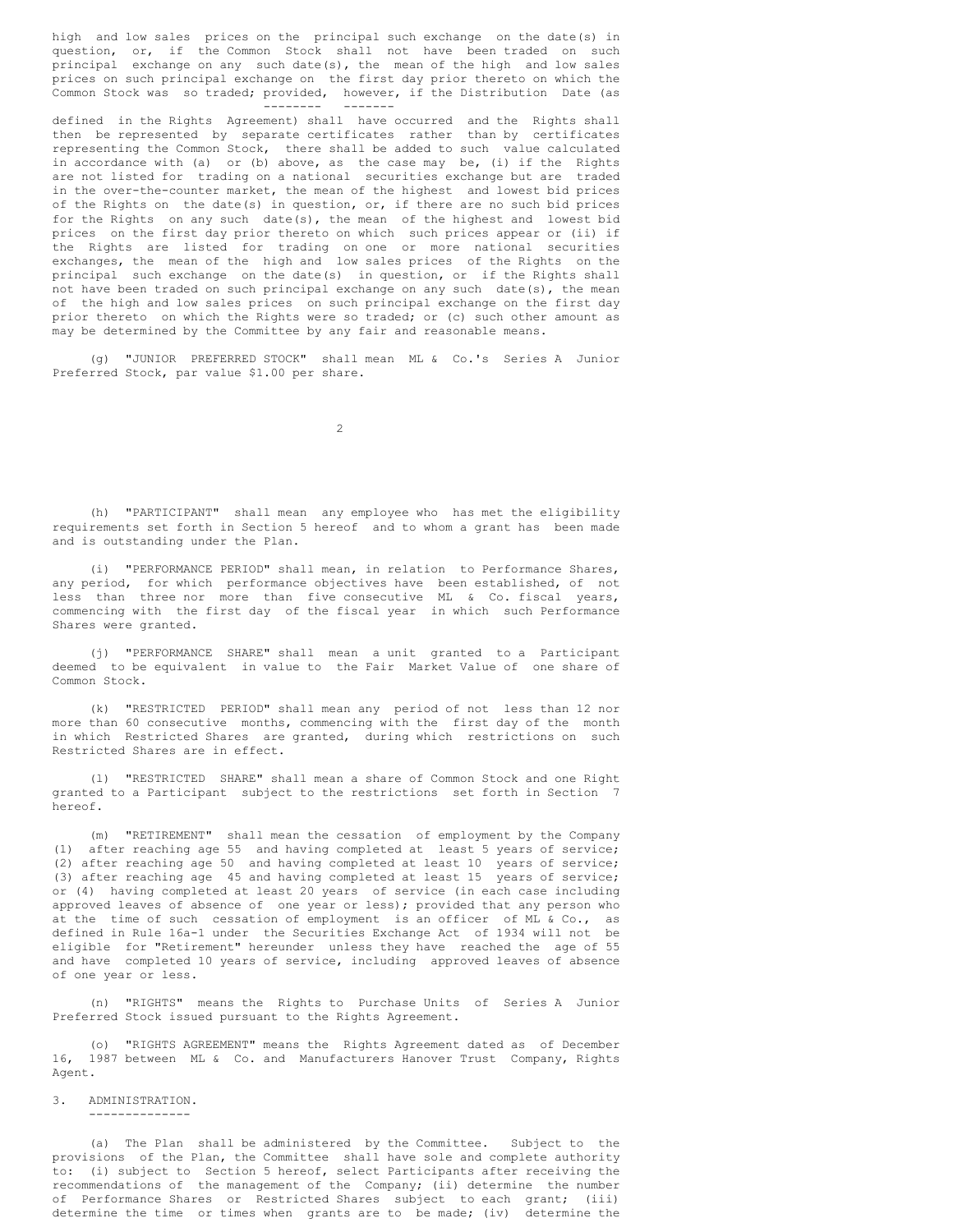$\overline{3}$ 

made; (v) prescribe the form or forms of the instruments evidencing any grants made hereunder, provided that such forms are consistent with the Plan; (vi) adopt, amend, and rescind such rules and regulations as, in its opinion, may be advisable for the administration of the Plan; (vii) construe and interpret the Plan, the rules and regulations, and the instruments utilized under the Plan; and (viii) make all determinations deemed advisable or necessary for the administration of the Plan. All determinations by the Committee shall be final and binding.

(b) The Committee shall hold meetings at such times and places as it may determine. The Committee may request advice or assistance or employ such other persons as are necessary for proper administration of the Plan. A quorum of the Committee shall consist of a majority of its members, and the Committee may act by vote of a majority of its members at a meeting at which a quorum is present or without a meeting by a written consent to the action taken signed by all members of the Committee. The Board of Directors may from time to time appoint members to the Committee in substitution of members previously appointed and fill any vacancies, however caused, in the Committee.

#### 4. SHARES SUBJECT TO THE PLAN. --------------------------

The total number of shares of Common Stock which may be issued under the Plan shall be 26,200,000 (whether granted as Restricted Shares or reserved for issuance upon grant of Performance Shares), subject to adjustment as provided in Section 8 hereof. Any Performance Shares or Restricted Shares that have been granted but are later forfeited or for any other reason are not payable under the Plan may again be made the subject of grants under the Plan. Shares of Common Stock issued under the Plan may be treasury shares or authorized but unissued shares.

## 5. ELIGIBILITY AND PARTICIPATION.

-----------------------------

Participation in the Plan shall be limited to officers (who may also be members of the Board of Directors) or other full-time, salaried, key employees of the Company who, in the opinion of the Committee, after receiving the recommendations of the management of the Company, exercise such functions or discharge such responsibilities that they merit consideration as employees selected to receive grants and become Participants under the Plan. Performance Shares shall be granted only to those employees recognized by the Committee as members of the executive management group. Restricted Shares shall be granted only to those employees recognized by the Committee as members of general management or as professional employees and to other employees who, in the opinion of the Committee (based on the recommendations of the management of the Company), have made or are in a position to make a contribution to the Company that warrants such a grant.

4

#### 6. PROVISIONS APPLICABLE TO PERFORMANCE SHARES. -------------------------------------------

(a) PERFORMANCE PERIODS. The Committee shall establish Performance Periods at its discretion. Each such Performance Period shall commence with the beginning of a fiscal year and have a duration of not less than three nor more than five consecutive fiscal years. There shall be no limitation on the number of Performance Periods established by the Committee, and more than one Performance Period may encompass the same fiscal year, but no more than one Performance Period for any Performance Shares granted to any one Participant can commence in the same fiscal year.

(b) PERFORMANCE OBJECTIVES. At any time before or during a Performance Period, the Committee shall establish one or more performance objectives for such Performance Period, provided that such performance objectives shall be established prior to the grant of any Performance Shares with respect to such Period. Performance objectives shall be based on one or more measures such as return on stockholders' equity, growth in earnings per share, or any other standard deemed relevant by the Committee, measured internally or relative to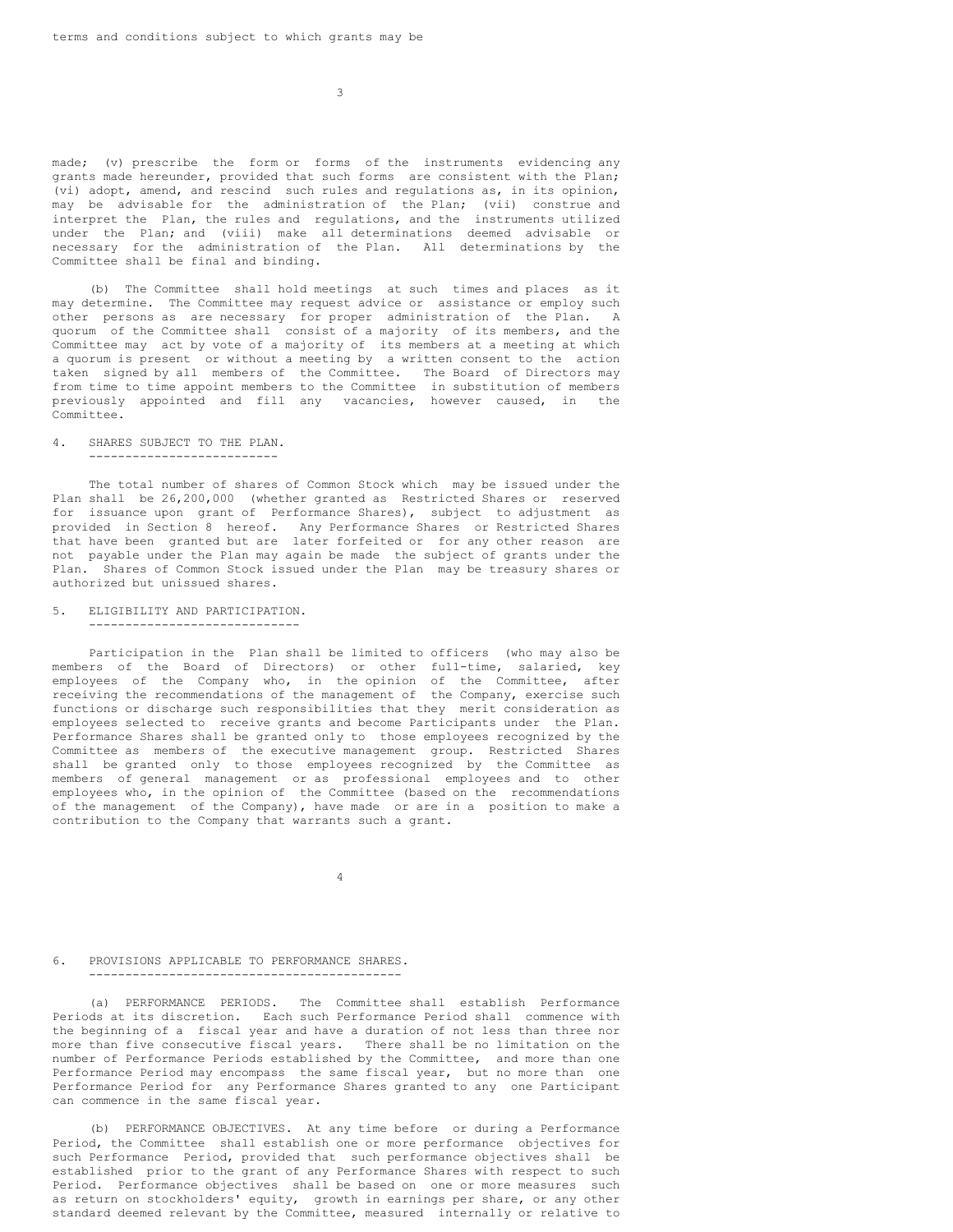other organizations and before or after extraordinary items, as may be determined by the Committee; provided, however, that any such measure shall -------- -------

include all accruals for grants made under the Plan and for all other employee benefit plans of the Company. The Committee may, in its discretion, establish performance objectives for the Company as a whole or for only that part of the Company in which a given Participant is involved, or a combination thereof. In establishing the performance objective or objectives for a Performance Period, the Committee shall determine both a minimum performance level, below which no Performance Shares shall be payable, and a full performance level, at or above which 100% of the Performance Shares shall be payable. In addition, the Committee may, in its discretion, establish intermediate levels at which given proportions of the Performance Shares shall be payable. Such performance objectives shall not thereafter be changed except as set forth in Sections 6(d), 6(e), and 8 hereof.

(c) GRANTS OF PERFORMANCE SHARES. The Committee may select employees to become Participants (subject to the provisions of Section 5 hereof) and grant Performance Shares to Participants at any time prior to or during the first fiscal year of a Performance Period. Grants shall be deemed to have been made as of the beginning of the first fiscal year of the Performance Period. Before making grants, the Committee must receive the recommendations of the management of the Company, which will take into account such factors as level of responsibility, current and past performance, and performance potential. Subject to the provisions of Section 6(e) hereof, a grant of Performance Shares shall be effective for the entire applicable Performance Period and may not be revoked. Each grant to a Participant shall be evidenced by a written instrument stating the number of Performance Shares granted, the Performance Period, the performance objective or objectives, the proportion of payments for performance between the minimum and full performance levels, if any, and any other terms,

5

conditions, and rights with respect to such grant. At the time of any grant of Performance Shares, there shall be reserved for issuance the number of whole shares of Common Stock authorized for issuance under this Plan equal to at least one-half of the Performance Shares so granted.

(d) ADJUSTMENT OF PERFORMANCE OBJECTIVES. Any other provision of the Plan to the contrary notwithstanding, at any time during a Performance Period, the Committee may adjust (up or down) the performance objectives and minimum or full performance levels (and any intermediate levels and proportion of payments related thereto) for such Period or may adjust the way such performance objectives are measured if it determines that conditions, including but not limited to changes in the economy, changes in laws or governmental regulations, changes in generally accepted accounting principles, changes in the Company's accounting policies, acquisitions or dispositions, or the occurrence of other unusual, unforeseen or extraordinary events, so warrant. Notwithstanding any provision of this Section 6(d) to the contrary, the performance objectives shall be determined without taking into account any Units of Junior Preferred Stock that may be outstanding at the time of such calculation.

# (e) TERMINATION OF EMPLOYMENT.

(i) If a Participant ceases to be an employee of the Company prior to the end of any Performance Period by reason of death, any outstanding Performance Shares with respect to such Participant shall become payable and be paid to such Participant's beneficiary or estate, as the case may be, in accordance with the provisions of Section 6(f) hereof. In computing Performance Shares payable, if any, to such Participant's beneficiary or estate, as the case may be, the Performance Period shall be deemed to end as of the end of the fiscal year in which the Participant's death occurred. The Disability or Retirement of a Participant shall not constitute a termination of employment for purposes of the Plan and such Participant shall not forfeit any Performance Shares held by him, provided that the Participant does not engage in or assist any business that the Committee, in its sole discretion, determines to be in competition with business engaged in by the Company during the remainder of the applicable Performance Period. A Participant who does engage in or assist any business that the Committee, in its sole discretion, determines to be in competition with business engaged in by the Company shall be deemed to have terminated employment.

(ii) If a Participant ceases to be an employee prior to the end of a Performance Period for any reason other than death, the Participant immediately forfeits all Performance Shares granted under the Plan and all right to receive any payment for such Performance Shares, except that the Committee may, within six months after such termination, direct payment in accordance with the provisions of Section 6(f) hereof for a number of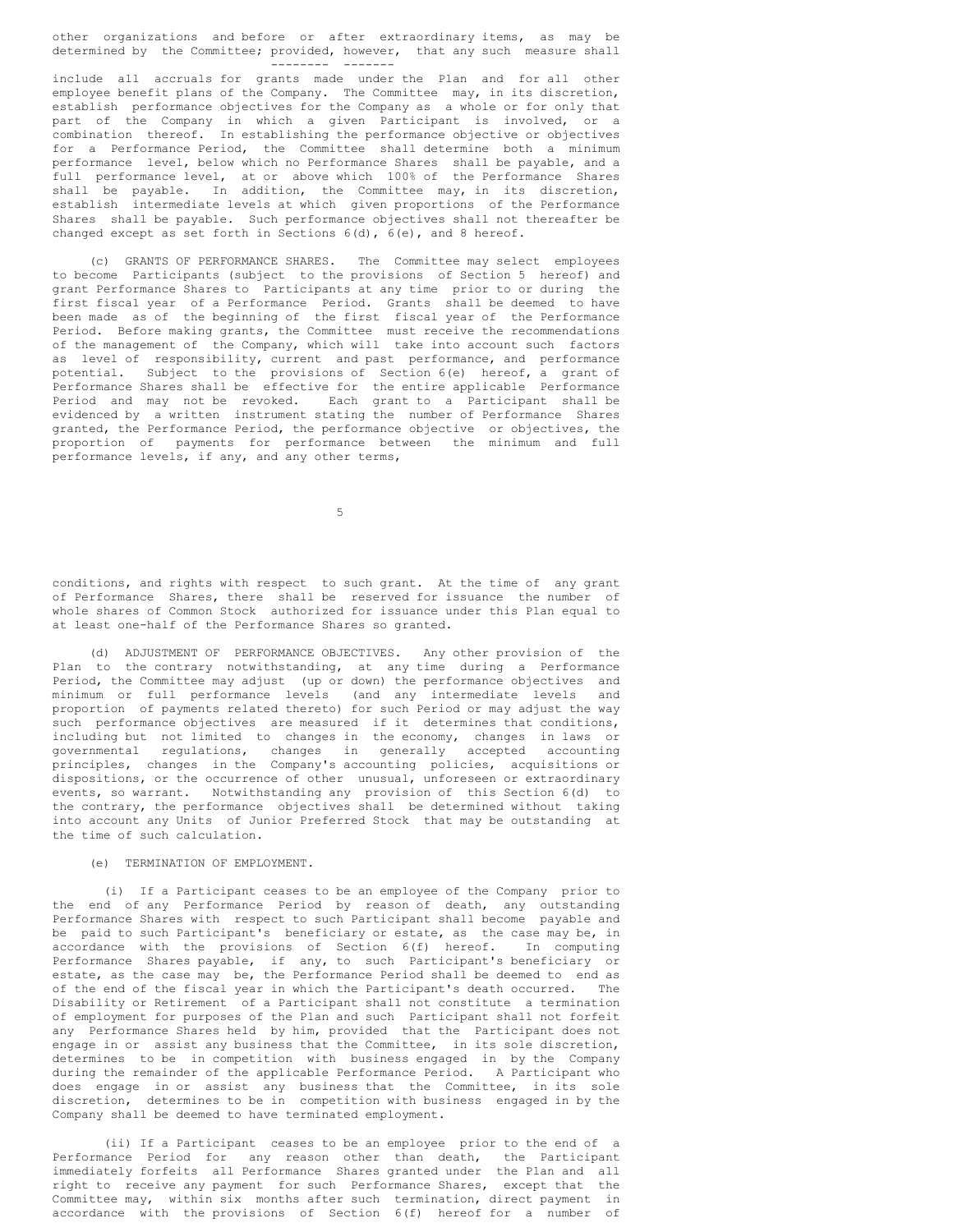Performance Shares, as it may determine, granted under the Plan to a Participant whose employment has so terminated (but not exceeding the number of Performance Shares that could have been payable had the

6

Participant remained an employee) if it finds that the circumstances in the particular case so warrant; for purposes of this provision, the Performance Period shall be deemed to end as of the end of the fiscal year in which termination occurred. Termination of employment after the end of a Performance Period but before the payment of Performance Shares relating to such Performance Period shall not affect the amount, if any, to be paid pursuant to Section 6(f) hereof. Approved leaves of absence of one year or less shall not be deemed to be terminations under this Section. Leaves of absence of more than one year will be deemed to be terminations under this Section unless the Committee determines otherwise.

(f) PAYMENT OF PERFORMANCE SHARES. Within 90 days after the end or deemed end of any Performance Period, the Company shall determine the extent to which performance objectives established by the Committee pursuant to Section 6(b) hereof for such Performance Period have been met during such Performance Period and the resultant extent to which Performance Shares granted for such Performance Period are payable. Payment to a Participant or his beneficiary or estate, as the case may be, for any Performance Shares which have been granted to such Participant and which are determined to be payable shall be made, as soon as practicable after the end of the Performance Period and the determination of both the extent to which performance objectives have been met and the value of the Performance Shares payable, as follows: (i) a certificate for the number of shares of Common Stock equal to one-half the number of Performance Shares payable shall be delivered to the Participant or his beneficiary or estate, as the case may be, or such shares shall be credited to a brokerage account if the Participant or his beneficiary or estate, as the case may be, so directs, and (ii) cash equal to one-half of the value of Performance Shares payable, valued at the mean of the Fair Market Value of Common Stock during the calendar month of February next following the end or deemed end of the Performance Period, shall be paid to the Participant or his beneficiary or estate, as the case may be; provided, however, that the Company shall not be -------- -------

required to deliver any fractional shares of Common Stock to any Participant under (i) above, but will pay the value of such fractional shares, measured as set forth in (ii) above, to the Participant or his beneficiary or estate, as the case may be.

(g) DEFERRAL OF PAYMENT. If the Committee, in its sole discretion, offers a Participant the right to defer, then, within 90 days after any grant of Performance Shares but in any event before the end of the fiscal year in which the grant is made, any Participant may elect, by execution of a written agreement, to defer all or any portion of the payment, if any, for such Performance Shares. If such an election is made, the stock portion of any payment for Performance Shares shall be deferred as stock units equal in number to and convertible, at the end of the deferral period, into the number of shares of Common Stock which would have been paid to the Participant. Such stock units represent only a contractual right and do not give the Participant any interest, right, or title to any Common Stock during the deferral period. During the period of deferral of stock units, the Company shall, for each stock unit, periodically credit a cash amount to the Participant's account. Such cash amount shall be paid in

7

the same manner and at the same time, and be measured by the amount paid, as a dividend a share of Common Stock, plus, if any shares of Junior Preferred Stock shall then be outstanding, the amount, if any, paid on one one-hundredth of a share of Junior Preferred Stock. A Participant's right to receive such cash amount is a contractual right only. Any such cash amounts shall be deferred as cash in the manner set forth for the deferral of th cash portion of any payment for Performance Shares. The cash portion of any payment for Performance Shares shall be deferred as cash units and credited annually with the appreciation factor contained in the Deferred Compensation Program of the Company for the year of grant. All other terms and conditions of deferred payments shall be the same as those contained in such Deferred Compensation Program.

7. PROVISIONS APPLICABLE TO RESTRICTED SHARES. ------------------------------------------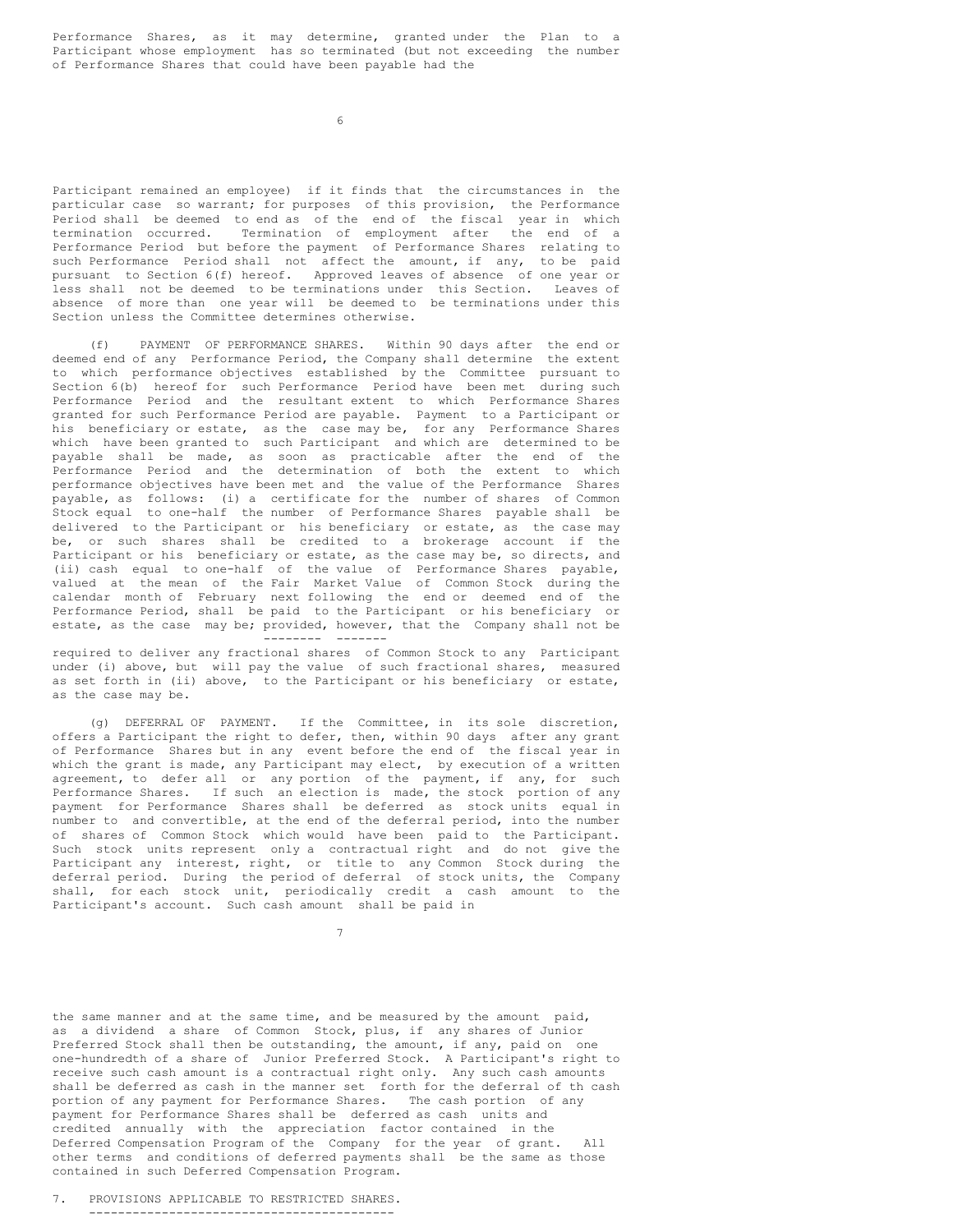(a) RESTRICTED PERIOD. The Committee shall establish one or more Restricted Periods at its discretion, provided no Restricted Period shall have a duration of less than 12 nor more than 60 consecutive months, measured from the first day of the month in which Restricted Shares are granted with respect to such Restricted Period, provided that, for any officer of ML & Co., as defined in Rule 16a-1 under the Securities Exchange Act of 1934, such Restricted Period may not be less than 36 months.

(b) GRANTS OF RESTRICTED SHARES. The Committee may select employees to become Participants (subject to the provisions of Section 5 hereof) and grant Restricted Shares to Participants at any time. Before making grants, the Committee must receive the recommendations of the management of the Company, which will take into account such factors as level of responsibility, current and past performance, and performance potential. Subject to the provisions of Section 7(d) hereof, a grant of Restricted Shares shall be effective for the entire applicable Restricted Period and may not be revoked. Each grant to a Participant shall be evidenced by a written instrument stating the number of Restricted Shares granted, the Restricted Period, the restrictions applicable to such Restricted Shares, and any other terms, conditions, and rights with respect to such grant.

(c) RESTRICTIONS. At the time of grant of Restricted Shares, one or more certificates representing the appropriate number of shares of Common Stock and the appropriate number of Rights granted to a Participant shall be registered either in his name or for his benefit either individually or collectively with others, but shall be held by the Company for the account of the Participant. The Participant shall have all rights of a holder as to such shares of Common Stock and Rights, including the right to receive dividends, the right to exercise the Rights for Junior Preferred Stock and the right to vote such Common Stock and Junior Preferred Stock, subject to the following restrictions: (i) subject to Section 7(d) hereof, the Participant shall not be entitled to delivery of the stock or Rights certificates until the expiration of the Restricted Period; (ii) none of the Restricted Shares may be sold, transferred, assigned, pledged, or

8

otherwise encumbered or disposed of during the Restricted Period; and (iii) all of the Restricted Shares shall be forfeited and all rights of the Participant to such Restricted Shares shall terminate without further obligation on the part of the Company unless the Participant remains in the continuous employment of the Company for the entire Restricted Period in relation to which such Restricted Shares were granted, except as allowed by Section 7(d) hereof. Any shares of Common Stock, Rights, or Junior Preferred Stock or other securities or property received as a result of a stock distribution to holders of Restricted Shares or as a stock dividend on Restricted Shares shall be subject to the same restrictions as such Restricted Shares.

(d) TERMINATION OF EMPLOYMENT. If a Participant ceases to be an employee of the Company prior to the end of a Restricted Period by reason of death, all restrictions contained in the Restricted Share Agreement(s) and in the Plan shall lapse as to all Restricted Shares granted to such Participant, a certificate for such shares shall be delivered or such shares shall be credited as set forth in Section 7(e) hereof. The Disability or Retirement of a Participant shall not constitute a termination of employment for purposes of the Plan and such Participant shall not forfeit any Restricted Shares held by him, provided that following Disability or Retirement such Participant does not engage in or assist any business that the Committee, in its sole discretion, determines to be in competition with business engaged in by the Company during the remainder of the applicable Restricted Period. A Participant who does engage in or assist any business that the Committee, in its sole discretion, determines to be in competition with business engaged in by the Company shall be deemed to have terminated employment. If a Participant ceases to be an employee prior to the end of a Restricted Period for any reason other than death, the Participant shall immediately forfeit all Restricted Shares previously granted in accordance with the provisions of Section 7(c) hereof, except that the Committee may, if it finds that the circumstances in the particular case so warrant, allow a Participant whose employment has so terminated to retain any or all of the Restricted Shares granted to such Participant, and all restrictions contained in the Restricted Share Agreement and in the Plan shall lapse as to such Restricted Shares, and a certificate for such shares shall be delivered or such shares shall be credited as set forth in Section 7(e) hereof. Approved leaves of absence of one year or less shall not be deemed terminations or interruptions in continuous service under this Section. Leaves of absence of more than one year will be deemed to be terminations under this Section unless the Committee determines otherwise.

(e) PAYMENT OF RESTRICTED SHARES. At the end of the Restricted Period or at such earlier time as provided for in Section 7(d) hereof, all restrictions contained in the Restricted Share Agreement and in the Plan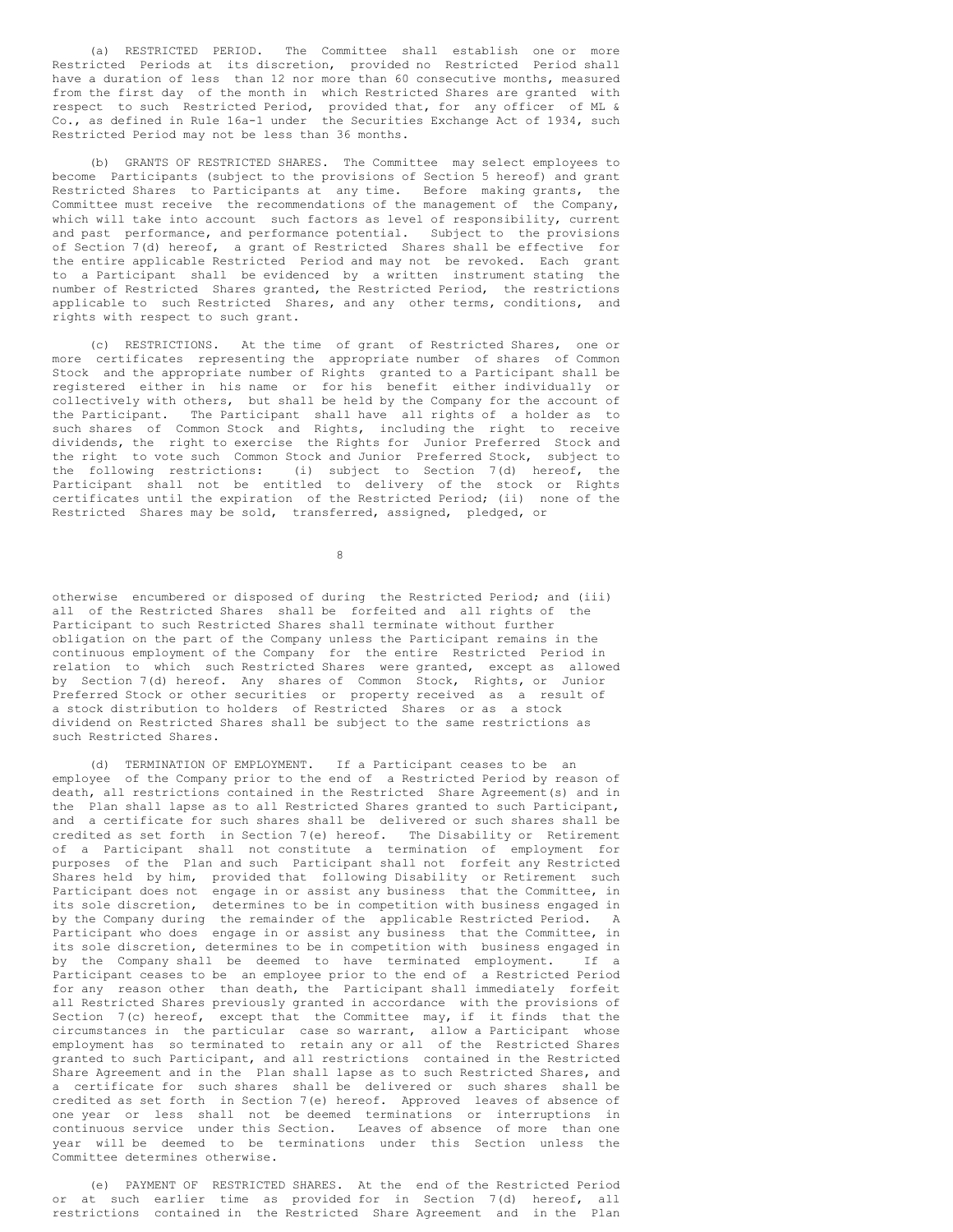shall lapse as to Restricted Shares granted in relation to such Restricted Period, and a stock certificate for the appropriate number of shares of Common Stock, free of the restrictions, shall be delivered to the Participant or his beneficiary or estate, as the case may be, or such shares shall be credited to a brokerage account if the Participant or his beneficiary or estate, as the case may be, so directs.

(f) SHORTENING OF RESTRICTED PERIOD. Any other provision of the Plan to the contrary notwithstanding, the Committee may at any time shorten any Restricted Period to no less than 12 months if it determines that conditions, including but not limited to, changes in the economy, changes in competitive conditions, changes in laws or governmental regulations, changes in generally accepted accounting principles, changes in the Company's accounting policies, acquisitions or dispositions, or the occurrence of other unusual, unforeseen, or extraordinary events, so warrant, provided that, for any officer of ML & Co., as defined in Rule 16a-1 under the Securities Exchange Act of 1934, such Restricted Period may not be less than 36 months.

8. CHANGES IN CAPITALIZATION.

-------------------------

Any other provision of the Plan to the contrary notwithstanding, if any change shall occur in or affect Common Stock on account of a merger, consolidation, reorganization, stock dividend, stock split or combination, reclassification, recapitalization, or distribution to holders of Common Stock (other than cash dividends) including, without limitation, a merger or other reorganization event in which the Common Stock ceases to exist, or, if in the opinion of the Committee, after consultation with the Company's independent public accountants, changes in the Company's accounting policies, acquisitions, divestitures, distributions, or other unusual or extraordinary items have disproportionately and materially affected the value of Common Stock, the Committee shall make such adjustments, if any, that it may deem necessary or equitable in (a) the maximum number of shares of Common Stock available for issuance under the Plan; (b) the number of shares subject to or reserved for issuance under outstanding Performance and Restricted Share grants; and (c) the performance objectives for the Performance Periods not yet completed, including the minimum, intermediate, and full performance levels and portion of payments related thereto. In the event of a change in the presently authorized Common Stock which is limited to a change in the designation thereof or a change of authorized shares with par value into the same number of shares with a different par value or into the same number of shares without par value, the shares resulting from any such change shall be deemed to be Common Stock within the meaning of the Plan. In the event of any other change affecting the Common Stock, such adjustment shall be made as may be deemed equitable by the Committee to give proper effect to such event.

9. PAYMENTS UPON TERMINATION OF EMPLOYMENT AFTER A CHANGE IN CONTROL. -----------------------------------------------------------------

(a) Any other provision of the Plan to the contrary notwithstanding and notwithstanding any election to the contrary previously made by the Participant, in the event a Change in Control shall occur and thereafter the Company shall terminate the Participant's employment without Cause or the Participant shall terminate his employment with the Company for Good Reason, the Participant shall be paid the value of his Performance Shares in a lump sum in cash, as promptly as possible after termination of his employment; provided, however, that if the Participant, at least 30

10

days prior to such termination, has made an election in writing pursuant to this Section, payment may be made in the number of annual installments (not to exceed 5) specified in such election. For Performance Shares granted prior to January 1, 1988, any payment under this Section shall be calculated as if the maximum performance objectives for the Performance Period had been met in full and as if all the relevant Performance Periods had been fully completed on the first day of the month in which the Participant's employment is terminated; for Performance Shares granted on or after January 1, 1988, any payment under this Section shall be calculated by applying performance objectives for any outstanding Performance Shares as if the applicable Performance Period had ended on the first day of the month in which the Participant's employment is terminated. The value of the Performance Shares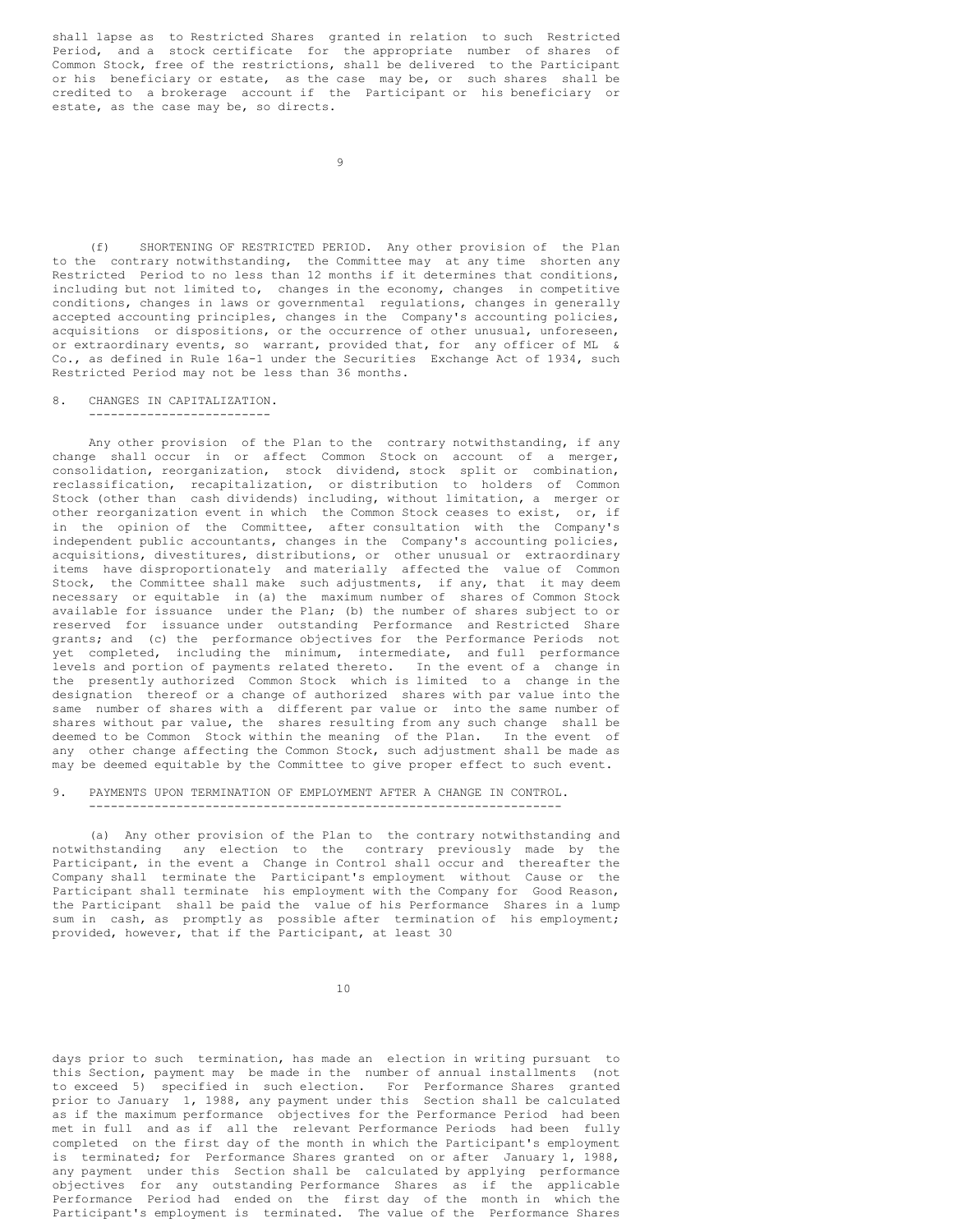payable pursuant to this Section shall be the amount equal to the number of Performance Shares payable in accordance with the preceding sentence multiplied by the Fair Market Value of a share of the Common Stock on the day the Participant's employment is terminated or, if higher, the highest Fair Market Value of a share of the Common Stock on any day during the 90-day period ending on the date of the Change in Control (the "Pre-CIC Value").

(b) Any other provision of the Plan to the contrary notwithstanding and notwithstanding any election to the contrary previously made by the Participant, in the event a Change in Control shall occur and thereafter the Company shall terminate the Participant's employment without Cause or the Participant shall terminate his employment with the Company for Good Reason, the Participant shall be paid the value of all of his Restricted Shares in a lump sum in cash as promptly as possible after termination of his employment; provided, however, that if the Participant, at least 30 days prior to such -------- -------

termination, has made an election in writing pursuant to this Section, payment may be made in the number of annual installments (not to exceed 5) specified in such election. Any payment under this Section shall be calculated as if all the relevant Restricted Periods had been fully completed on the first day of the month in which the Participant's employment is terminated. The amount of any payment to a Participant pursuant to this Section shall be reduced by the amount of any payment previously made to the Participant with respect to the Restricted Shares, exclusive of ordinary dividend payments, resulting by operation of law from the Change in Control, including, without limitation, payments resulting from a merger pursuant to state law. The value of the Participant's Restricted Shares payable pursuant to this Section shall be the amount equal to the number of the Restricted Shares outstanding in a Participant's name multiplied by the Fair Market Value of the Common Stock on the day the Participant's employment is terminated or, if higher, the Pre-CIC Value.

(c) A "CHANGE IN CONTROL" shall mean a change in control of a nature that would be required to be reported in response to Item 6(e) of Schedule 14A of Regulation 14A promulgated under the Securities Exchange Act of 1934, as amended (the "EXCHANGE ACT"), whether or not the Company is then subject to such reporting requirement; provided, however, that, without limitation, a -------- -------

Change in Control shall be deemed to have occurred if:

11

(i) any individual, partnership, firm, corporation, association, trust, unincorporated organization or other entity, or any syndicate or group deemed to be a person under Section 14(d)(2) of the Exchange Act, is or becomes the "beneficial owner" (as defined in Rule 13d-3 of the General Rules and Regulations under the Exchange Act), directly or indirectly, of securities of ML & Co. representing 30% or more of the combined voting power of ML & Co.'s then outstanding securities entitled to vote in the election of directors of ML & Co.; or

(ii) during any period of two consecutive years individuals who at the beginning of such period constituted the Board of Directors and any new directors, whose election by the Board of Directors or nomination for election by the stockholders of ML & Co. was approved by a vote of at least three quarters of the directors then still in office who either were directors at the beginning of the period or whose election or nomination for election was previously so approved, cease for any reason to constitute at least a majority thereof.

(d) If ML & Co. executes an agreement, the consummation of which would result in the occurrence of a Change in Control as described in paragraph (c), then, with respect to a termination of employment without Cause or for Good Reason occurring after the execution of such agreement (and, if such agreement expires or is terminated prior to consummation, prior to such expiration or termination of such agreement), a Change in Control shall be deemed to have occurred as of the date of the execution of such agreement.

(e) Termination of the Participant's employment by the Company for "CAUSE" shall mean termination upon:

(i) the willful and continued failure by the Participant substantially to perform his duties with the Company (other than any such actual or anticipated failure resulting from termination by the Participant for Good Reason) after a written demand for substantial performance is delivered to him by the Board of Directors, which demand specifically identifies the manner in which the Board of Directors believes that he has not substantially performed his duties; or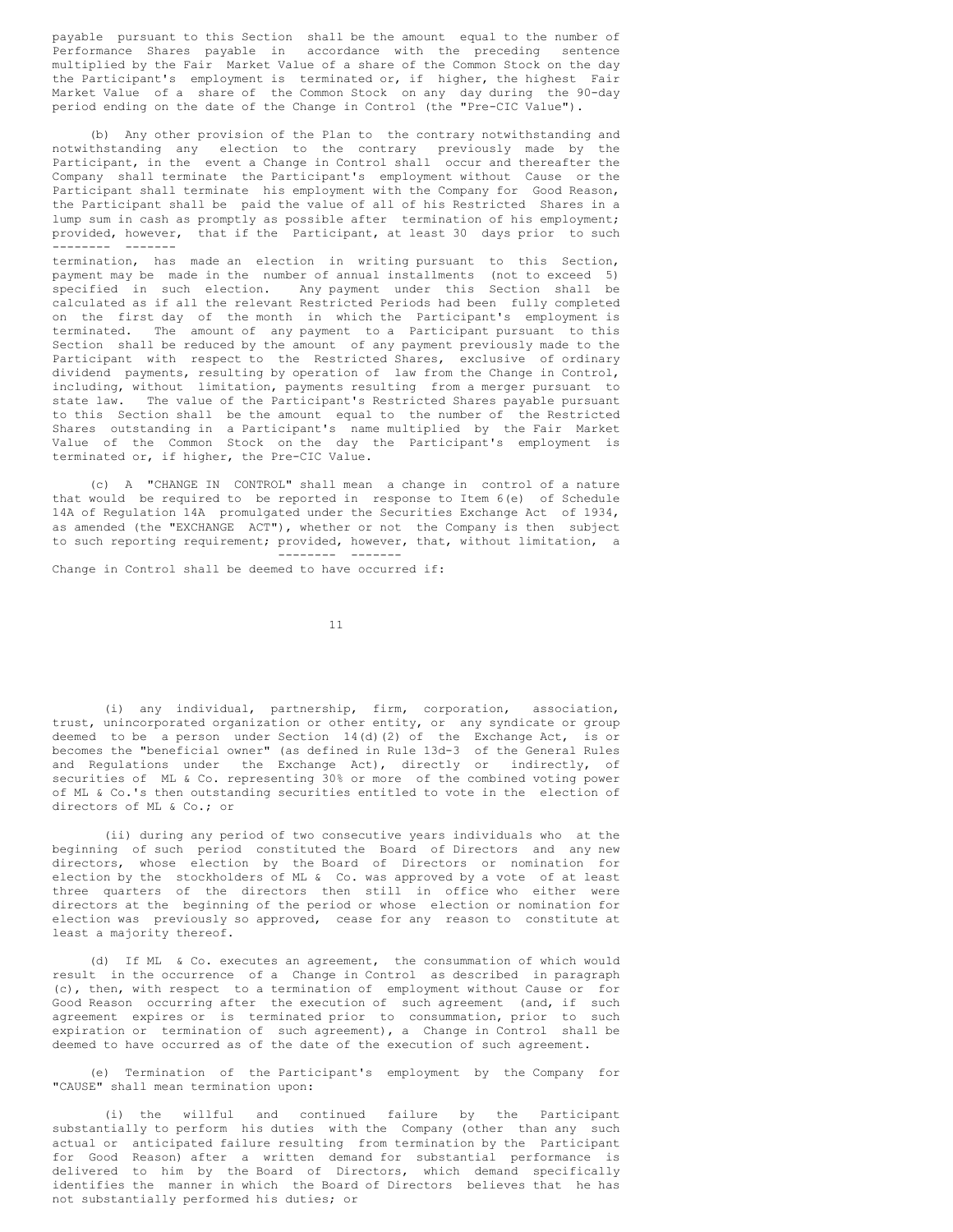(ii) the willful engaging by the Participant in conduct which is demonstrably and materially injurious to the Company, monetarily or otherwise. No act or failure to act by the Participant shall be deemed "willful" unless done, or omitted to be done, by the Participant not in good faith and without reasonable belief that his action or omission was in the best interest of the Company.

Notwithstanding the foregoing, the Participant shall not be deemed to have been terminated for Cause unless and until there shall have been delivered to him a copy of a resolution duly adopted by the affirmative vote of not less than three quarters of the entire membership of the Board of Directors at a meeting of the Board

12

called and held for such purpose (after reasonable notice to the Participant and an opportunity for him, together with counsel, to be heard before the Board of Directors), finding that, in the good faith opinion of the Board of Directors, the Participant was guilty of conduct set forth above in clause (i) or (ii) of the first sentence of this Subsection and specifying the particulars thereof in detail.

(f) " GOOD REASON" shall mean the Participant's termination of his employment with the Company if, without the Participant's written consent, any of the following circumstances shall occur:

(i) the assignment to the Participant of any duties inconsistent with his position, duties, responsibilities and status with the Company as in effect immediately prior to a Change in Control, a change in his reporting responsibilities, titles or offices as in effect immediately prior to the Change in Control, or any removal of the Participant from or any failure to reelect him to any of such positions;

(ii) a reduction by the Company of the Participant's base salary as in effect just prior to the Change in Control;

(iii) the relocation of the office of the Company where the Participant was employed at the time of the Change in Control (the "CIC LOCATION") to a location more than fifty miles away from the CIC Location, or the Company's requiring the Participant to be based more than fifty miles away from the CIC Location (except for required travel on the Company's business to an extent substantially consistent with the Participant's business travel obligations just prior to the Change in Control);

(iv) the failure of the Company to continue in effect any benefit or compensation plan, including but not limited to this Plan or the Company's retirement program, the Payroll-Based Stock Ownership Plan for Employees of Merrill Lynch & Co., Inc. and Affiliates, the Company's Employee Stock Purchase Plan, 1978 Incentive Equity Purchase Plan, Career Compensation Plan, Canadian Capital Accumulation Plan, Management Capital Accumulation Plan, limited partnership offerings, cash incentive compensation or deferred compensation programs, in which the Participant is participating at the time of

13

the Change in Control or any substitute plans adopted prior to the Change in Control, unless an equitable arrangement (embodied in an ongoing substitute or alternative plan) has been made with respect to such plan in connection with the Change in Control, or the failure by the Company to continue participation of the Participant therein on at least as favorable a basis, in terms of both the amount of benefits provided and the level of his participation relative to other Participants, as existed at the time of the Change in Control; or

(v) the failure of the Company to continue to provide the Participant with benefits at least as favorable as those enjoyed by the Participant under any of the Company's retirement, life insurance, medical, health and accident, disability, deferred compensation or savings plans in which the Participant was participating at the time of the Change in Control, the taking of any action by the Company which would directly or indirectly materially reduce any of such benefits or deprive the Participant of any material fringe benefit enjoyed by him at the time of the Change in Control, or the failure by the Company to provide the Participant with the number of paid vacation days to which the Participant is entitled on the basis of years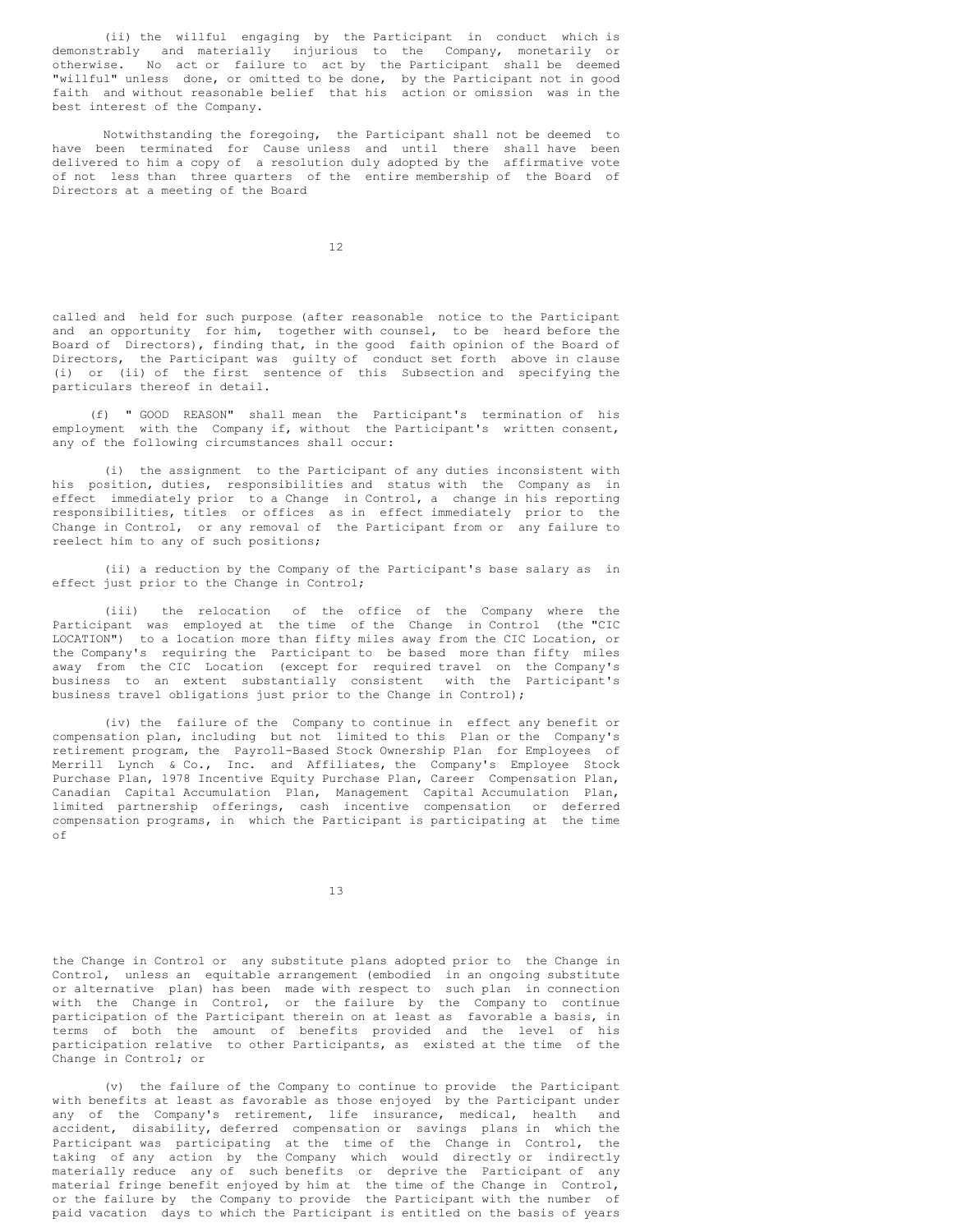of service with the Company in accordance with the Company's normal vacation policy in effect at the time of the Change in Control.

(g) In the event of a Change in Control, no changes in the Plan, or in any documents evidencing grants of Performance Shares or Restricted Shares, and no adjustments, determinations or other exercises of discretion by the Committee or the Board of Directors, that were made subsequent to the Change in Control and that would have the effect of diminishing a Participant's rights or his payments under the Plan or this Section shall be effective, including, but not limited to, any changes, determinations or other exercises of discretion made to or pursuant to Sections  $2(f)$ , 3, 6, 7, 8 or 19 of the Plan. Once a Participant has received a payment pursuant to this Section, shares of Common Stock that were reserved for issuance in connection with any Performance Shares for which payment is made shall no longer be reserved and shares of Common Stock that are Restricted Shares for which payment has been made shall no longer be registered in the name of the Participant and shall again be available for grants under the Plan. If the Participant's employment is terminated without Cause or for Good Reason after a Change in Control, any election to defer payment for Performance Shares pursuant to Section  $6(q)$  hereof shall be null and void.

# 10. DESIGNATION OF BENEFICIARY.

--------------------------

A Participant may designate, in writing delivered to ML & Co. before his death, a person or persons to receive, in the event of his death, any rights to which he would be entitled under the Plan. A Participant may also designate an alternate beneficiary to receive payments if the primary beneficiary does not survive the Participant. A Participant may designate more than one person as his beneficiary or alternate beneficiary, in which case such persons would receive payments as joint tenants with a right of survivorship. A beneficiary designation may be changed or revoked by a Participant at any time by filing a written statement of such change or revocation with the Company. If a Participant fails to designate a beneficiary, then his estate shall be deemed to be his beneficiary.

# 11. EMPLOYMENT RIGHTS.

-----------------

Neither the Plan nor any action taken hereunder shall be construed as giving any employee of the Company the right to become a Participant, and a grant under the Plan shall not be construed as giving any Participant any right to be retained in the employ of the Company.

14

#### 12. NONTRANSFERABILITY. ------------------

A Participant's rights under the Plan, including the right to any amounts or shares payable, may not be assigned, pledged, or otherwise transferred except, in the event of a Participant's death, to his designated beneficiary or, in the absence of such a designation, by will or the laws of descent and distribution.

# 13. WITHHOLDING.

-----------

The Company shall have the right, before any payment is made or a certificate for any shares is delivered or any shares are credited to any brokerage account, to deduct or withhold from any payment under the Plan any Federal, state, or local taxes, including transfer taxes, required by law to be withheld or to require the Participant or his beneficiary or estate, as the case may be, to pay any amount, or the balance of any amount, required to be withheld.

#### 14. RELATIONSHIP TO OTHER BENEFITS. ------------------------------

No payment under the Plan shall be taken into account in determining any benefits under any retirement, group insurance, or other employee benefit plan of the Company. The Plan shall not preclude the stockholders of ML & Co., the Board of Directors or any committee thereof, or the Company from authorizing or approving other employee benefit plans or forms of incentive compensation, nor shall it limit or prevent the continued operation of other incentive compensation plans or other employee benefit plans of the Company or the participation in any such plans by Participants in the Plan.

## 15. NO TRUST OR FUND CREATED.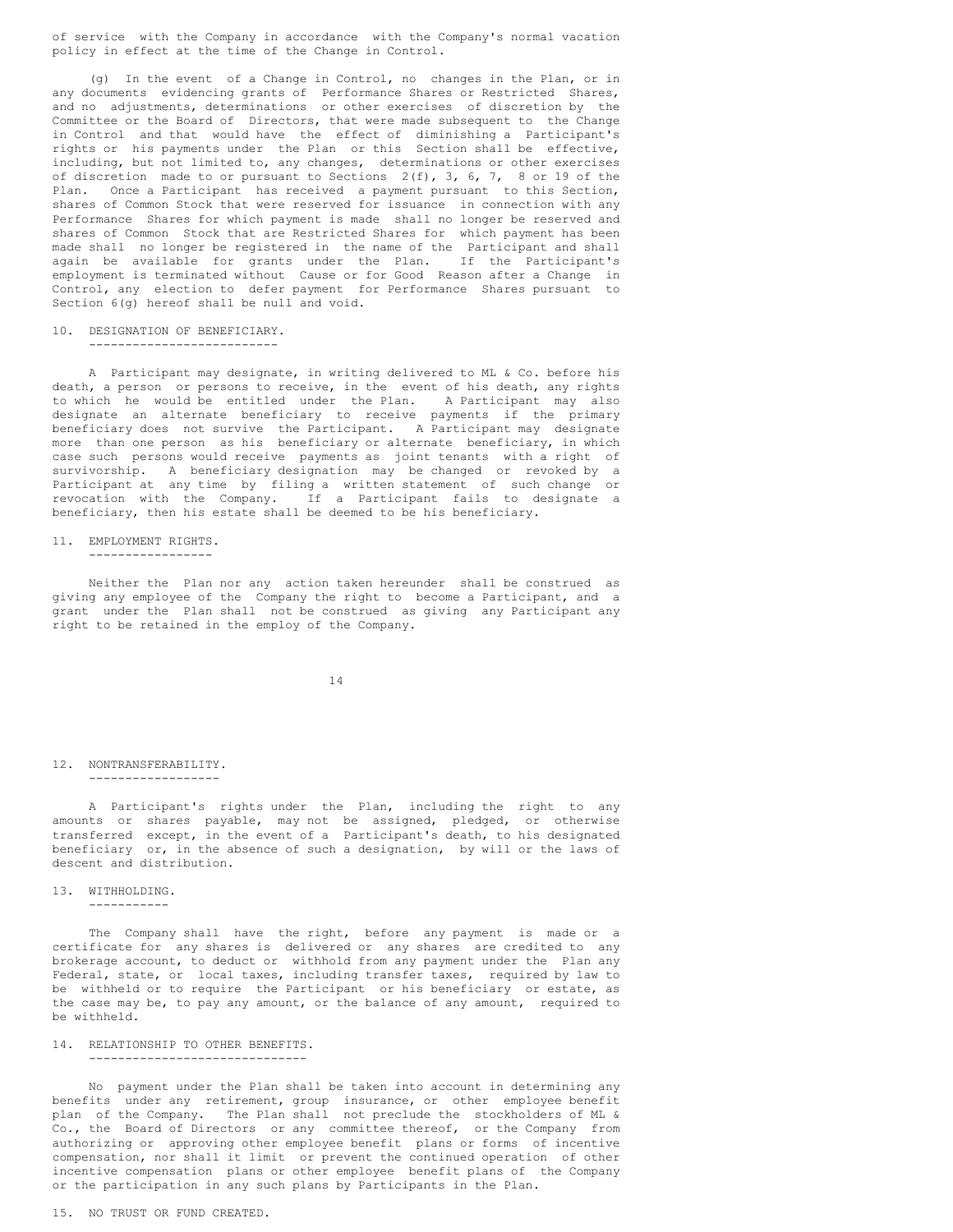Neither the Plan nor any grant made hereunder shall create or be construed to create a trust or separate fund of any kind or a fiduciary relationship between the Company and a Participant or any other person. To the extent that any person acquires a right to receive payments from the Company pursuant to a grant under the Plan, such right shall be no greater than the right of any unsecured general creditor of the Company.

#### 16. EXPENSES. --------

The expenses of administering the Plan shall be borne by the Company.

17. INDEMNIFICATION.

---------------

Service on the Committee shall constitute service as a member of the Board of Directors so that members of the Committee shall be entitled to indemnification and

15

reimbursement as directors of ML & Co. pursuant to its Certificate of Incorporation, By-Laws, or resolutions of its Board of Directors or stockholders.

18. TAX LITIGATION.

--------------

The Company shall have the right to contest, at its expense, any tax ruling or decision, administrative or judicial, on any issue that is related to the Plan and that the Company believes to be important to Participants in the Plan and to conduct any such contest or any litigation arising therefrom to a final decision.

#### 19. AMENDMENT AND TERMINATION.

-------------------------

The Board of Directors or the Committee (but no other committee of the Board of Directors) may modify, amend, or terminate the Plan at any time except that the maximum number of shares of Common Stock available for issuance under the Plan may not be increased (other than increases due to adjustments in accordance with the Plan) without approval of the holders of a majority of shares of Common Stock represented in person or by proxy at a meeting of the stockholders. No modification, amendment, or termination of the Plan shall adversely affect the rights of a Participant under a grant previously made to him without the consent of such Participant.

20. GOVERNMENTAL AND OTHER REGULATIONS. ----------------------------------

The Plan and any grant hereunder shall be subject to all applicable Federal and state laws, rules, and regulations and to such approvals by any regulatory or governmental agency which may, in the opinion of the counsel for the Company, be required.

21. GOVERNING LAW.

-------------

The Plan shall be construed and its provisions enforced and administered in accordance with the laws of the State of New York.

22. EFFECTIVE DATE.

--------------

The Plan shall not be effective unless or until approved by the vote of the holders of a majority of the shares of Common Stock represented in person or by proxy at a meeting of the stockholders to which it is presented.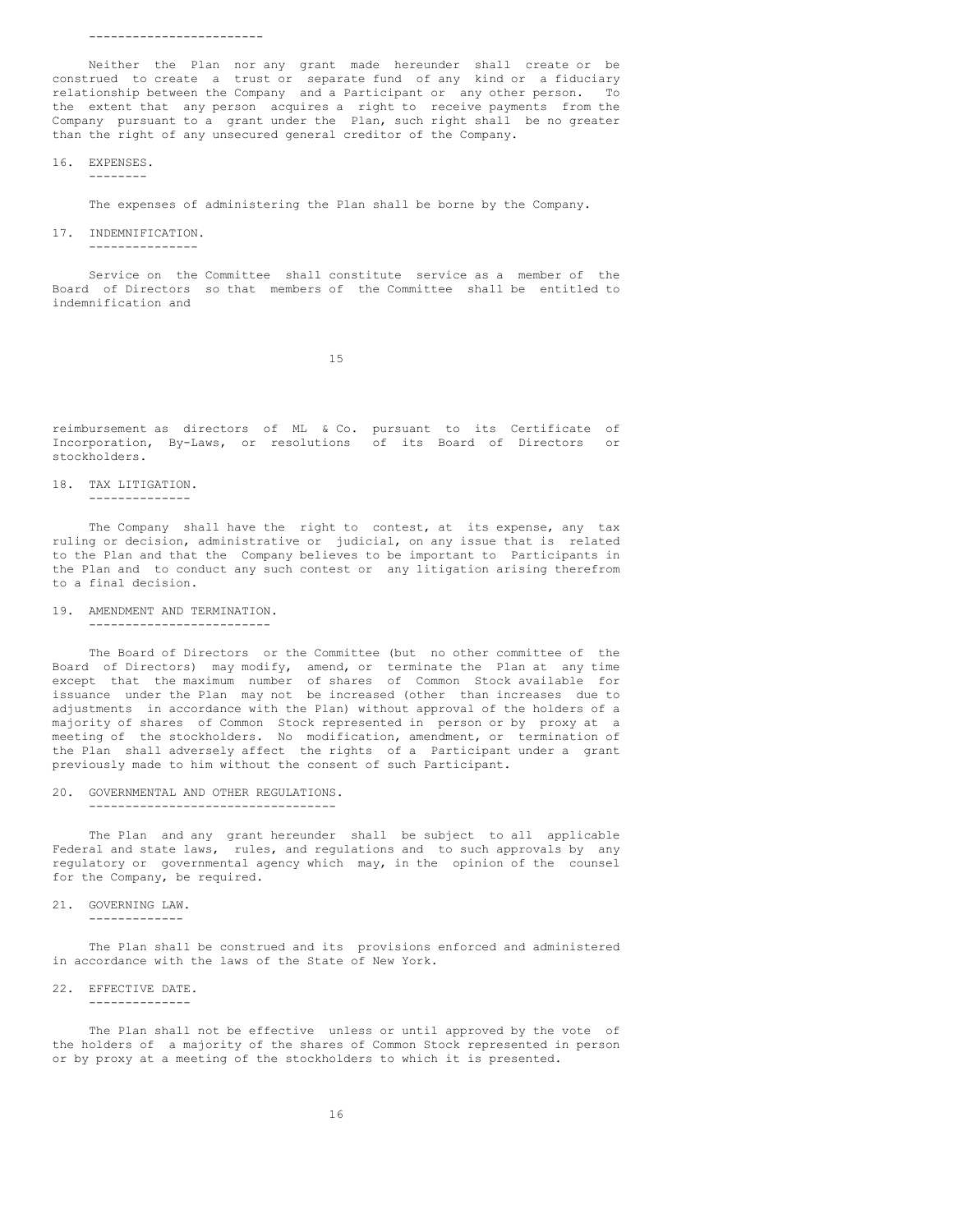MERRILL LYNCH & CO., INC. AND SUBSIDIARIES COMPUTATION OF EARNINGS PER COMMON SHARE

# (In Millions, Except Per Share Amounts)

<TABLE> <CAPTION>

|                                                                                  |                                 | For the Three Months Ended             |
|----------------------------------------------------------------------------------|---------------------------------|----------------------------------------|
|                                                                                  | 1996<br>--------                | March 29, March 31,<br>1995<br>------- |
| $<$ S $>$<br><b>EARNINGS</b>                                                     | $<\infty$                       | $<<$ $<$ $>$                           |
|                                                                                  | \$ 409<br>(11)<br>--------      | \$228<br>(13)<br>--------              |
| Net earnings applicable to                                                       | Ŝ.<br>398<br>-------            | 215<br>Ŝ.                              |
| PRIMARY WEIGHTED AVERAGE SHARES                                                  | 172.8                           | 180.4                                  |
| Assuming issuance of shares relating to                                          | 23.4<br>--------                | 18.8<br>-------                        |
| $Total shares$                                                                   | 196.2<br>--------               | 199.2                                  |
|                                                                                  | $S = 2.03$<br>=======           | \$1.08                                 |
| FULLY DILUTED WEIGHTED AVERAGE SHARES<br>Assuming issuance of shares relating to | 172.8                           | 180.4                                  |
|                                                                                  | 23.4<br>--------                | 18.8<br>$- - - - - - -$                |
|                                                                                  | 196.2<br>--------               | 199.2                                  |
| FULLY DILUTED EARNINGS PER SHARE                                                 | $S = 2.03$<br>$=$ = = = = = = = | \$ 1.08<br>$=$ = = = = = = =           |
|                                                                                  |                                 |                                        |

 $<$ /TABLE>

NOTE: In accordance with Accounting Principles Board Opinion No. 15, the modified treasury stock method was used to calculate per common share earnings.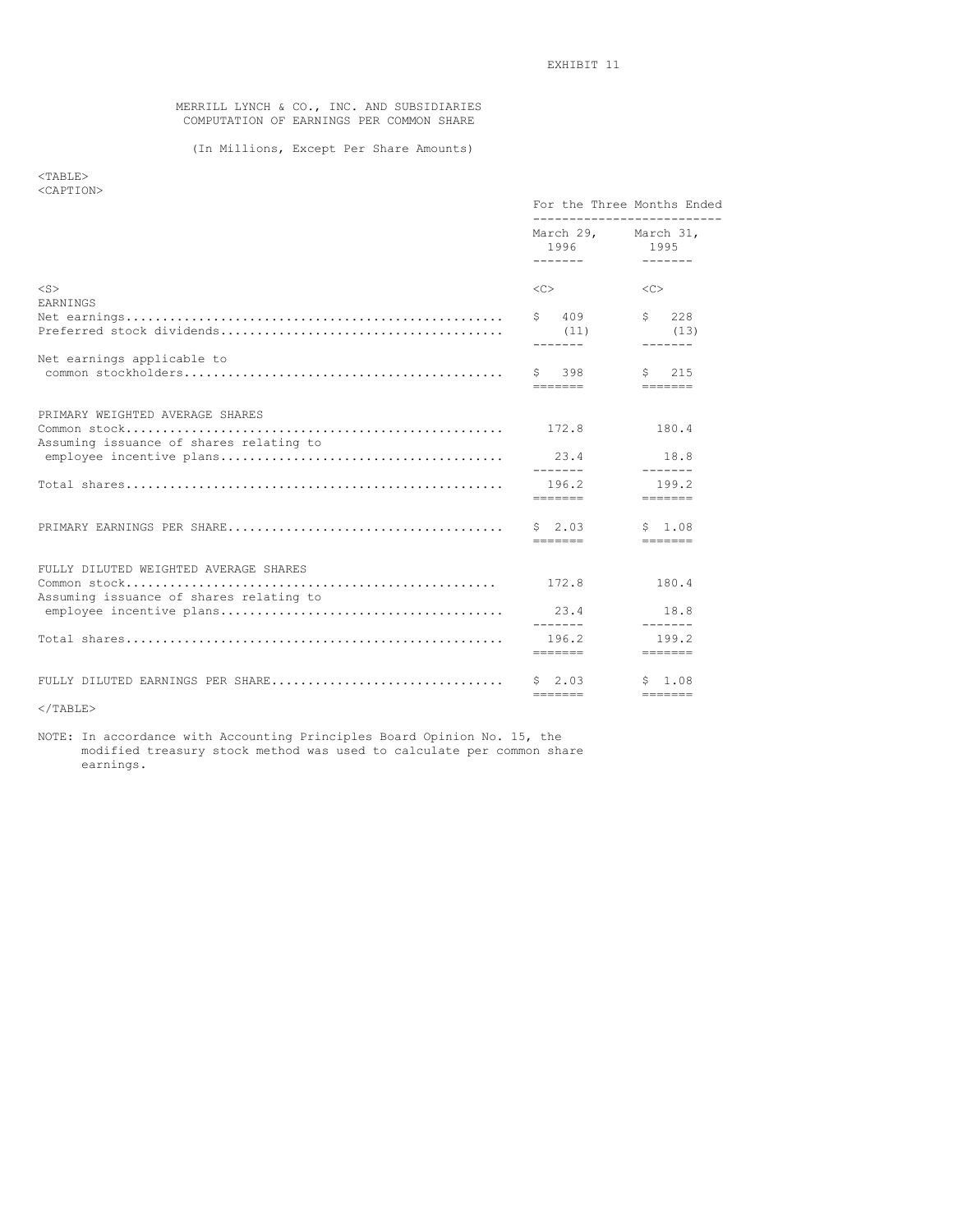# MERRILL LYNCH & CO., INC. AND SUBSIDIARIES COMPUTATION OF RATIOS OF EARNINGS TO FIXED CHARGES AND COMBINED FIXED CHARGES AND PREFERRED STOCK DIVIDENDS (Dollars in Millions)

|                                                                                   | For the Three Months<br>Ended |                                                                       |  |  |  |
|-----------------------------------------------------------------------------------|-------------------------------|-----------------------------------------------------------------------|--|--|--|
|                                                                                   | 1996<br>---------             | March 29, March 31,<br>1995<br>--------                               |  |  |  |
| Pretax earnings from<br>continuing operations                                     | \$671                         | \$380                                                                 |  |  |  |
| Add:                                                                              |                               |                                                                       |  |  |  |
| Fixed charges                                                                     |                               |                                                                       |  |  |  |
| Interest                                                                          | 2,756                         | 2,781                                                                 |  |  |  |
| Other (A)                                                                         | 39<br>-------                 | 35<br>$- - - - - -$                                                   |  |  |  |
| Total fixed charges                                                               | 2,795                         | 2,816                                                                 |  |  |  |
| Preferred stock dividend<br>requirements                                          | 19<br>------                  | 20<br>$- - - - - -$                                                   |  |  |  |
| Total combined fixed charges and<br>preferred stock dividends                     | 2,814<br>------               | 2,836<br>$- - - - - -$                                                |  |  |  |
| Pretax earnings before fixed charges                                              | \$3,466<br>======             | \$3,196<br>$=$ $=$ $=$ $=$ $=$                                        |  |  |  |
| Pretax earnings before combined<br>fixed charges and preferred<br>stock dividends | \$3,485                       | \$3,216<br>$\qquad \qquad \displaystyle =\qquad \qquad \qquad \qquad$ |  |  |  |
| Ratio of earnings to fixed charges                                                | 1.24                          | 1.13                                                                  |  |  |  |
| Ratio of earnings to combined<br>fixed charges and preferred<br>stock dividends   | 1.24                          | 1.13                                                                  |  |  |  |

(A) Other fixed charges consist of the interest factor in rentals, amortization of debt expense, and preferred stock dividend requirements of majority-owned subsidiaries.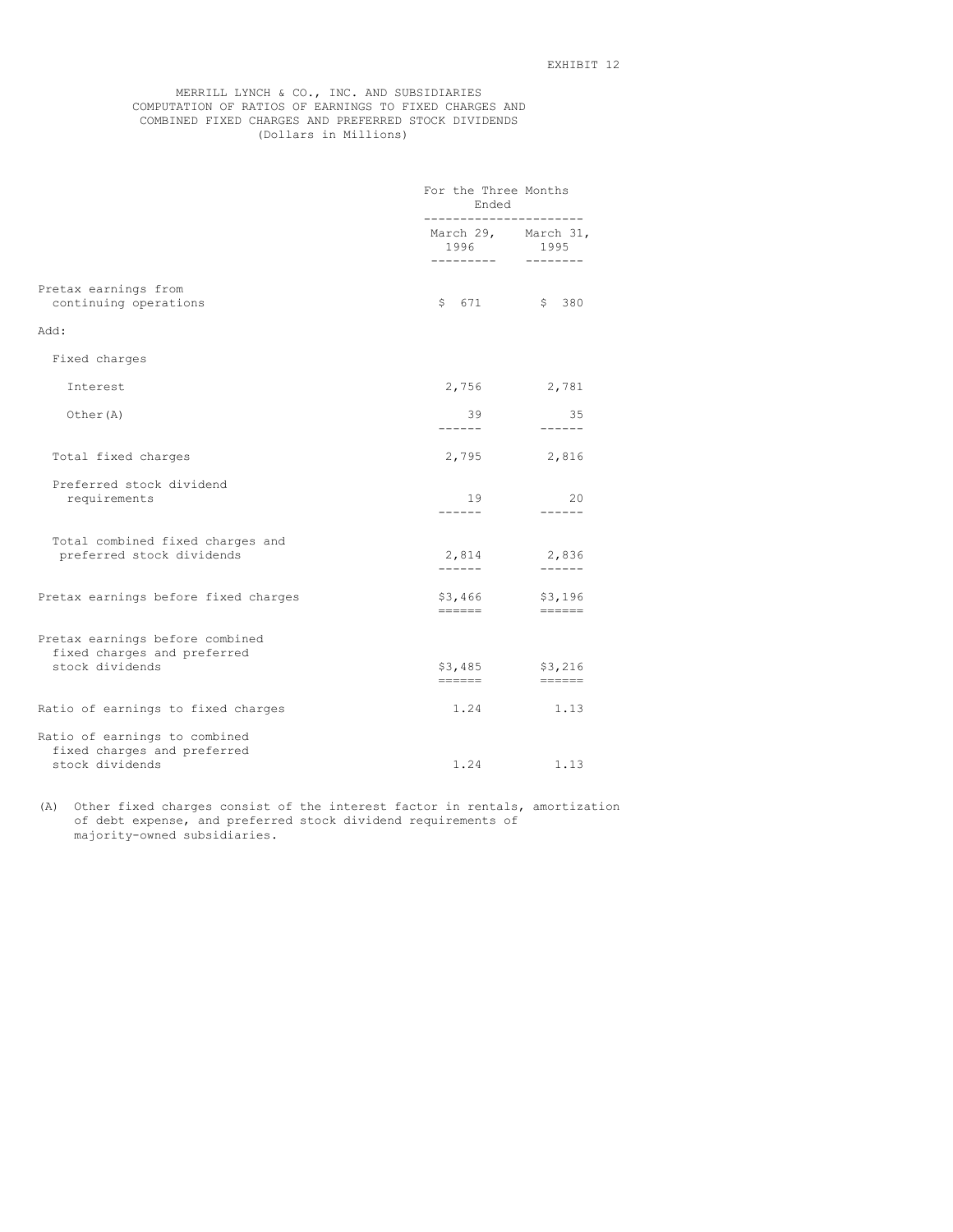May 10, 1996

Merrill Lynch & Co., Inc. World Financial Center North Tower New York, NY 10281

We have made a review, in accordance with standards established by the American Institute of Certified Public Accountants, of the unaudited interim consolidated financial information of Merrill Lynch & Co., Inc. and subsidiaries as of March 29, 1996 and for the three-month periods ended March 29, 1996 and March 31, 1995 as indicated in our report dated May 10, 1996; because we did not perform an audit, we expressed no opinion on that information.

We are aware that our report referred to above, which is included in your Quarterly Report on Form 10-Q for the quarter ended March 29, 1996, is incorporated by reference in the following documents, as amended:

Filed on Form S-8:

Registration Statement No. 33-41942 (1986 Employee Stock Purchase Plan) Registration Statement No. 33-17908 (Incentive Equity Purchase Plan) Registration Statement No. 33-33336 (Long Term Incentive Compensation Plan) Registration Statement No. 33-51831 (Long Term Incentive Compensation Plan) Registration Statement No. 33-51829 (401(k) Savings and Investment Plan) Registration Statement No. 33-54154 (Non-Employee Directors' Equity Plan) Registration Statement No. 33-54572 (401(k) Savings and Investment Plan (Puerto Rico))

Registration Statement No. 33-56427 (1994 Deferred Compensation Plan for a Select Group of Eligible Employees)

Registration Statement No. 33-55155 (1995 Deferred Compensation Plan for a Select Group of Eligible Employees)

Registration Statement No. 33-60989 (1995 Deferred Compensation Plan for a Select Group of Eligible Employees)

Registration Statement No. 33-00863 (401(k) Savings & Incentive Plan)

Filed on Form S-3:

Debt Securities

Registration Statement No. 33-54218 Registration Statement No. 2-78338 Registration Statement No. 2-89519 Registration Statement No. 2-83477 Registration Statement No. 33-03602 Registration Statement No. 33-17965 Registration Statement No. 33-27512 Registration Statement No. 33-35456 Registration Statement No. 33-42041 Registration Statement No. 33-45327 Registration Statement No. 33-49947 Registration Statement No. 33-51489 Registration Statement No. 33-52647 Registration Statement No. 33-60413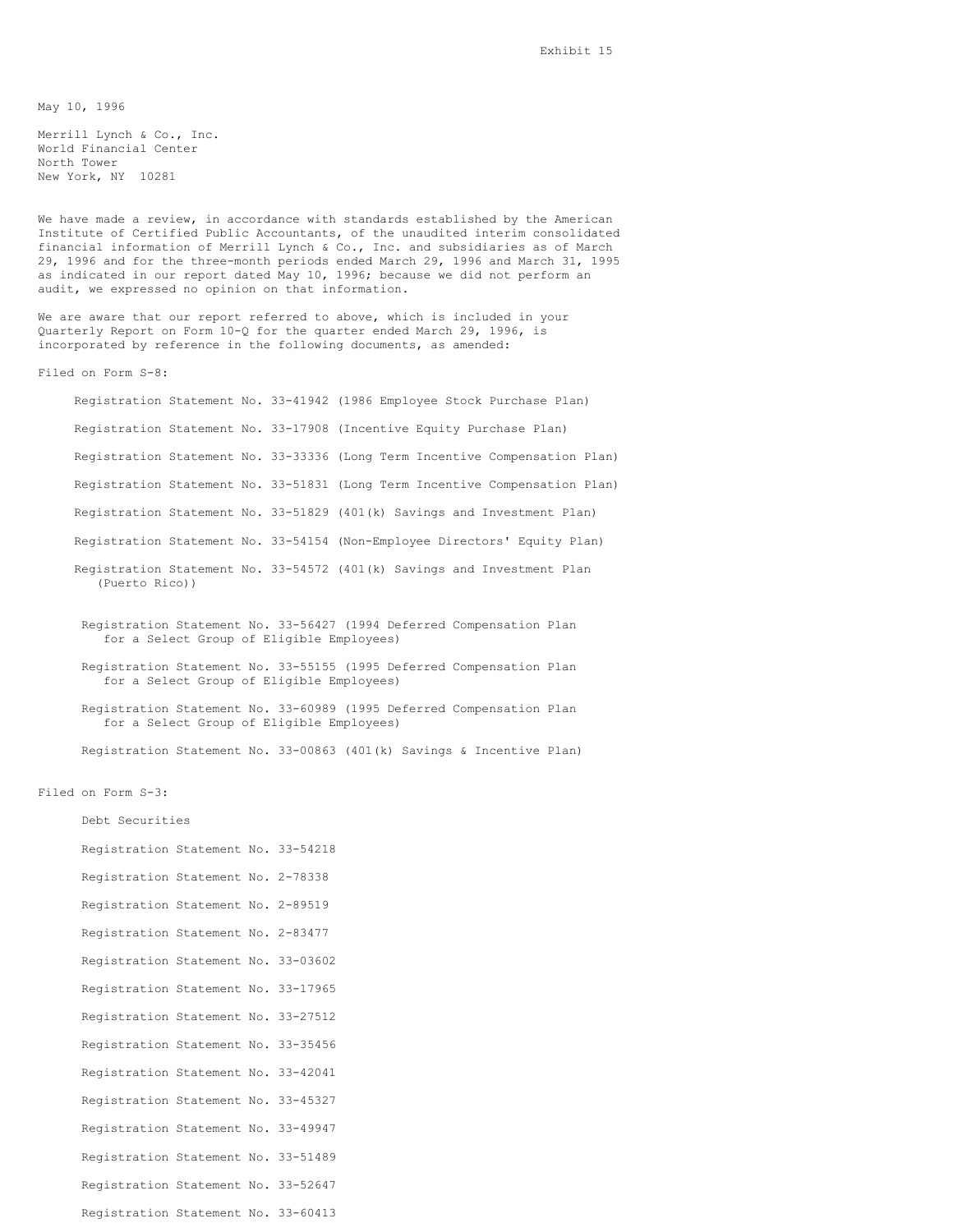Registration Statement No. 33-65135 Medium Term Notes Registration Statement No. 2-96315 Registration Statement No. 33-03079 Registration Statement No. 33-05125 Registration Statement No. 33-09910 Registration Statement No. 33-16165 Registration Statement No. 33-19820 Registration Statement No. 33-23605 Registration Statement No. 33-27549 Registration Statement No. 33-38879 Other Securities Registration Statement No. 33-19975 (Remarketed Preferred Stock, Series C) Registration Statement No. 33-33335 (Common Stock) Registration Statement No. 33-45777 (Common Stock) Registration Statement No. 33-55363 (Preferred Stock)

We are also aware that the aforementioned report, pursuant to Rule 436(c) under the Securities Act of 1933, is not considered a part of the Registration Statement prepared or certified by an accountant or a report prepared or certified by an accountant within the meaning of Sections 7 and 11 of that Act.

/s/ Deloitte & Touche LLP New York, New York